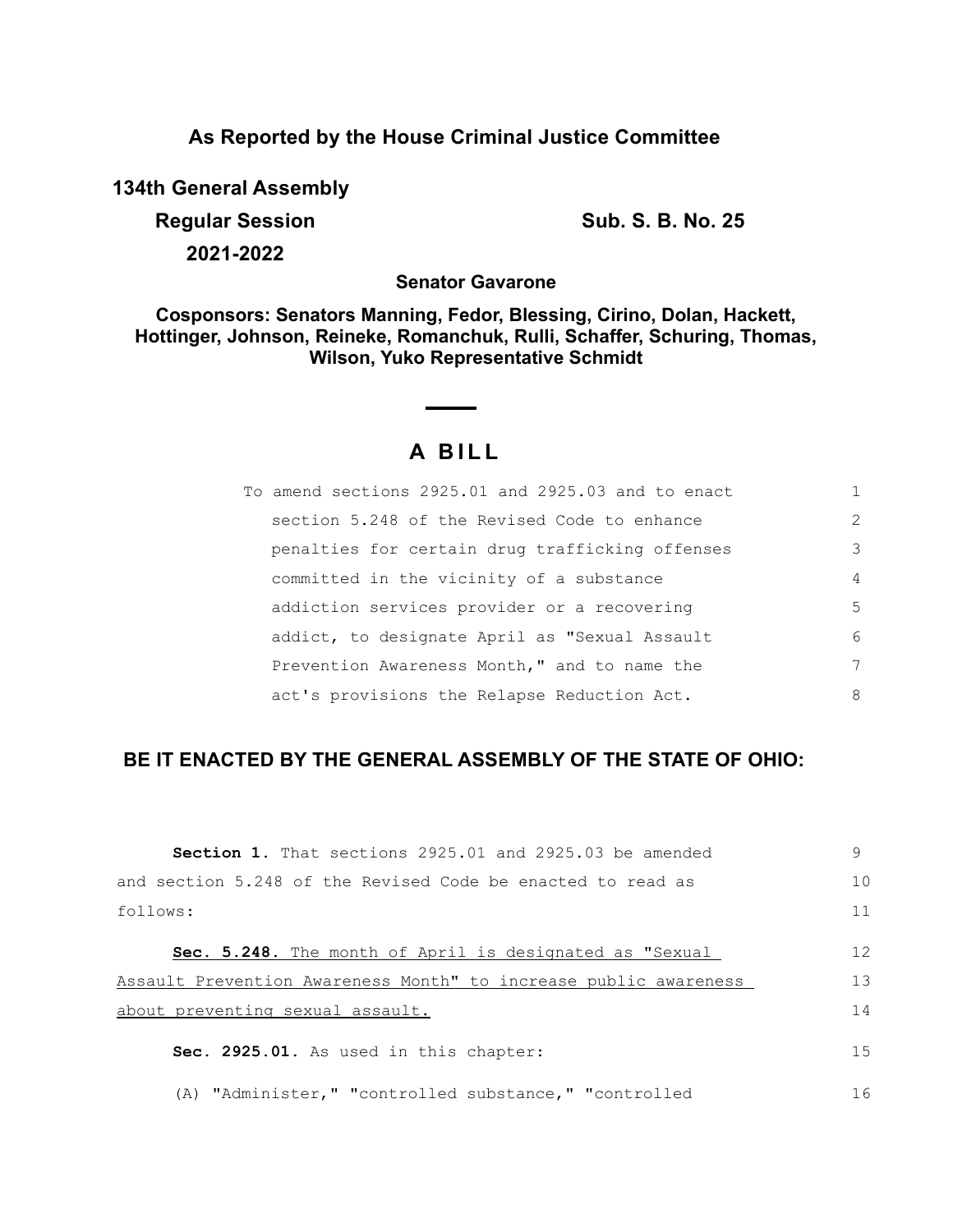#### **Sub. S. B. No. 25 Page 2 As Reported by the House Criminal Justice Committee**

substance analog," "dispense," "distribute," "hypodermic," "manufacturer," "official written order," "person," "pharmacist," "pharmacy," "sale," "schedule I," "schedule II," "schedule III," "schedule IV," "schedule V," and "wholesaler" have the same meanings as in section 3719.01 of the Revised Code. (B) "Drug dependent person" and "drug of abuse" have the same meanings as in section 3719.011 of the Revised Code. (C) "Drug," "dangerous drug," "licensed health professional authorized to prescribe drugs," and "prescription" have the same meanings as in section 4729.01 of the Revised Code. (D) "Bulk amount" of a controlled substance means any of the following: (1) For any compound, mixture, preparation, or substance included in schedule I, schedule II, or schedule III, with the exception of any controlled substance analog, marihuana, cocaine, L.S.D., heroin, any fentanyl-related compound, and hashish and except as provided in division  $(D)(2)$ ,  $(5)$ , or  $(6)$ of this section, whichever of the following is applicable: (a) An amount equal to or exceeding ten grams or twentyfive unit doses of a compound, mixture, preparation, or substance that is or contains any amount of a schedule I opiate or opium derivative; (b) An amount equal to or exceeding ten grams of a compound, mixture, preparation, or substance that is or contains any amount of raw or gum opium; (c) An amount equal to or exceeding thirty grams or ten unit doses of a compound, mixture, preparation, or substance 17 18 19 20 21 22 23 24 25 26 27 28 29 30 31 32 33 34 35 36 37 38 39 40 41 42 43 44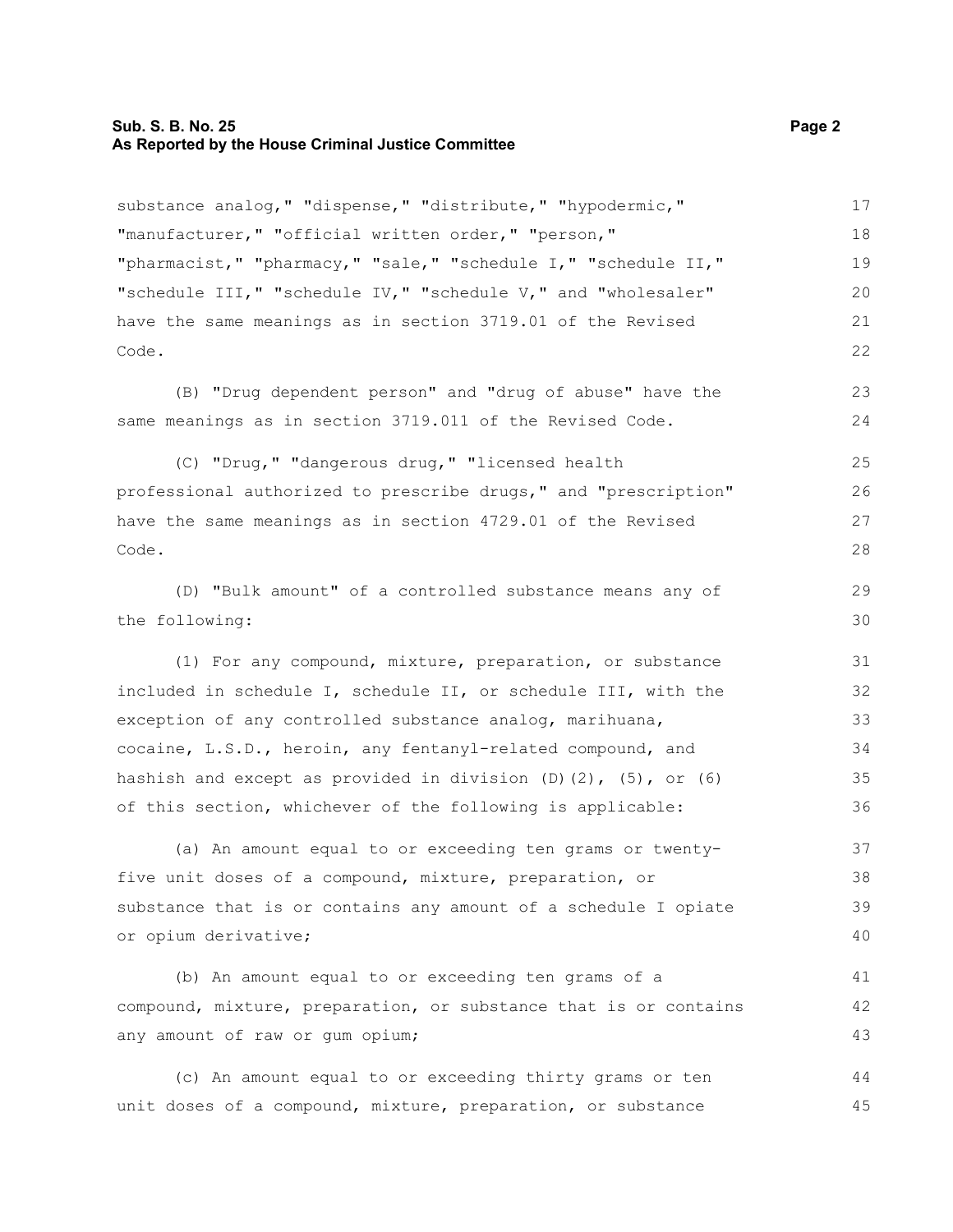#### **Sub. S. B. No. 25 Page 3 As Reported by the House Criminal Justice Committee**

that is or contains any amount of a schedule I hallucinogen other than tetrahydrocannabinol or lysergic acid amide, or a schedule I stimulant or depressant; 46 47 48

(d) An amount equal to or exceeding twenty grams or five times the maximum daily dose in the usual dose range specified in a standard pharmaceutical reference manual of a compound, mixture, preparation, or substance that is or contains any amount of a schedule II opiate or opium derivative; 49 50 51 52 53

(e) An amount equal to or exceeding five grams or ten unit doses of a compound, mixture, preparation, or substance that is or contains any amount of phencyclidine; 54 55 56

(f) An amount equal to or exceeding one hundred twenty grams or thirty times the maximum daily dose in the usual dose range specified in a standard pharmaceutical reference manual of a compound, mixture, preparation, or substance that is or contains any amount of a schedule II stimulant that is in a final dosage form manufactured by a person authorized by the "Federal Food, Drug, and Cosmetic Act," 52 Stat. 1040 (1938), 21 U.S.C.A. 301, as amended, and the federal drug abuse control laws, as defined in section 3719.01 of the Revised Code, that is or contains any amount of a schedule II depressant substance or a schedule II hallucinogenic substance; 57 58 59 60 61 62 63 64 65 66 67

(g) An amount equal to or exceeding three grams of a compound, mixture, preparation, or substance that is or contains any amount of a schedule II stimulant, or any of its salts or isomers, that is not in a final dosage form manufactured by a person authorized by the Federal Food, Drug, and Cosmetic Act and the federal drug abuse control laws. 68 69 70 71 72 73

(2) An amount equal to or exceeding one hundred twenty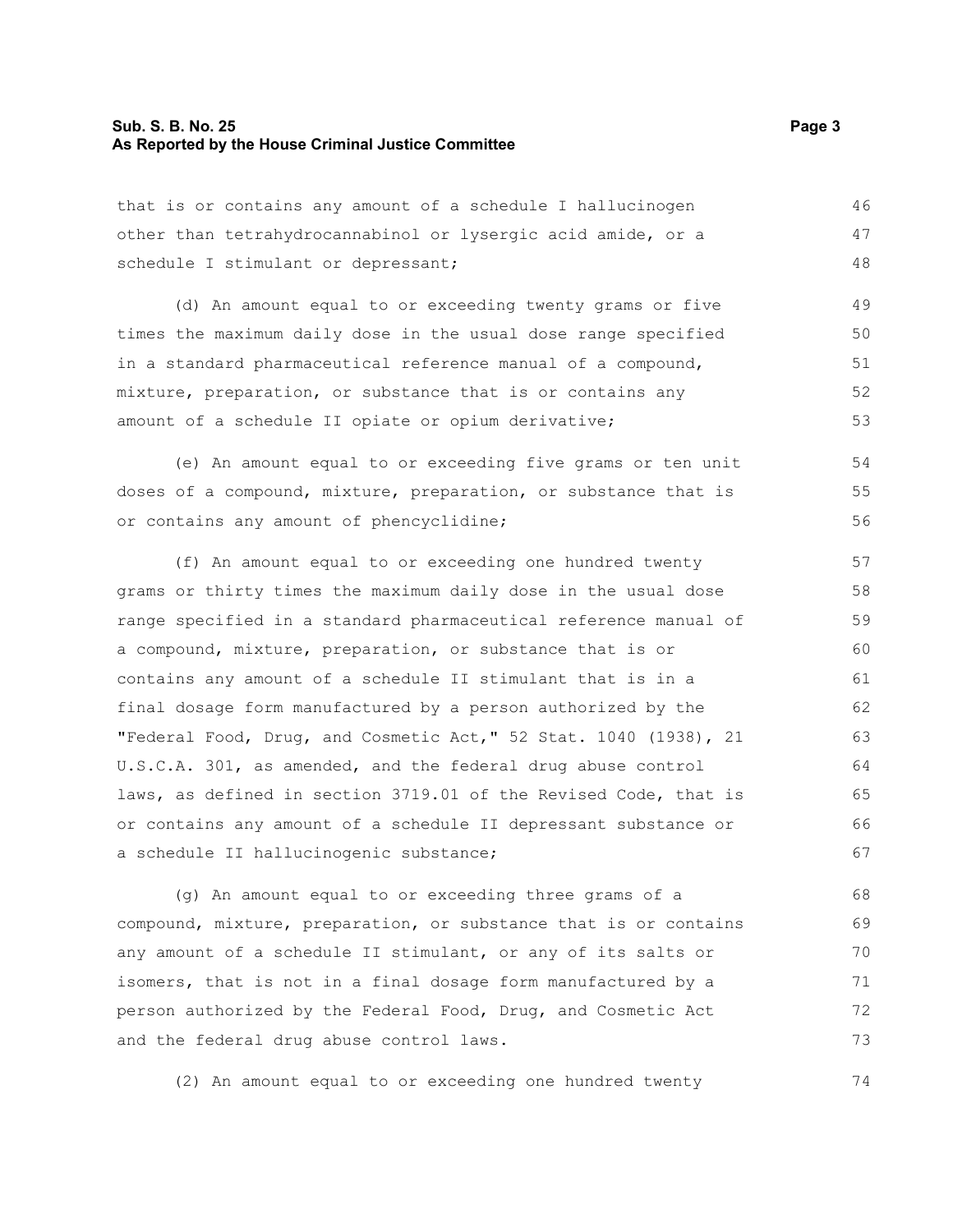#### **Sub. S. B. No. 25** Page 4 **As Reported by the House Criminal Justice Committee**

grams or thirty times the maximum daily dose in the usual dose range specified in a standard pharmaceutical reference manual of a compound, mixture, preparation, or substance that is or contains any amount of a schedule III or IV substance other than an anabolic steroid or a schedule III opiate or opium derivative; 75 76 77 78 79 80

(3) An amount equal to or exceeding twenty grams or five times the maximum daily dose in the usual dose range specified in a standard pharmaceutical reference manual of a compound, mixture, preparation, or substance that is or contains any amount of a schedule III opiate or opium derivative; 81 82 83 84 85

(4) An amount equal to or exceeding two hundred fifty milliliters or two hundred fifty grams of a compound, mixture, preparation, or substance that is or contains any amount of a schedule V substance; 86 87 88 89

(5) An amount equal to or exceeding two hundred solid dosage units, sixteen grams, or sixteen milliliters of a compound, mixture, preparation, or substance that is or contains any amount of a schedule III anabolic steroid;

(6) For any compound, mixture, preparation, or substance that is a combination of a fentanyl-related compound and any other compound, mixture, preparation, or substance included in schedule III, schedule IV, or schedule V, if the defendant is charged with a violation of section 2925.11 of the Revised Code and the sentencing provisions set forth in divisions (C)(10)(b) and (C)(11) of that section will not apply regarding the defendant and the violation, the bulk amount of the controlled substance for purposes of the violation is the amount specified in division  $(D)$   $(1)$ ,  $(2)$ ,  $(3)$ ,  $(4)$ , or  $(5)$  of this section for the other schedule III, IV, or V controlled substance that is 94 95 96 97 98 99 100 101 102 103 104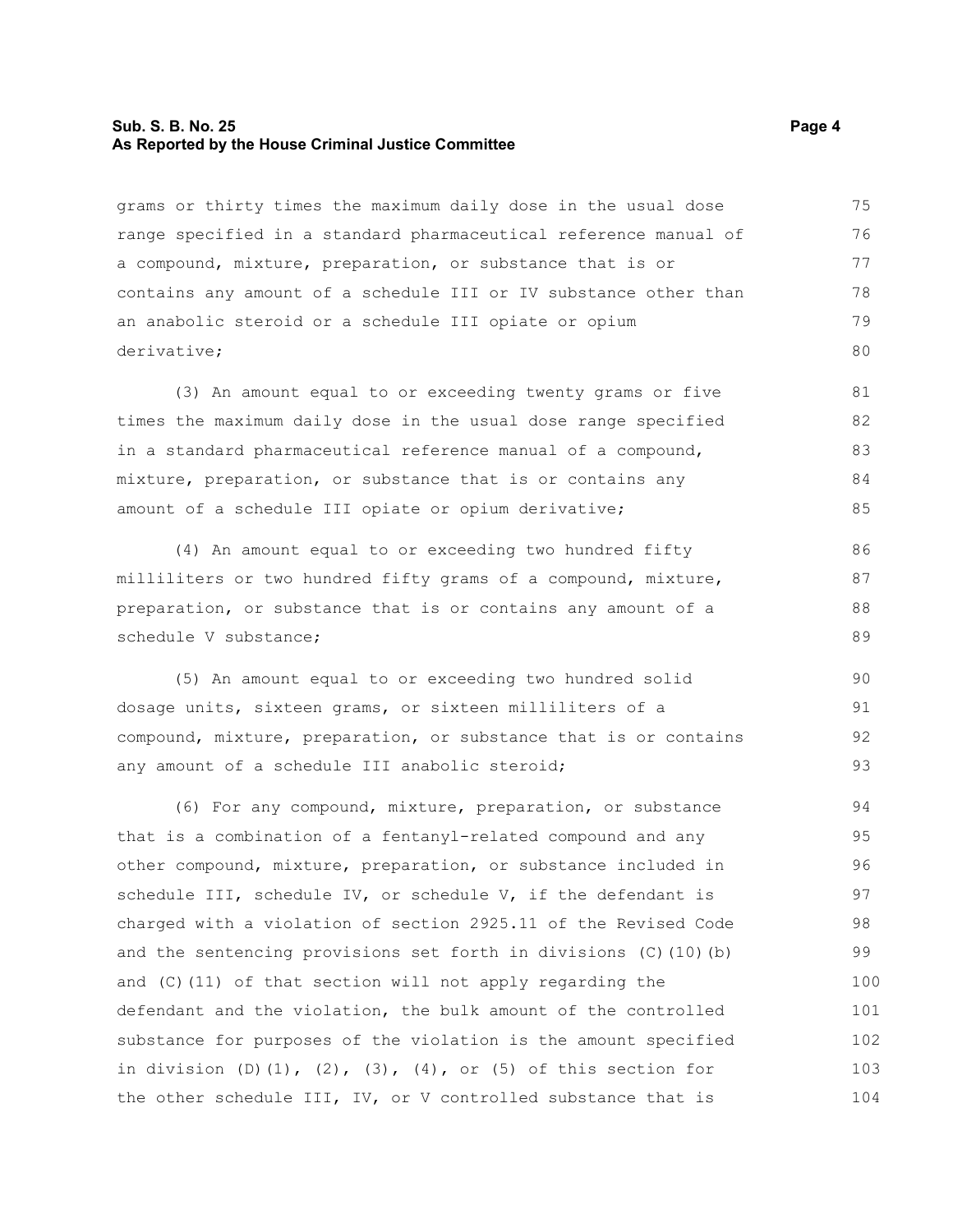combined with the fentanyl-related compound. (E) "Unit dose" means an amount or unit of a compound, mixture, or preparation containing a controlled substance that is separately identifiable and in a form that indicates that it is the amount or unit by which the controlled substance is separately administered to or taken by an individual. (F) "Cultivate" includes planting, watering, fertilizing, or tilling. (G) "Drug abuse offense" means any of the following: (1) A violation of division (A) of section 2913.02 that constitutes theft of drugs, or a violation of section 2925.02, 2925.03, 2925.04, 2925.041, 2925.05, 2925.06, 2925.11, 2925.12, 2925.13, 2925.22, 2925.23, 2925.24, 2925.31, 2925.32, 2925.36, 106 107 108 109 110 111 112 113 114 115 116 117

or 2925.37 of the Revised Code;

(2) A violation of an existing or former law of this or any other state or of the United States that is substantially equivalent to any section listed in division (G)(1) of this section; 119 120 121 122

(3) An offense under an existing or former law of this or any other state, or of the United States, of which planting, cultivating, harvesting, processing, making, manufacturing, producing, shipping, transporting, delivering, acquiring, possessing, storing, distributing, dispensing, selling, inducing another to use, administering to another, using, or otherwise dealing with a controlled substance is an element; 123 124 125 126 127 128 129

(4) A conspiracy to commit, attempt to commit, or complicity in committing or attempting to commit any offense under division  $(G)$ (1),  $(2)$ , or  $(3)$  of this section. 130 131 132

105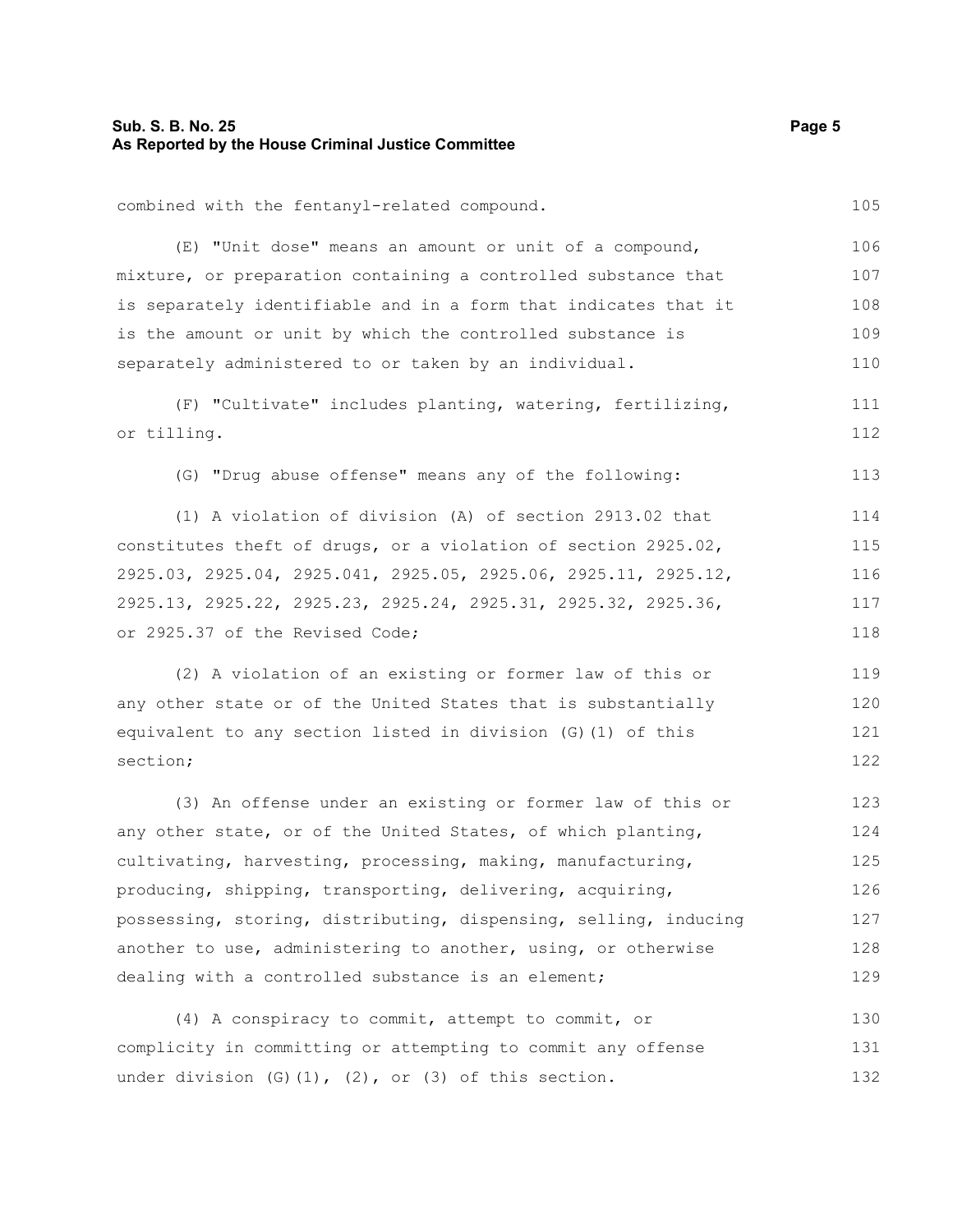#### **Sub. S. B. No. 25** Page 6 **As Reported by the House Criminal Justice Committee**

(H) "Felony drug abuse offense" means any drug abuse offense that would constitute a felony under the laws of this state, any other state, or the United States. 133 134 135

(I) "Harmful intoxicant" does not include beer or intoxicating liquor but means any of the following: 136 137

(1) Any compound, mixture, preparation, or substance the gas, fumes, or vapor of which when inhaled can induce intoxication, excitement, giddiness, irrational behavior, depression, stupefaction, paralysis, unconsciousness, asphyxiation, or other harmful physiological effects, and includes, but is not limited to, any of the following: 138 139 140 141 142 143

(a) Any volatile organic solvent, plastic cement, model cement, fingernail polish remover, lacquer thinner, cleaning fluid, gasoline, or other preparation containing a volatile organic solvent; 144 145 146 147

(b) Any aerosol propellant; 148

(c) Any fluorocarbon refrigerant; 149

(d) Any anesthetic gas.

(2) Gamma Butyrolactone; 151

(3) 1,4 Butanediol. 152

(J) "Manufacture" means to plant, cultivate, harvest, process, make, prepare, or otherwise engage in any part of the production of a drug, by propagation, extraction, chemical synthesis, or compounding, or any combination of the same, and includes packaging, repackaging, labeling, and other activities incident to production. 153 154 155 156 157 158

(K) "Possess" or "possession" means having control over a 159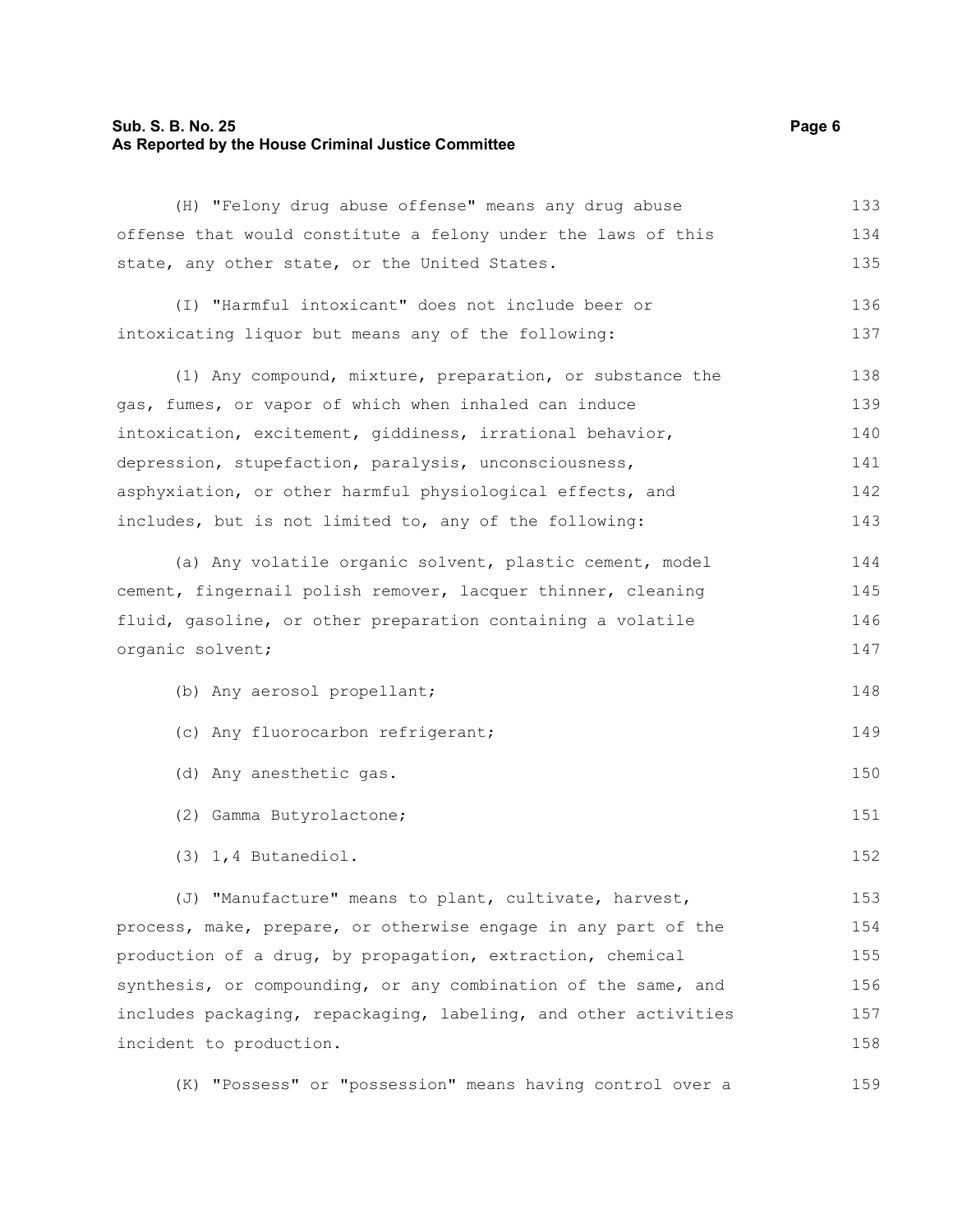#### **Sub. S. B. No. 25 Page 7 Page 7 Page 7 Page 7 Page 7 Page 7 Page 7 Page 7 Page 7 Page 7 Page 7 As Reported by the House Criminal Justice Committee**

thing or substance, but may not be inferred solely from mere access to the thing or substance through ownership or occupation of the premises upon which the thing or substance is found. 160 161 162

(L) "Sample drug" means a drug or pharmaceutical preparation that would be hazardous to health or safety if used without the supervision of a licensed health professional authorized to prescribe drugs, or a drug of abuse, and that, at one time, had been placed in a container plainly marked as a sample by a manufacturer. 163 164 165 166 167 168

(M) "Standard pharmaceutical reference manual" means the current edition, with cumulative changes if any, of references that are approved by the state board of pharmacy. 169 170 171

(N) "Juvenile" means a person under eighteen years of age. 172

(O) "Counterfeit controlled substance" means any of the following: 173 174

(1) Any drug that bears, or whose container or label bears, a trademark, trade name, or other identifying mark used without authorization of the owner of rights to that trademark, trade name, or identifying mark; 175 176 177 178

(2) Any unmarked or unlabeled substance that is represented to be a controlled substance manufactured, processed, packed, or distributed by a person other than the person that manufactured, processed, packed, or distributed it; 179 180 181 182

(3) Any substance that is represented to be a controlled substance but is not a controlled substance or is a different controlled substance; 183 184 185

(4) Any substance other than a controlled substance that a reasonable person would believe to be a controlled substance 186 187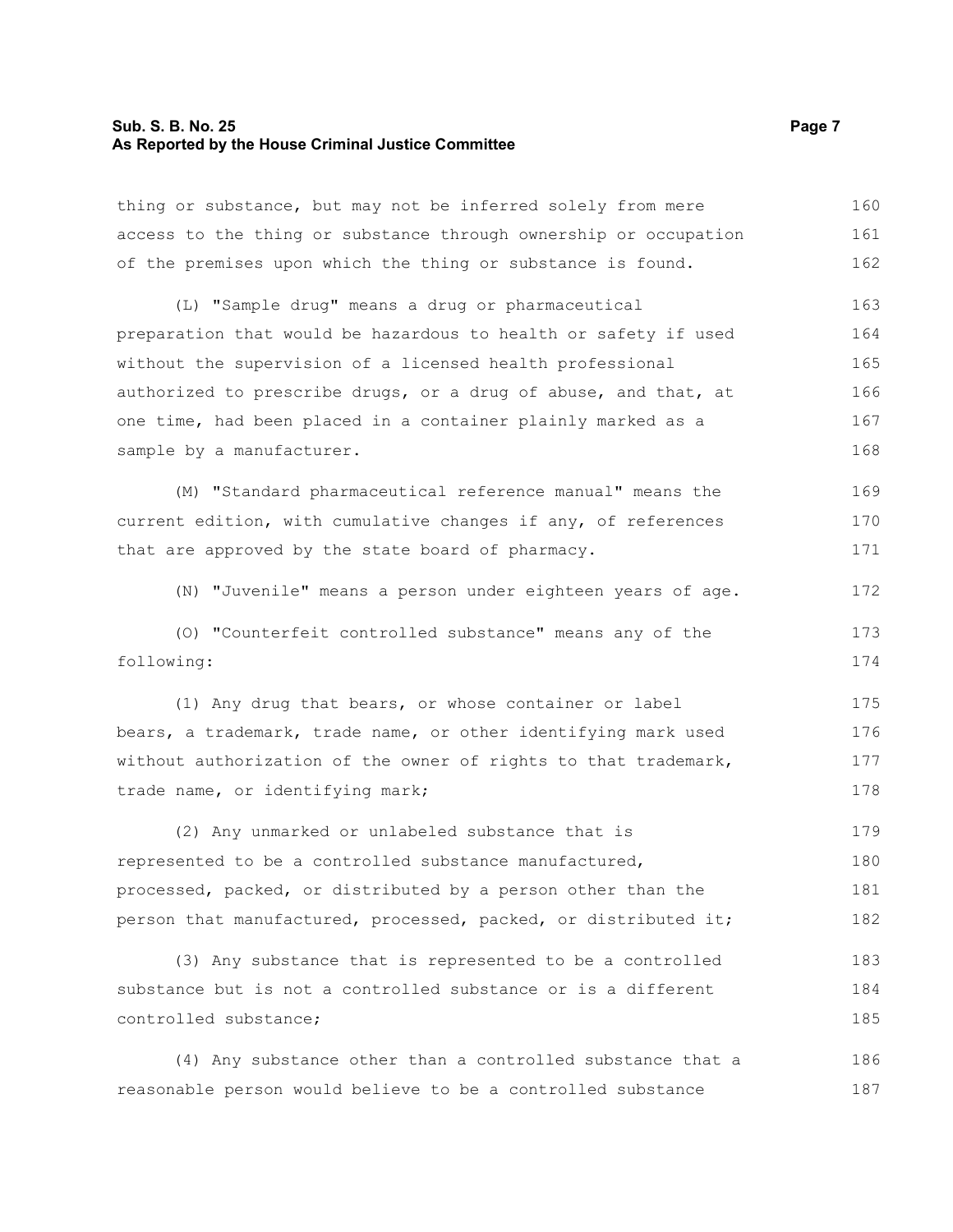#### **Sub. S. B. No. 25 Page 8 As Reported by the House Criminal Justice Committee**

because of its similarity in shape, size, and color, or its markings, labeling, packaging, distribution, or the price for which it is sold or offered for sale. 188 189 190

(P) An offense is "committed in the vicinity of a school" if the offender commits the offense on school premises, in a school building, or within one thousand feet of the boundaries of any school premises, regardless of whether the offender knows the offense is being committed on school premises, in a school building, or within one thousand feet of the boundaries of any school premises. 191 192 193 194 195 196 197

(Q) "School" means any school operated by a board of education, any community school established under Chapter 3314. of the Revised Code, or any nonpublic school for which the state board of education prescribes minimum standards under section 3301.07 of the Revised Code, whether or not any instruction, extracurricular activities, or training provided by the school is being conducted at the time a criminal offense is committed. 198 199 200 201 202 203 204

(R) "School premises" means either of the following:

(1) The parcel of real property on which any school is situated, whether or not any instruction, extracurricular activities, or training provided by the school is being conducted on the premises at the time a criminal offense is committed; 206 207 208 209 210

(2) Any other parcel of real property that is owned or leased by a board of education of a school, the governing authority of a community school established under Chapter 3314. of the Revised Code, or the governing body of a nonpublic school for which the state board of education prescribes minimum standards under section 3301.07 of the Revised Code and on which 211 212 213 214 215 216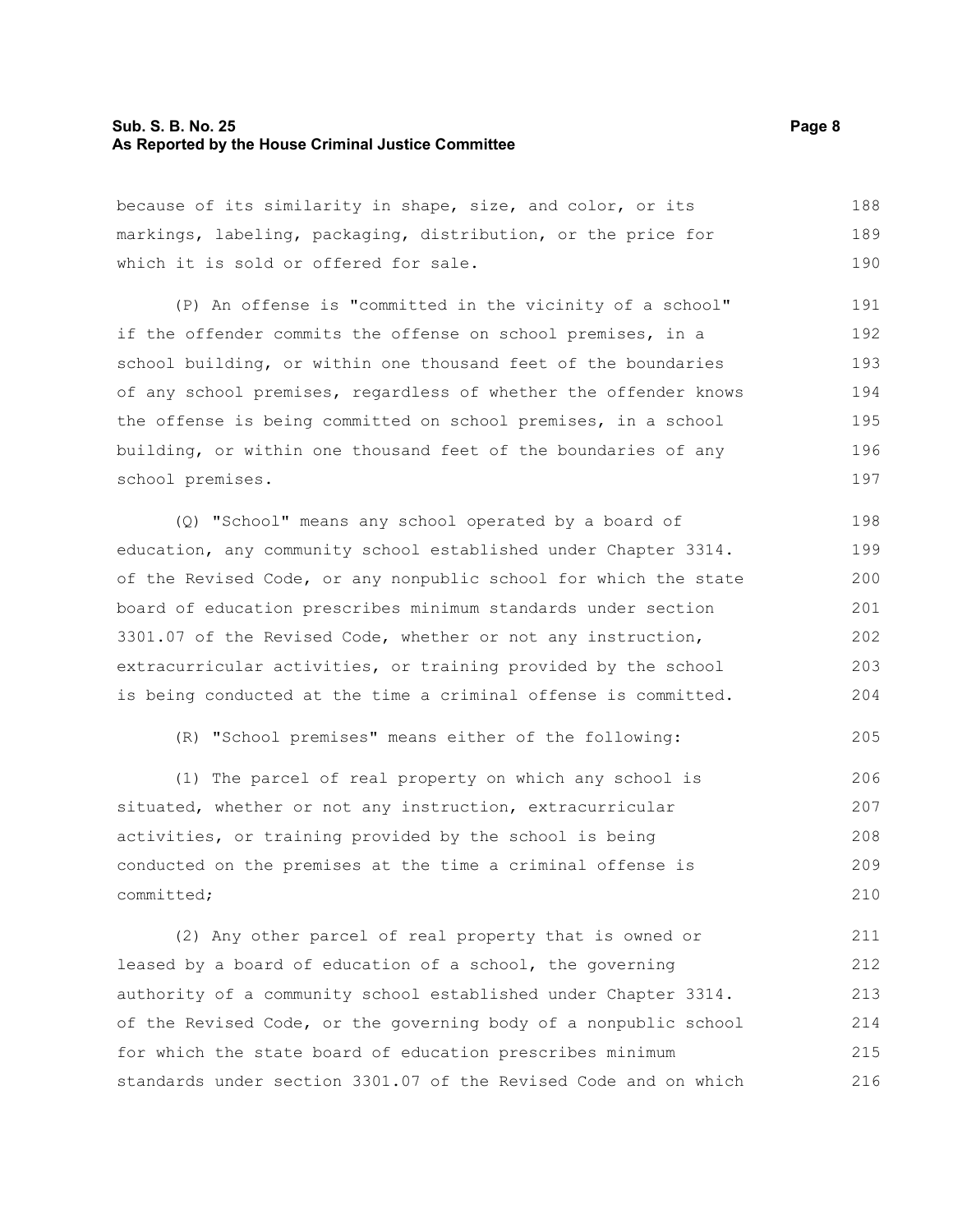#### **Sub. S. B. No. 25 Page 9 As Reported by the House Criminal Justice Committee**

some of the instruction, extracurricular activities, or training of the school is conducted, whether or not any instruction, extracurricular activities, or training provided by the school is being conducted on the parcel of real property at the time a criminal offense is committed. 217 218 219 220 221

(S) "School building" means any building in which any of the instruction, extracurricular activities, or training provided by a school is conducted, whether or not any instruction, extracurricular activities, or training provided by the school is being conducted in the school building at the time a criminal offense is committed.

(T) "Disciplinary counsel" means the disciplinary counsel appointed by the board of commissioners on grievances and discipline of the supreme court under the Rules for the Government of the Bar of Ohio. 228 229 230 231

(U) "Certified grievance committee" means a duly constituted and organized committee of the Ohio state bar association or of one or more local bar associations of the state of Ohio that complies with the criteria set forth in Rule V, section 6 of the Rules for the Government of the Bar of Ohio. 232 233 234 235 236

(V) "Professional license" means any license, permit, certificate, registration, qualification, admission, temporary license, temporary permit, temporary certificate, or temporary registration that is described in divisions  $(W)$  (1) to (37) of this section and that qualifies a person as a professionally licensed person. 237 238 239 240 241 242

(W) "Professionally licensed person" means any of the following: 243 244

(1) A person who has received a certificate or temporary 245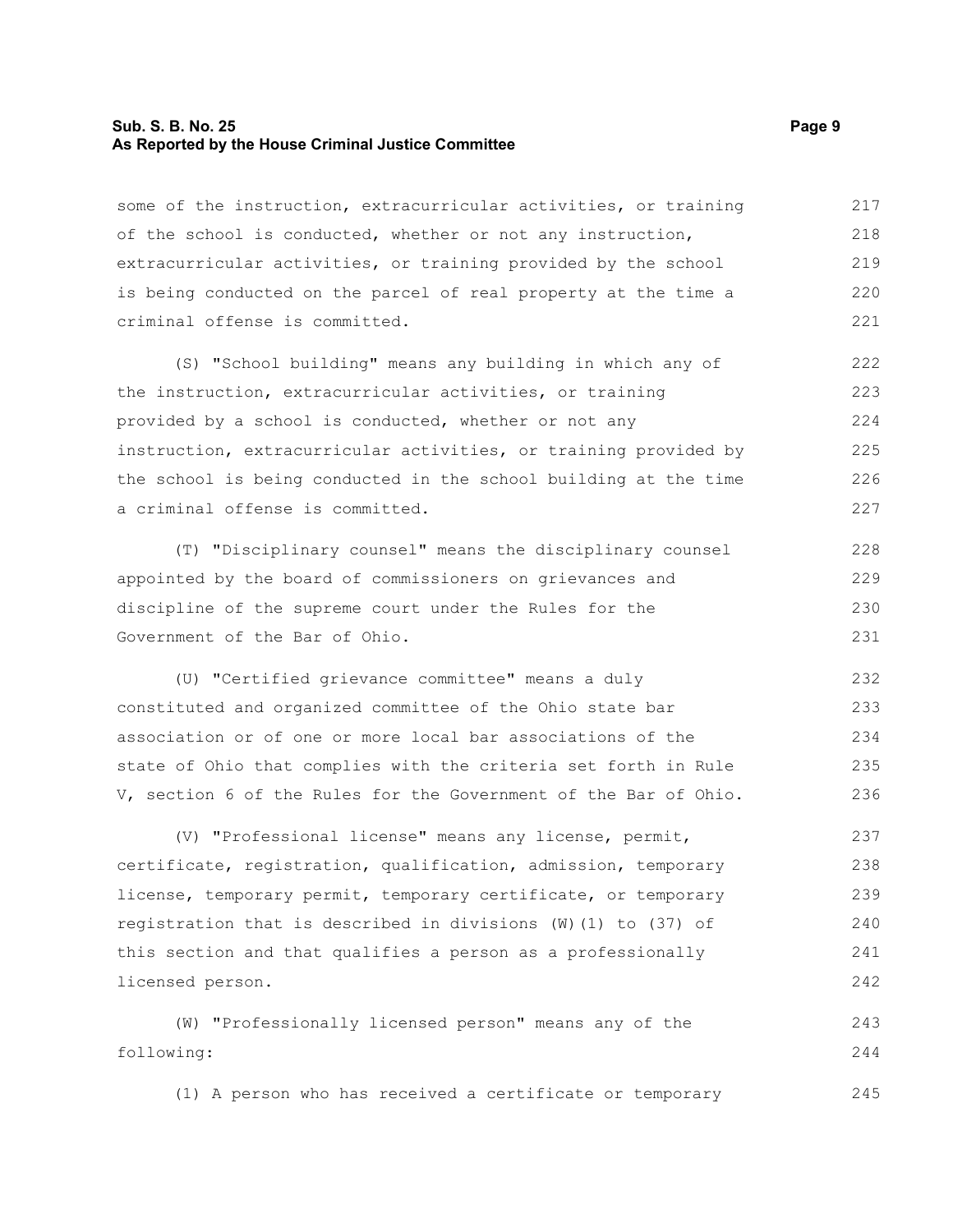certificate as a certified public accountant or who has registered as a public accountant under Chapter 4701. of the Revised Code and who holds an Ohio permit issued under that chapter; 246 247 248 249

(2) A person who holds a certificate of qualification to practice architecture issued or renewed and registered under Chapter 4703. of the Revised Code; 250 251 252

(3) A person who is registered as a landscape architect under Chapter 4703. of the Revised Code or who holds a permit as a landscape architect issued under that chapter; 253 254 255

(4) A person licensed under Chapter 4707. of the Revised Code; 256 257

(5) A person who has been issued a certificate of registration as a registered barber under Chapter 4709. of the Revised Code; 258 259 260

(6) A person licensed and regulated to engage in the business of a debt pooling company by a legislative authority, under authority of Chapter 4710. of the Revised Code; 261 262 263

(7) A person who has been issued a cosmetologist's license, hair designer's license, manicurist's license, esthetician's license, natural hair stylist's license, advanced cosmetologist's license, advanced hair designer's license, advanced manicurist's license, advanced esthetician's license, advanced natural hair stylist's license, cosmetology instructor's license, hair design instructor's license, manicurist instructor's license, esthetics instructor's license, natural hair style instructor's license, independent contractor's license, or tanning facility permit under Chapter 4713. of the Revised Code; 264 265 266 267 268 269 270 271 272 273 274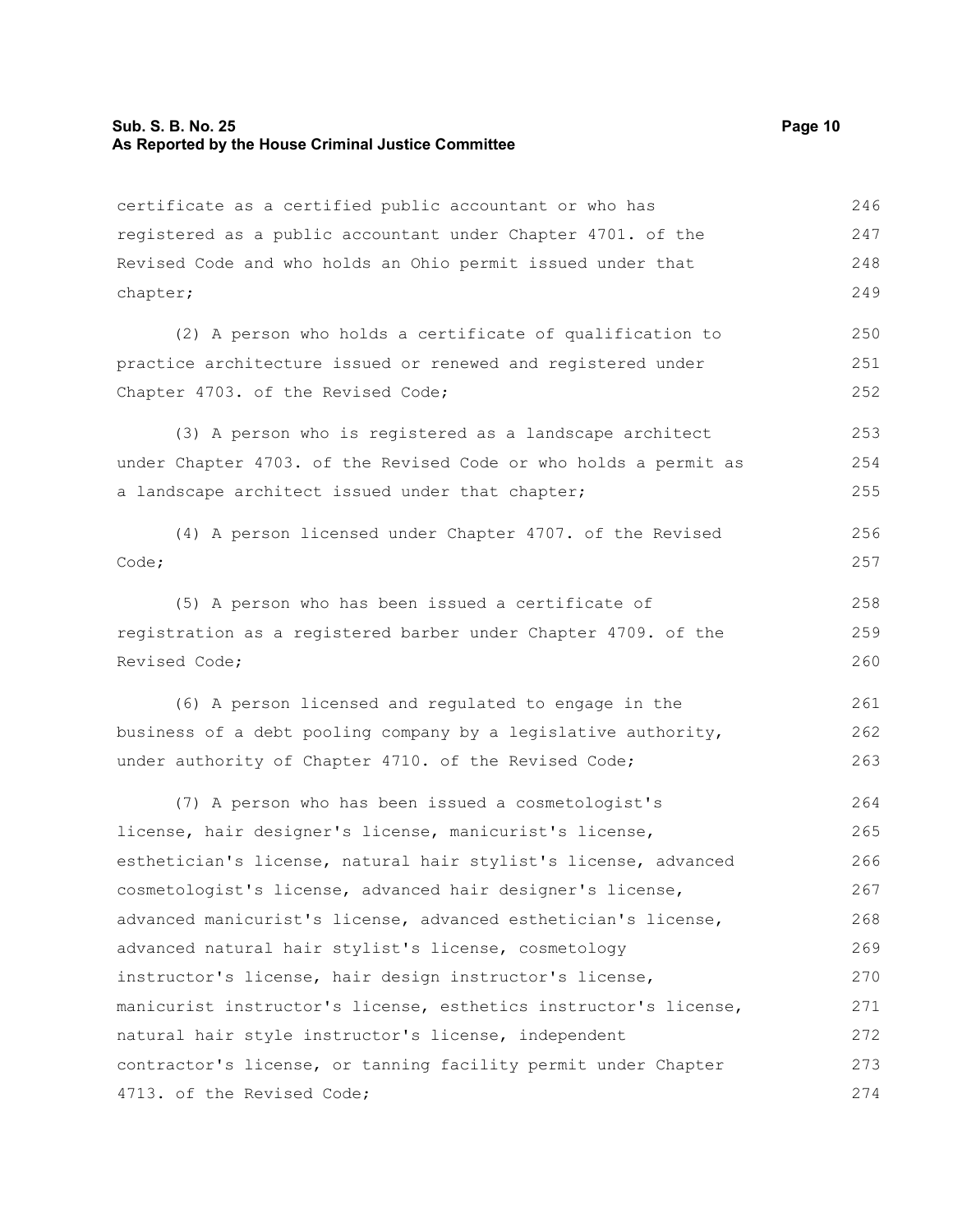#### **Sub. S. B. No. 25 Page 11 As Reported by the House Criminal Justice Committee**

(8) A person who has been issued a license to practice dentistry, a general anesthesia permit, a conscious sedation permit, a limited resident's license, a limited teaching license, a dental hygienist's license, or a dental hygienist's teacher's certificate under Chapter 4715. of the Revised Code; (9) A person who has been issued an embalmer's license, a funeral director's license, a funeral home license, or a crematory license, or who has been registered for an embalmer's or funeral director's apprenticeship under Chapter 4717. of the Revised Code; (10) A person who has been licensed as a registered nurse or practical nurse, or who has been issued a certificate for the practice of nurse-midwifery under Chapter 4723. of the Revised Code; (11) A person who has been licensed to practice optometry or to engage in optical dispensing under Chapter 4725. of the Revised Code; (12) A person licensed to act as a pawnbroker under Chapter 4727. of the Revised Code; (13) A person licensed to act as a precious metals dealer under Chapter 4728. of the Revised Code; (14) A person licensed under Chapter 4729. of the Revised Code as a pharmacist or pharmacy intern or registered under that chapter as a registered pharmacy technician, certified pharmacy technician, or pharmacy technician trainee; (15) A person licensed under Chapter 4729. of the Revised Code as a manufacturer of dangerous drugs, outsourcing facility, third-party logistics provider, repackager of dangerous drugs, wholesale distributor of dangerous drugs, or terminal 275 276 277 278 279 280 281 282 283 284 285 286 287 288 289 290 291 292 293 294 295 296 297 298 299 300 301 302 303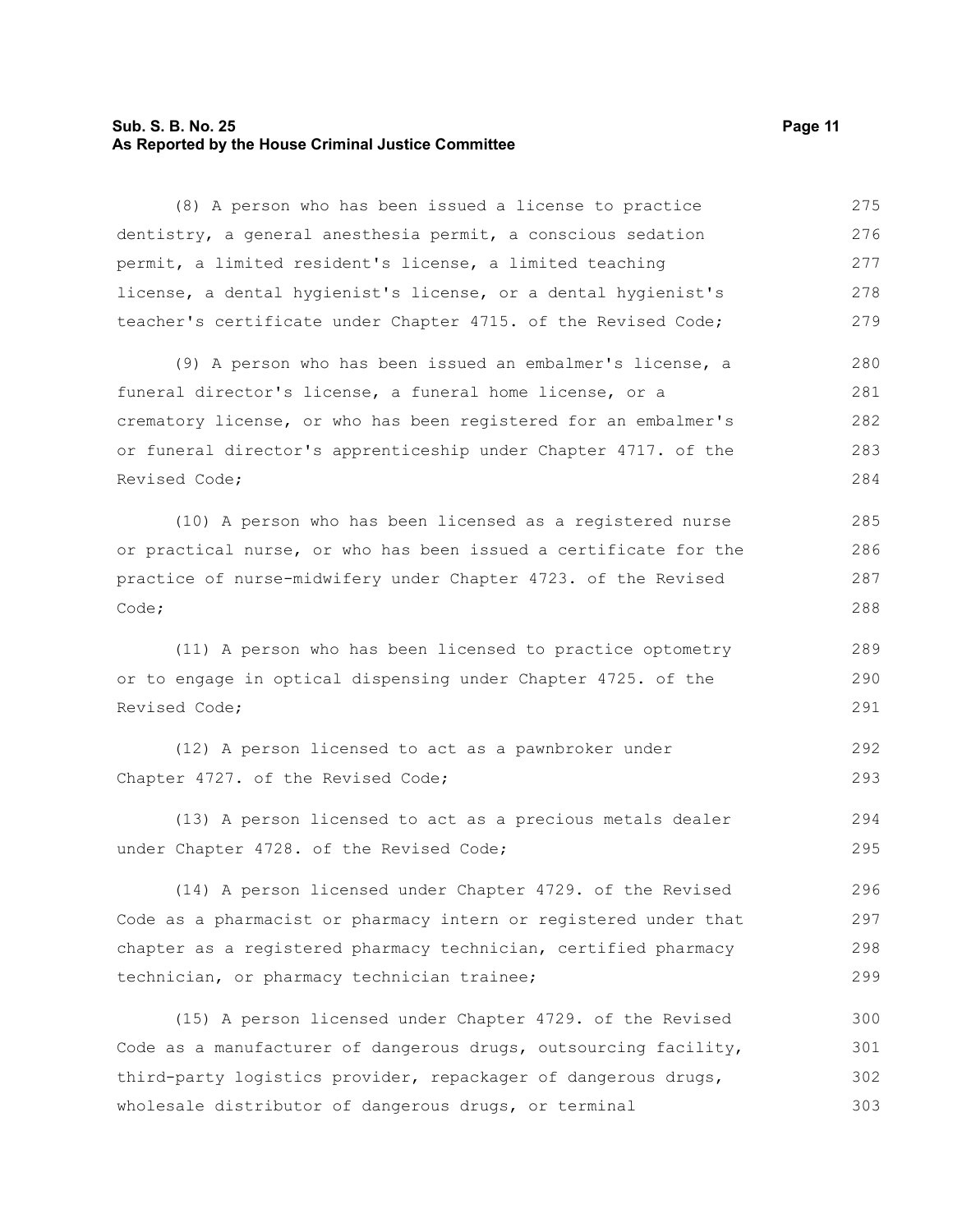#### **Sub. S. B. No. 25 Page 12 As Reported by the House Criminal Justice Committee**

distributor of dangerous drugs;

|                                                    |  |  |  |  | (16) A person who is authorized to practice as a physician | 305 |
|----------------------------------------------------|--|--|--|--|------------------------------------------------------------|-----|
| assistant under Chapter 4730. of the Revised Code; |  |  |  |  |                                                            | 306 |

(17) A person who has been issued a license to practice medicine and surgery, osteopathic medicine and surgery, or podiatric medicine and surgery under Chapter 4731. of the Revised Code or has been issued a certificate to practice a limited branch of medicine under that chapter; 307 308 309 310 311

(18) A person licensed as a psychologist or school psychologist under Chapter 4732. of the Revised Code; 312 313

(19) A person registered to practice the profession of engineering or surveying under Chapter 4733. of the Revised Code; 314 315 316

(20) A person who has been issued a license to practice chiropractic under Chapter 4734. of the Revised Code; 317 318

(21) A person licensed to act as a real estate broker or real estate salesperson under Chapter 4735. of the Revised Code; 319 320

(22) A person registered as a registered environmental health specialist under Chapter 4736. of the Revised Code; 321 322

(23) A person licensed to operate or maintain a junkyard under Chapter 4737. of the Revised Code; 323 324

(24) A person who has been issued a motor vehicle salvage dealer's license under Chapter 4738. of the Revised Code; 325 326

(25) A person who has been licensed to act as a steam engineer under Chapter 4739. of the Revised Code; 327 328

(26) A person who has been issued a license or temporary permit to practice veterinary medicine or any of its branches, 329 330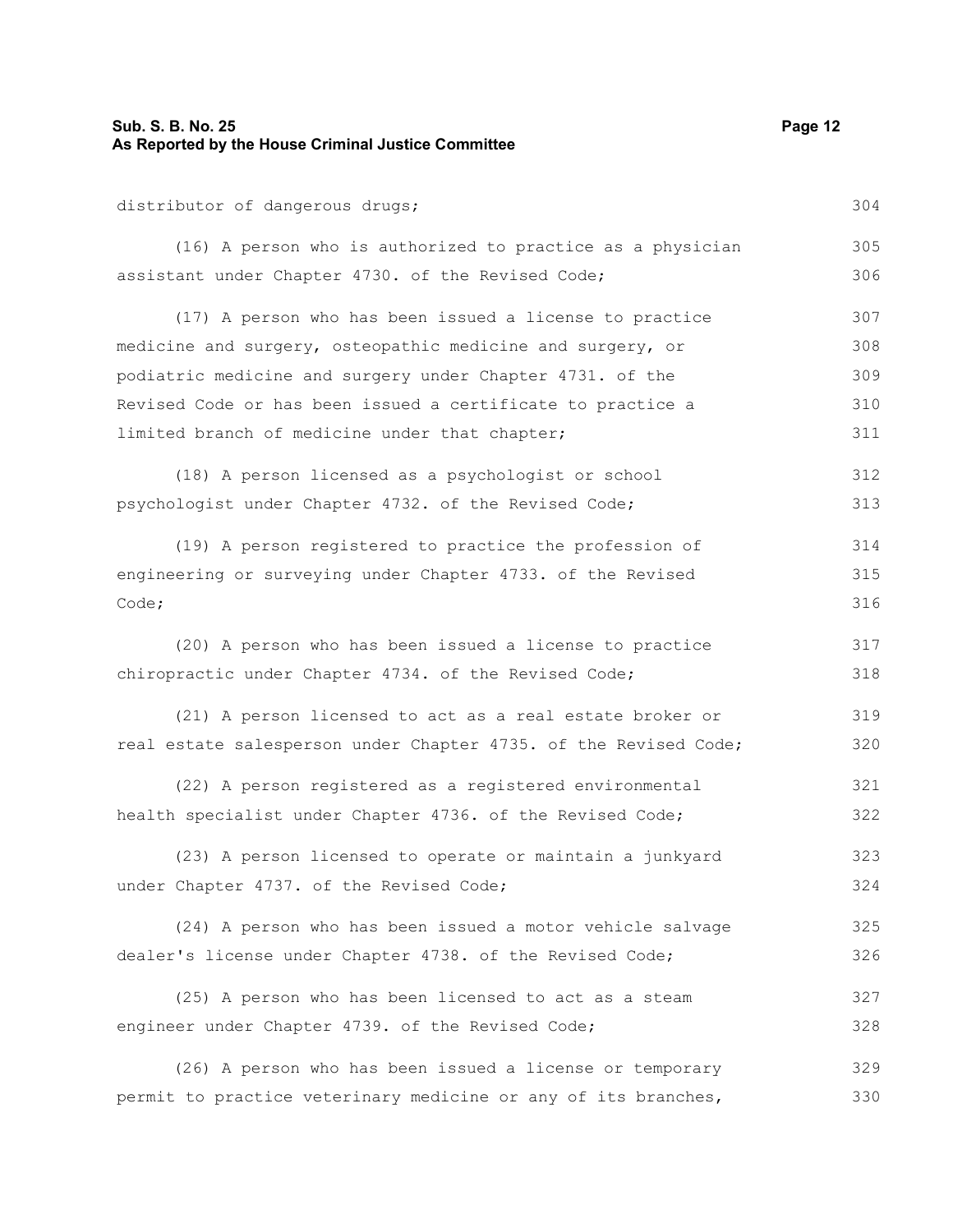#### **Sub. S. B. No. 25 Page 13 As Reported by the House Criminal Justice Committee**

or who is registered as a graduate animal technician under Chapter 4741. of the Revised Code;

(27) A person who has been issued a hearing aid dealer's or fitter's license or trainee permit under Chapter 4747. of the Revised Code; 333 334 335

(28) A person who has been issued a class A, class B, or class C license or who has been registered as an investigator or security guard employee under Chapter 4749. of the Revised Code; 336 337 338

(29) A person licensed to practice as a nursing home administrator under Chapter 4751. of the Revised Code; 339 340

(30) A person licensed to practice as a speech-language pathologist or audiologist under Chapter 4753. of the Revised Code; 341 342 343

(31) A person issued a license as an occupational therapist or physical therapist under Chapter 4755. of the Revised Code; 344 345 346

(32) A person who is licensed as a licensed professional clinical counselor, licensed professional counselor, social worker, independent social worker, independent marriage and family therapist, or marriage and family therapist, or registered as a social work assistant under Chapter 4757. of the Revised Code; 347 348 349 350 351 352

(33) A person issued a license to practice dietetics under Chapter 4759. of the Revised Code;

(34) A person who has been issued a license or limited permit to practice respiratory therapy under Chapter 4761. of the Revised Code; 355 356 357

(35) A person who has been issued a real estate appraiser 358

331 332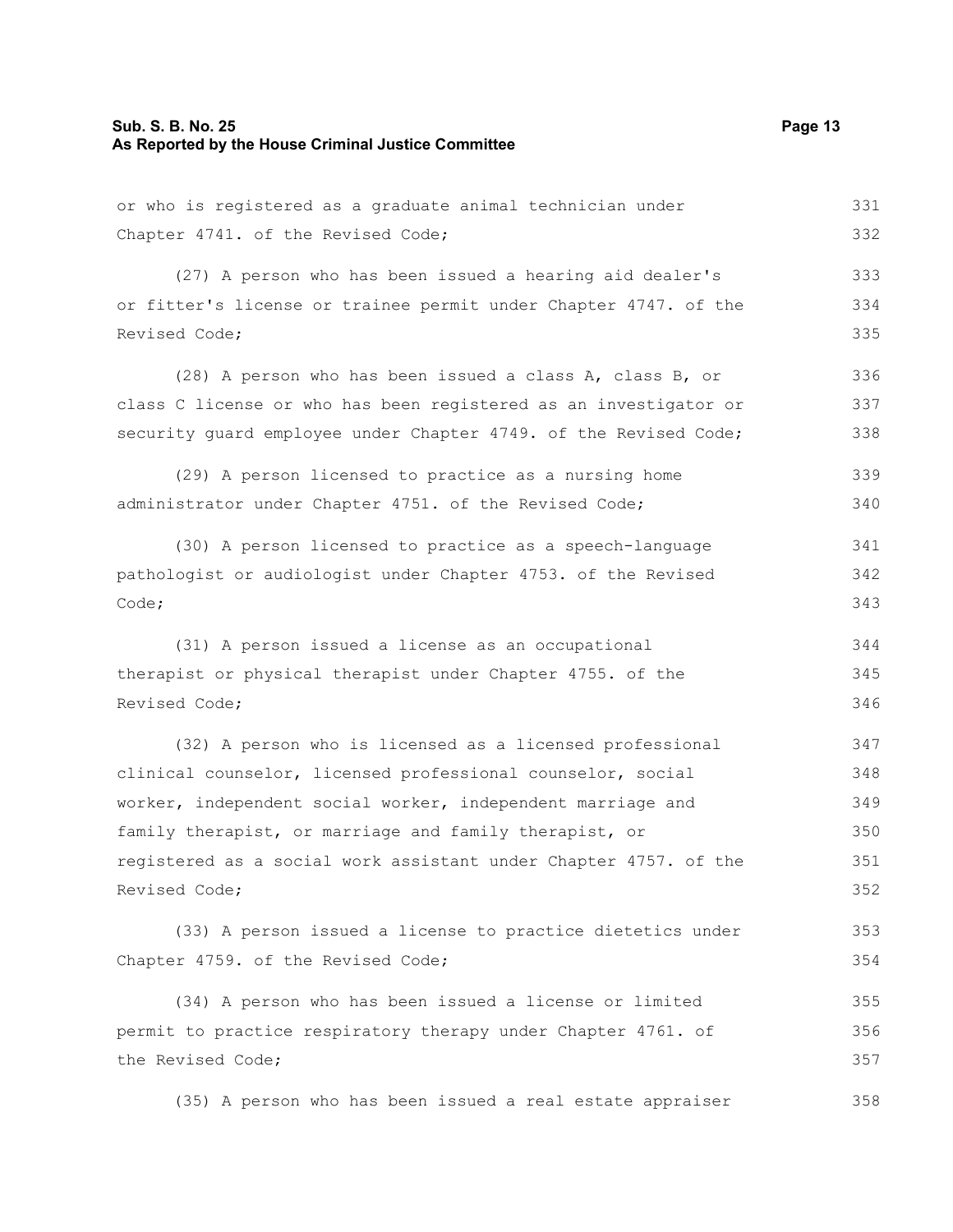#### **Sub. S. B. No. 25 Page 14 As Reported by the House Criminal Justice Committee**

certificate under Chapter 4763. of the Revised Code;

(36) A person who has been issued a home inspector license under Chapter 4764. of the Revised Code; (37) A person who has been admitted to the bar by order of the supreme court in compliance with its prescribed and published rules. (X) "Cocaine" means any of the following: (1) A cocaine salt, isomer, or derivative, a salt of a cocaine isomer or derivative, or the base form of cocaine; (2) Coca leaves or a salt, compound, derivative, or preparation of coca leaves, including ecgonine, a salt, isomer, or derivative of ecgonine, or a salt of an isomer or derivative of ecgonine; (3) A salt, compound, derivative, or preparation of a substance identified in division (X)(1) or (2) of this section that is chemically equivalent to or identical with any of those substances, except that the substances shall not include decocainized coca leaves or extraction of coca leaves if the extractions do not contain cocaine or ecgonine. (Y) "L.S.D." means lysergic acid diethylamide. (Z) "Hashish" means a resin or a preparation of a resin to which both of the following apply: (1) It is contained in or derived from any part of the plant of the genus cannabis, whether in solid form or in a liquid concentrate, liquid extract, or liquid distillate form. (2) It has a delta-9 tetrahydrocannabinol concentration of more than three-tenths per cent. 360 361 362 363 364 365 366 367 368 369 370 371 372 373 374 375 376 377 378 379 380 381 382 383 384 385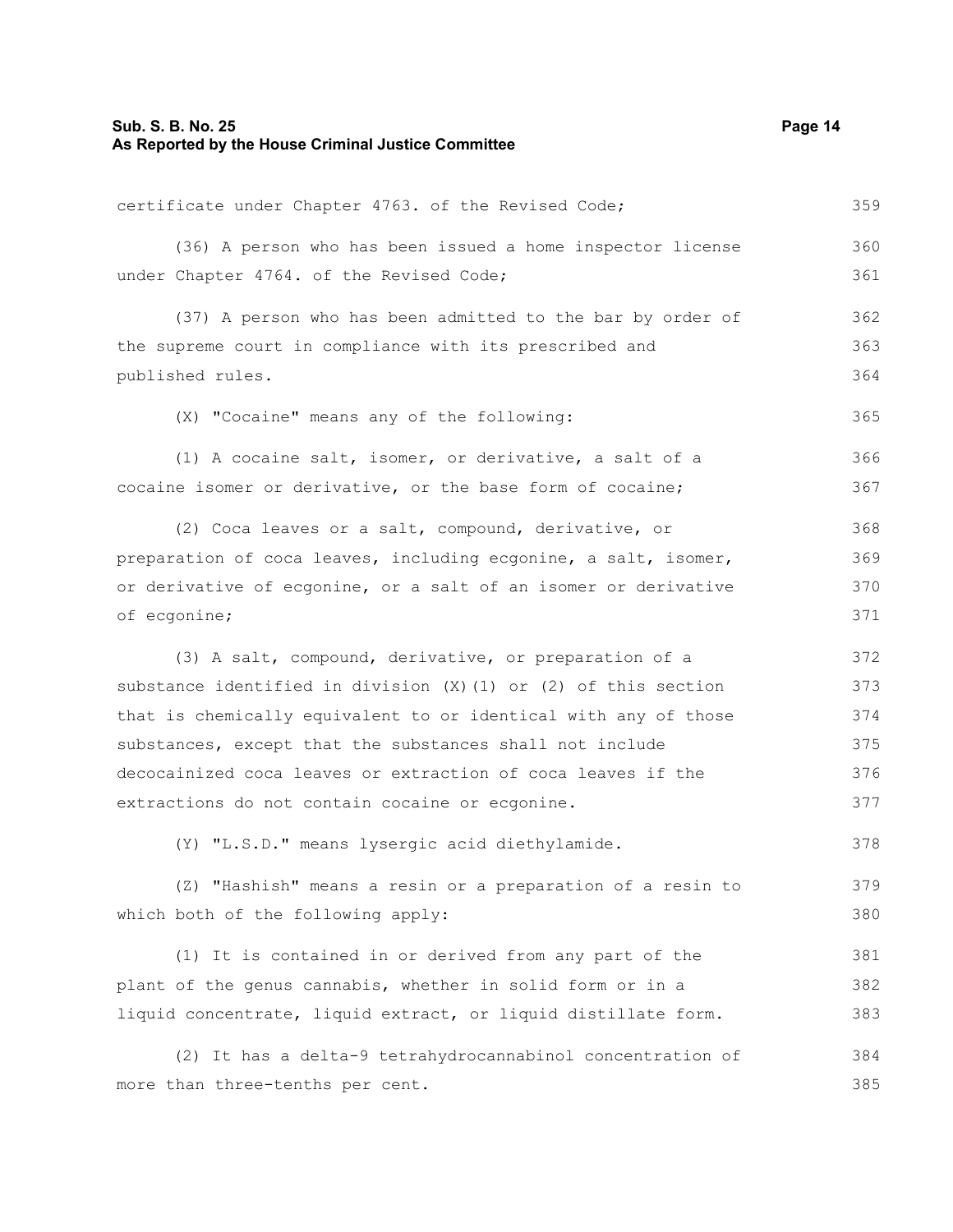#### **Sub. S. B. No. 25 Page 15 As Reported by the House Criminal Justice Committee**

"Hashish" does not include a hemp byproduct in the possession of a licensed hemp processor under Chapter 928. of the Revised Code, provided that the hemp byproduct is being produced, stored, and disposed of in accordance with rules adopted under section 928.03 of the Revised Code. 386 387 388 389 390

(AA) "Marihuana" has the same meaning as in section 3719.01 of the Revised Code, except that it does not include hashish. 391 392 393

(BB) An offense is "committed in the vicinity of a juvenile" if the offender commits the offense within one hundred feet of a juvenile or within the view of a juvenile, regardless of whether the offender knows the age of the juvenile, whether the offender knows the offense is being committed within one hundred feet of or within view of the juvenile, or whether the juvenile actually views the commission of the offense. 394 395 396 397 398 399 400

(CC) "Presumption for a prison term" or "presumption that a prison term shall be imposed" means a presumption, as described in division (D) of section 2929.13 of the Revised Code, that a prison term is a necessary sanction for a felony in order to comply with the purposes and principles of sentencing under section 2929.11 of the Revised Code. 401 402 403 404 405 406

(DD) "Major drug offender" has the same meaning as in section 2929.01 of the Revised Code. 407 408

(EE) "Minor drug possession offense" means either of the following: 409 410

(1) A violation of section 2925.11 of the Revised Code as it existed prior to July 1, 1996; 411 412

(2) A violation of section 2925.11 of the Revised Code as it exists on and after July 1, 1996, that is a misdemeanor or a 413 414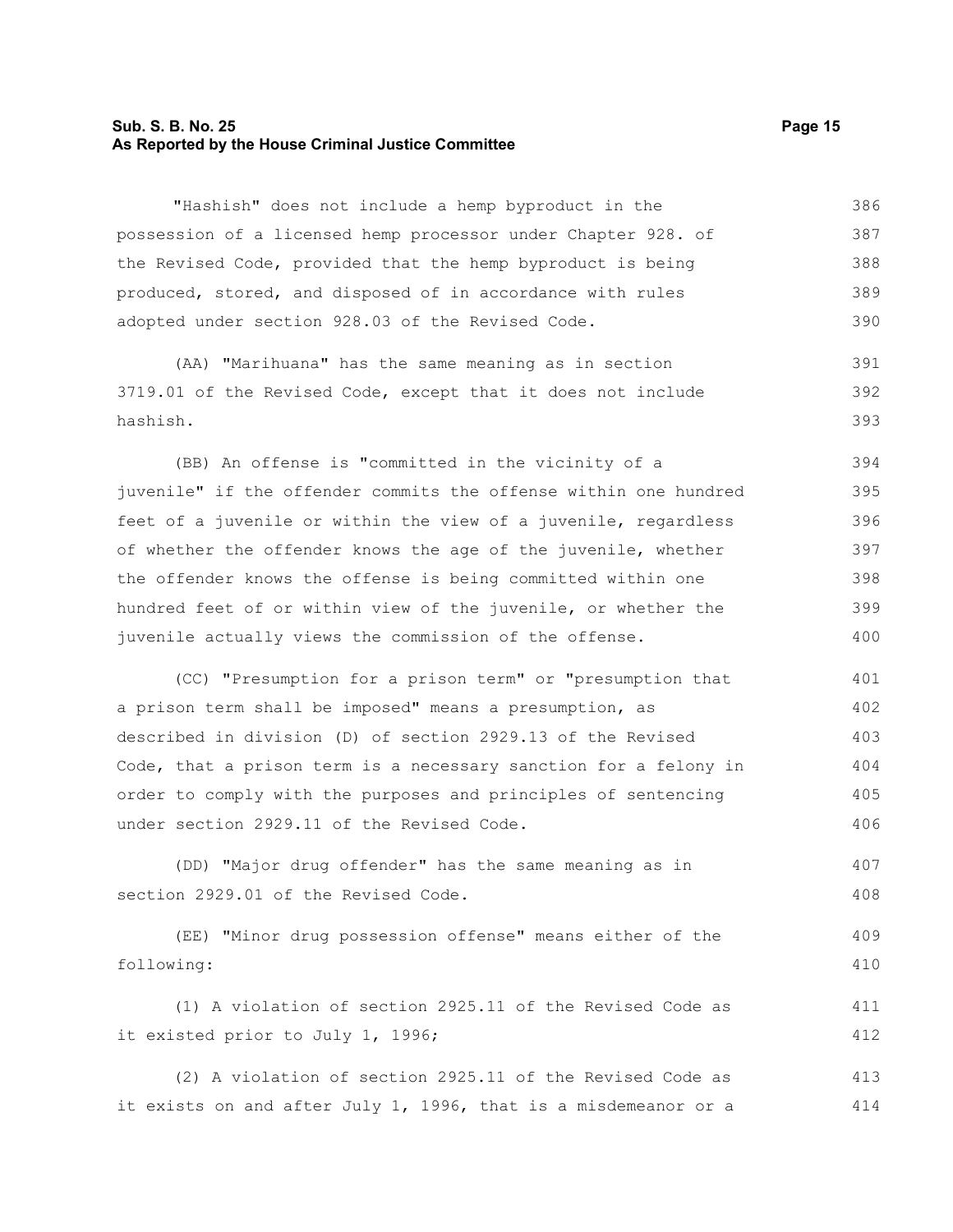#### **Sub. S. B. No. 25 Page 16 As Reported by the House Criminal Justice Committee** felony of the fifth degree. (FF) "Mandatory prison term" has the same meaning as in section 2929.01 of the Revised Code. (GG) "Adulterate" means to cause a drug to be adulterated as described in section 3715.63 of the Revised Code. (HH) "Public premises" means any hotel, restaurant, tavern, store, arena, hall, or other place of public accommodation, business, amusement, or resort. (II) "Methamphetamine" means methamphetamine, any salt, isomer, or salt of an isomer of methamphetamine, or any compound, mixture, preparation, or substance containing methamphetamine or any salt, isomer, or salt of an isomer of methamphetamine. (JJ) "Deception" has the same meaning as in section 2913.01 of the Revised Code. (KK) "Fentanyl-related compound" means any of the following: (1) Fentanyl; (2) Alpha-methylfentanyl (N-[1-(alpha-methyl-betaphenyl)ethyl-4- piperidyl]propionanilide; 1-(1-methyl-2 phenylethyl)-4-(N-propanilido) piperidine); (3) Alpha-methylthiofentanyl (N-[1-methyl-2-(2 thienyl)ethyl-4- piperidinyl]-N-phenylpropanamide); (4) Beta-hydroxyfentanyl (N-[1-(2-hydroxy-2-phenethyl-4 piperidinyl] -N-phenylpropanamide); (5) Beta-hydroxy-3-methylfentanyl (other name: N-[1-(2 hydroxy-2- phenethyl)-3-methyl-4-piperidinyl]-N-415 416 417 418 419 420 421 422 423 424 425 426 427 428 429 430 431 432 433 434 435 436 437 438 439 440 441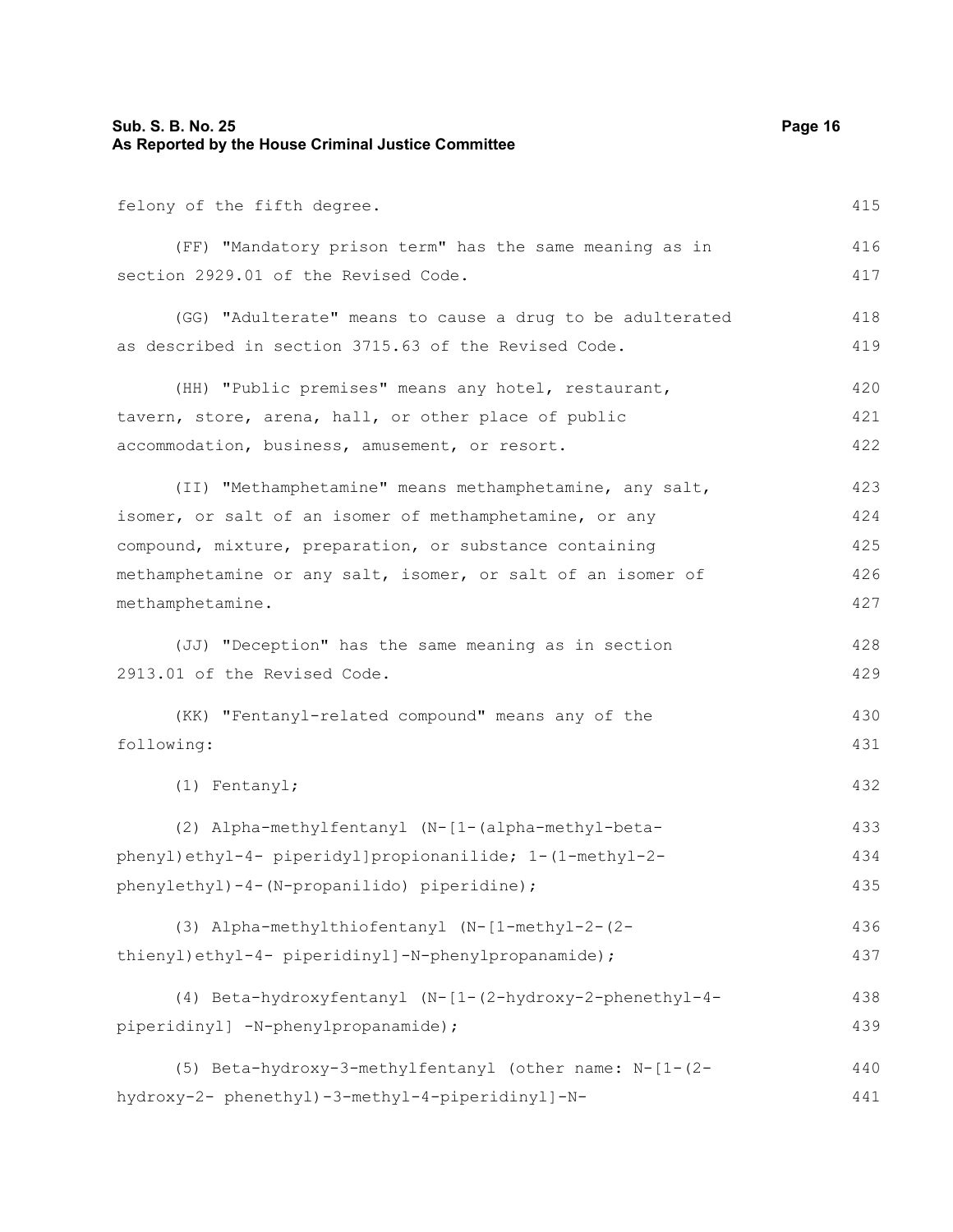| Sub. S. B. No. 25<br>As Reported by the House Criminal Justice Committee | Page 17 |
|--------------------------------------------------------------------------|---------|
| phenylpropanamide);                                                      | 442     |
| (6) 3-methylfentanyl (N-[3-methyl-1-(2-phenylethyl)-4-                   | 443     |
| piperidyl]-N- phenylpropanamide);                                        | 444     |
| (7) 3-methylthiofentanyl (N-[3-methyl-1-[2-                              | 445     |
| (thienyl)ethyl]-4- piperidinyl]-N-phenylpropanamide);                    | 446     |
| (8) Para-fluorofentanyl (N-(4-fluorophenyl)-N-[1-(2-                     | 447     |
| phenethyl)-4- piperidinyl]propanamide;                                   | 448     |
| (9) Thiofentanyl (N-phenyl-N-[1-(2-thienyl)ethyl-4-                      | 449     |
| piperidinyl]- propanamide;                                               | 450     |
| (10) Alfentanil;                                                         | 451     |
| (11) Carfentanil;                                                        | 452     |
| (12) Remifentanil;                                                       | 453     |
| (13) Sufentanil;                                                         | 454     |
| (14) Acetyl-alpha-methylfentanyl (N-[1-(1-methyl-2-                      | 455     |
| phenethyl)-4- piperidinyl]-N-phenylacetamide); and                       | 456     |
| (15) Any compound that meets all of the following fentanyl               | 457     |
| pharmacophore requirements to bind at the mu receptor, as                | 458     |
| identified by a report from an established forensic laboratory,          | 459     |
| including acetylfentanyl, furanylfentanyl, valerylfentanyl,              | 460     |
| butyrylfentanyl, isobutyrylfentanyl, 4-methoxybutyrylfentanyl,           | 461     |
| para-fluorobutyrylfentanyl, acrylfentanyl, and ortho-                    | 462     |
| fluorofentanyl:                                                          | 463     |
| (a) A chemical scaffold consisting of both of the                        | 464     |
| following:                                                               | 465     |
| (i) A five, six, or seven member ring structure containing               | 466     |
| a nitrogen, whether or not further substituted;                          | 467     |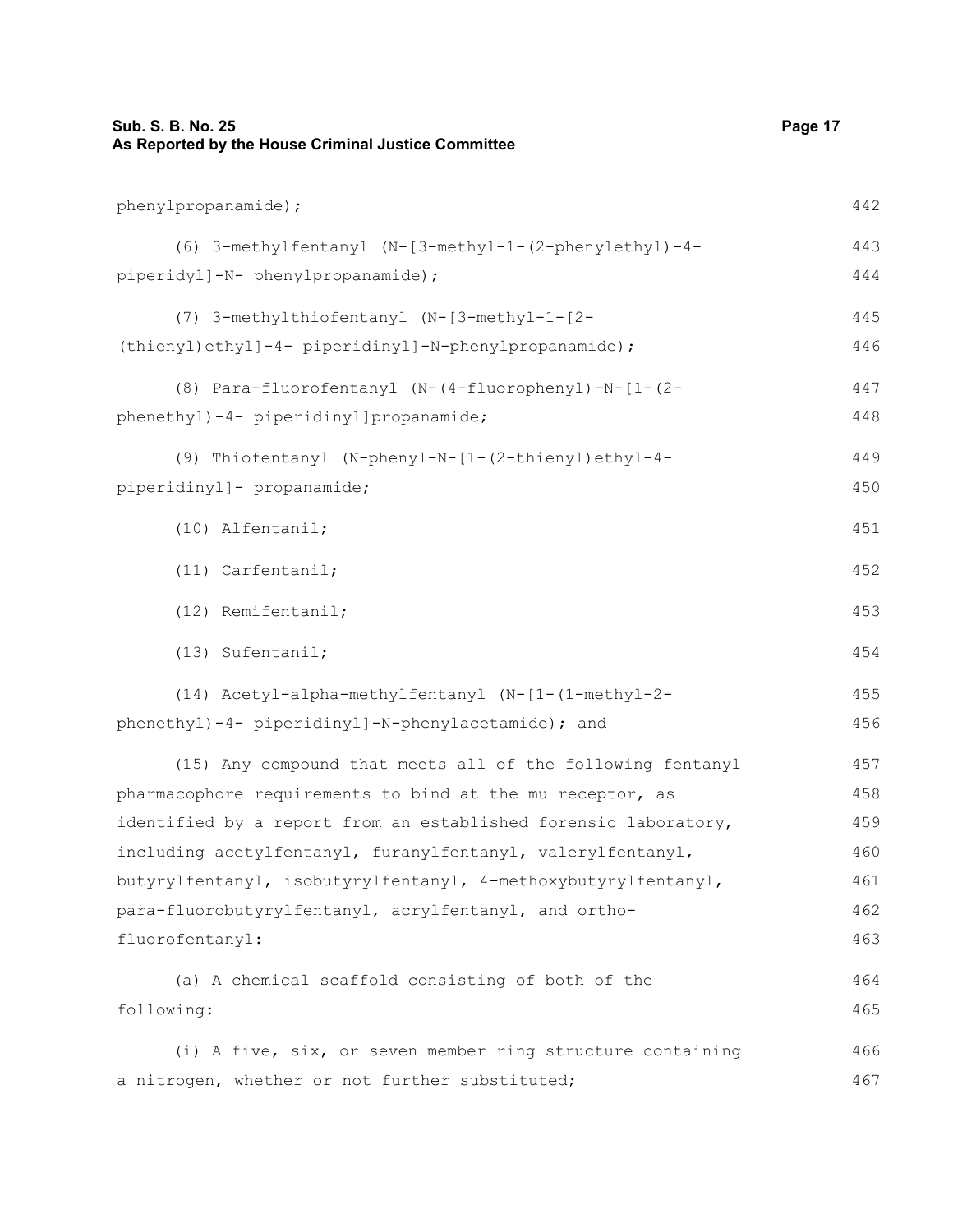#### **Sub. S. B. No. 25 Page 18 As Reported by the House Criminal Justice Committee**

(ii) An attached nitrogen to the ring, whether or not that nitrogen is enclosed in a ring structure, including an attached aromatic ring or other lipophilic group to that nitrogen. 468 469 470

(b) A polar functional group attached to the chemical scaffold, including but not limited to a hydroxyl, ketone, amide, or ester; 471 472 473

(c) An alkyl or aryl substitution off the ring nitrogen of the chemical scaffold; and 474 475

(d) The compound has not been approved for medical use by the United States food and drug administration. 476 477

(LL) "First degree felony mandatory prison term" means one of the definite prison terms prescribed in division  $(A)$   $(1)$   $(b)$  of section 2929.14 of the Revised Code for a felony of the first degree, except that if the violation for which sentence is being imposed is committed on or after March 22, 2019, it means one of the minimum prison terms prescribed in division (A)(1)(a) of that section for a felony of the first degree. 478 479 480 481 482 483 484

(MM) "Second degree felony mandatory prison term" means one of the definite prison terms prescribed in division (A)(2) (b) of section 2929.14 of the Revised Code for a felony of the second degree, except that if the violation for which sentence is being imposed is committed on or after March 22, 2019, it means one of the minimum prison terms prescribed in division (A) (2)(a) of that section for a felony of the second degree. 485 486 487 488 489 490 491

(NN) "Maximum first degree felony mandatory prison term" means the maximum definite prison term prescribed in division (A)(1)(b) of section 2929.14 of the Revised Code for a felony of the first degree, except that if the violation for which sentence is being imposed is committed on or after March 22, 492 493 494 495 496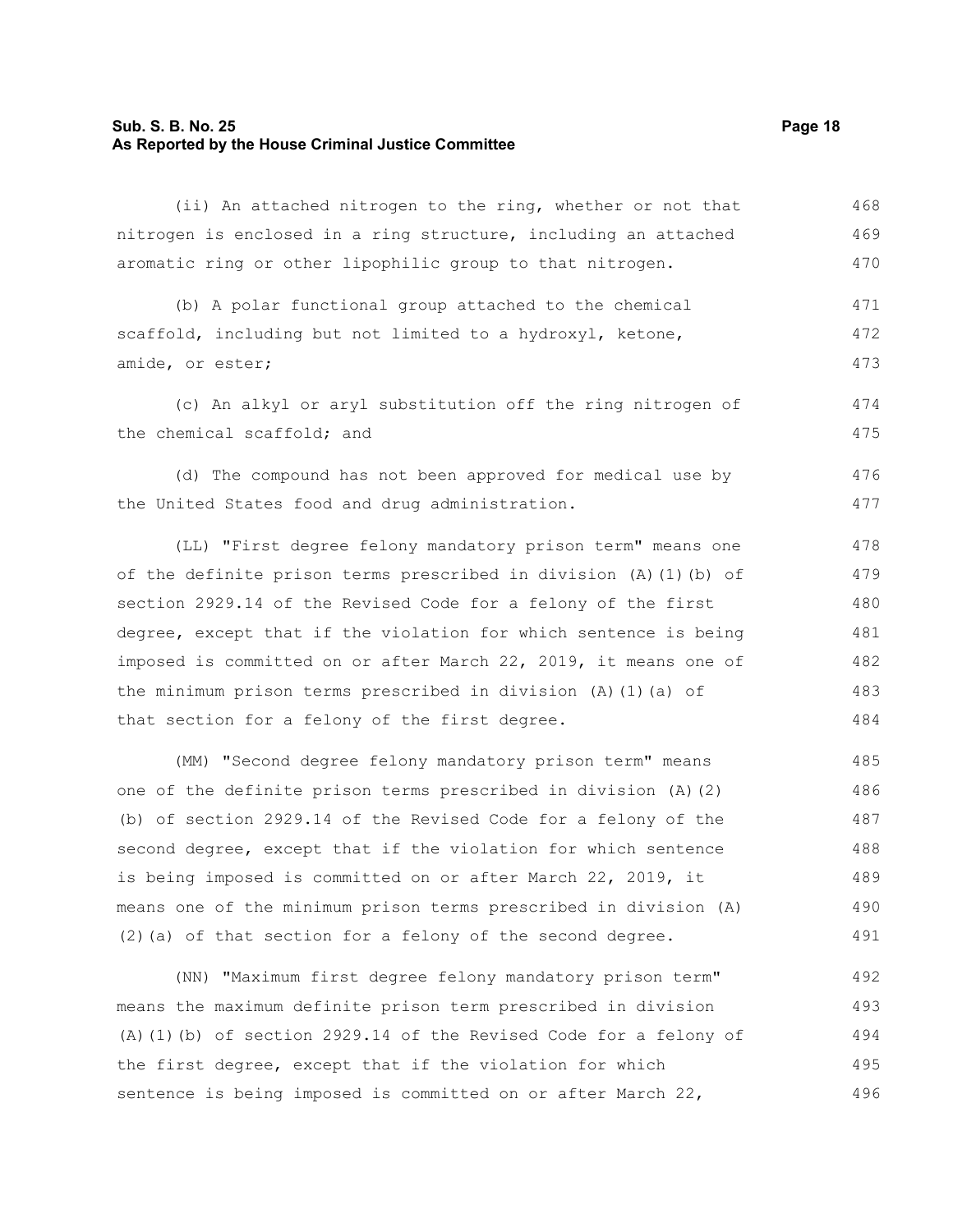#### **Sub. S. B. No. 25 Page 19 As Reported by the House Criminal Justice Committee**

2019, it means the longest minimum prison term prescribed in division (A)(1)(a) of that section for a felony of the first degree. 497 498 499

(OO) "Maximum second degree felony mandatory prison term" means the maximum definite prison term prescribed in division (A)(2)(b) of section 2929.14 of the Revised Code for a felony of the second degree, except that if the violation for which sentence is being imposed is committed on or after March 22, 2019, it means the longest minimum prison term prescribed in division (A)(2)(a) of that section for a felony of the second degree. 500 501 502 503 504 505 506 507

(PP) "Delta-9 tetrahydrocannabinol" has the same meaning as in section 928.01 of the Revised Code.

(QQ) An offense is "committed in the vicinity of a substance addiction services provider or a recovering addict" if either of the following apply: 510 511 512

(1) The offender commits the offense on the premises of a substance addiction services provider's facility, including a facility licensed prior to June 29, 2019, under section 5119.391 of the Revised Code to provide methadone treatment or an opioid treatment program licensed on or after that date under section 5119.37 of the Revised Code, or within five hundred feet of the premises of a substance addiction services provider's facility and the offender knows or should know that the offense is being committed within the vicinity of the substance addiction services provider's facility. 513 514 515 516 517 518 519 520 521 522

(2) The offender sells, offers to sell, delivers, or distributes the controlled substance or controlled substance analog to a person who is receiving treatment at the time of the 523 524 525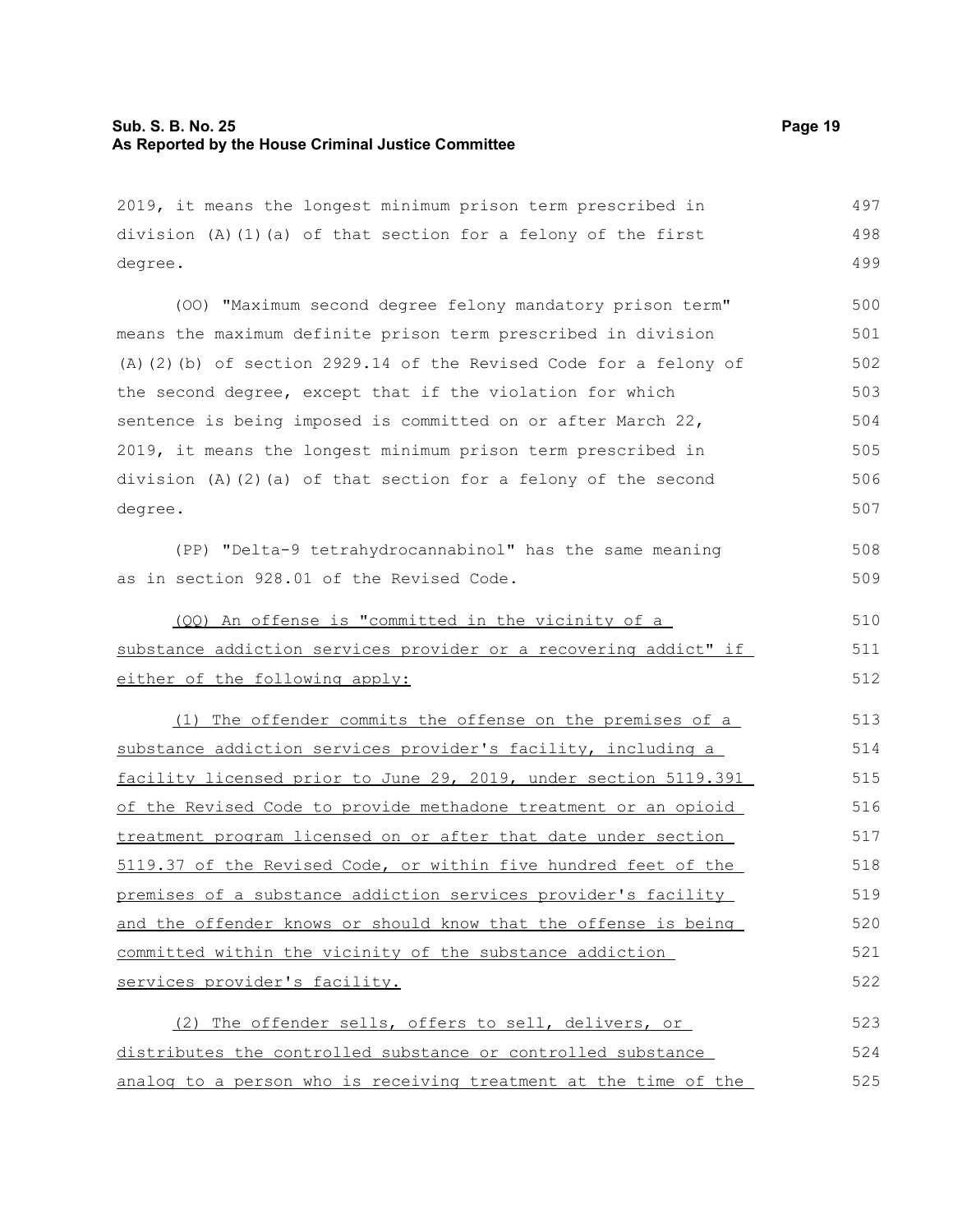### **Sub. S. B. No. 25 Page 20 As Reported by the House Criminal Justice Committee**

| commission of the offense, or received treatment within thirty   | 526 |
|------------------------------------------------------------------|-----|
| days prior to the commission of the offense, from a substance    | 527 |
| addiction services provider and the offender knows that the      | 528 |
| person is receiving or received that treatment.                  | 529 |
| (RR) "Substance addiction services provider" means an            | 530 |
| agency, association, corporation or other legal entity,          | 531 |
| individual, or program that provides one or more of the          | 532 |
| following at a facility:                                         | 533 |
| (1) Either alcohol addiction services, or drug addiction         | 534 |
| services, or both such services that are certified by the        | 535 |
| director of mental health and addiction services under section   | 536 |
| 5119.36 of the Revised Code;                                     | 537 |
| (2) Recovery supports that are related to either alcohol         | 538 |
| addiction services, or drug addiction services, or both such     | 539 |
| services and paid for with federal, state, or local funds        | 540 |
| administered by the department of mental health and addiction    | 541 |
| services or a board of alcohol, drug addiction, and mental       | 542 |
| health services.                                                 | 543 |
| (SS) "Premises of a substance addiction services                 | 544 |
| provider's facility" means the parcel of real property on which  | 545 |
| any substance addiction service provider's facility is situated. | 546 |
| "Alcohol and drug addiction services" has the same<br>(TT)       | 547 |
| meaning as in section 5119.01 of the Revised Code.               | 548 |
| Sec. 2925.03. (A) No person shall knowingly do any of the        | 549 |
| following:                                                       | 550 |
| (1) Sell or offer to sell a controlled substance or a            | 551 |
| controlled substance analog;                                     | 552 |
| (2) Prepare for shipment, ship, transport, deliver,              | 553 |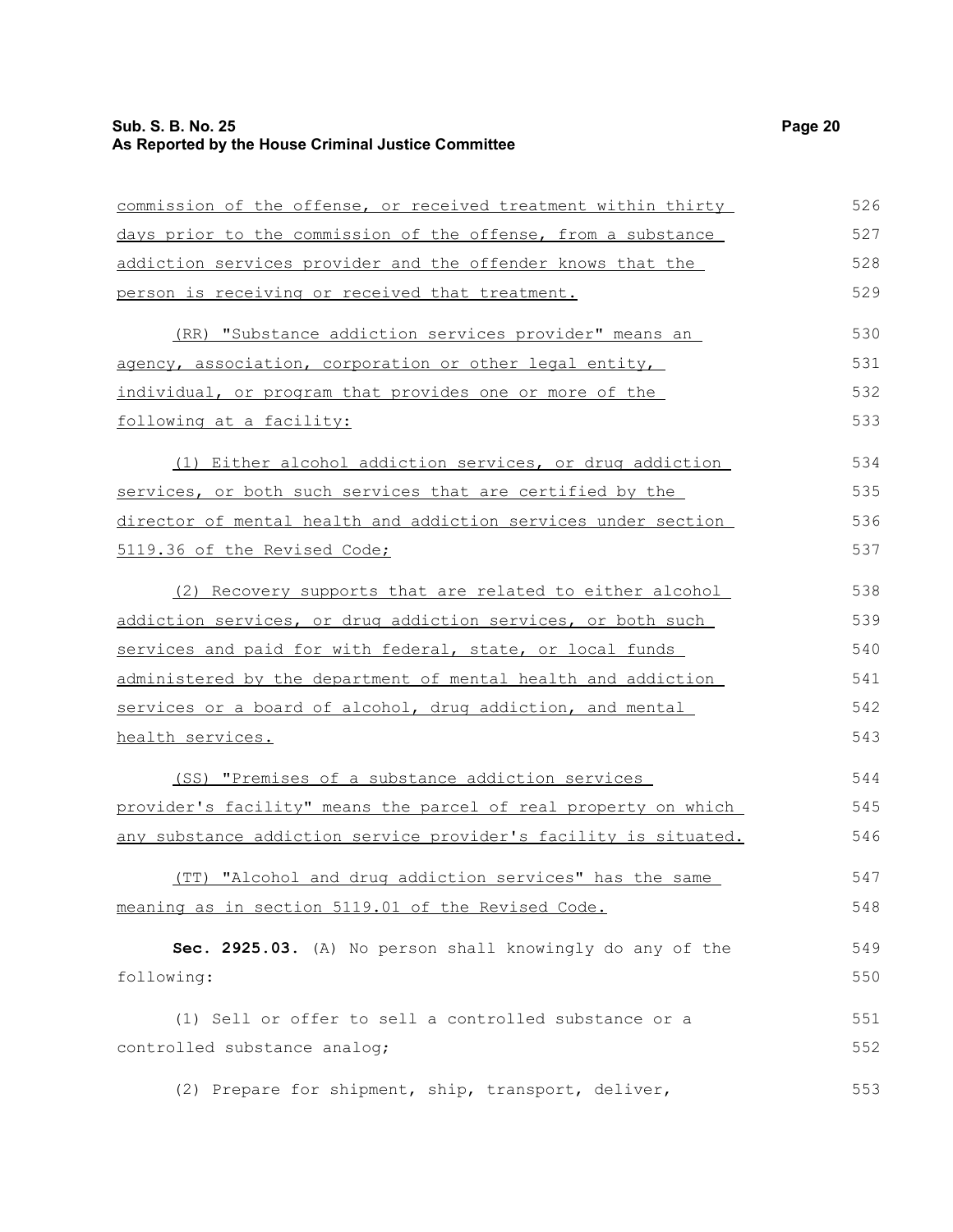#### **Sub. S. B. No. 25 Page 21 As Reported by the House Criminal Justice Committee**

prepare for distribution, or distribute a controlled substance or a controlled substance analog, when the offender knows or has reasonable cause to believe that the controlled substance or a controlled substance analog is intended for sale or resale by the offender or another person. 554 555 556 557 558

(B) This section does not apply to any of the following:

(1) Manufacturers, licensed health professionals authorized to prescribe drugs, pharmacists, owners of pharmacies, and other persons whose conduct is in accordance with Chapters 3719., 4715., 4723., 4729., 4730., 4731., and 4741. of the Revised Code; 560 561 562 563 564

(2) If the offense involves an anabolic steroid, any person who is conducting or participating in a research project involving the use of an anabolic steroid if the project has been approved by the United States food and drug administration;

(3) Any person who sells, offers for sale, prescribes, dispenses, or administers for livestock or other nonhuman species an anabolic steroid that is expressly intended for administration through implants to livestock or other nonhuman species and approved for that purpose under the "Federal Food, Drug, and Cosmetic Act," 52 Stat. 1040 (1938), 21 U.S.C.A. 301, as amended, and is sold, offered for sale, prescribed, dispensed, or administered for that purpose in accordance with that act. 569 570 571 572 573 574 575 576 577

(C) Whoever violates division (A) of this section is guilty of one of the following: 578 579

(1) If the drug involved in the violation is any compound, mixture, preparation, or substance included in schedule I or schedule II, with the exception of marihuana, cocaine, L.S.D., 580 581 582

559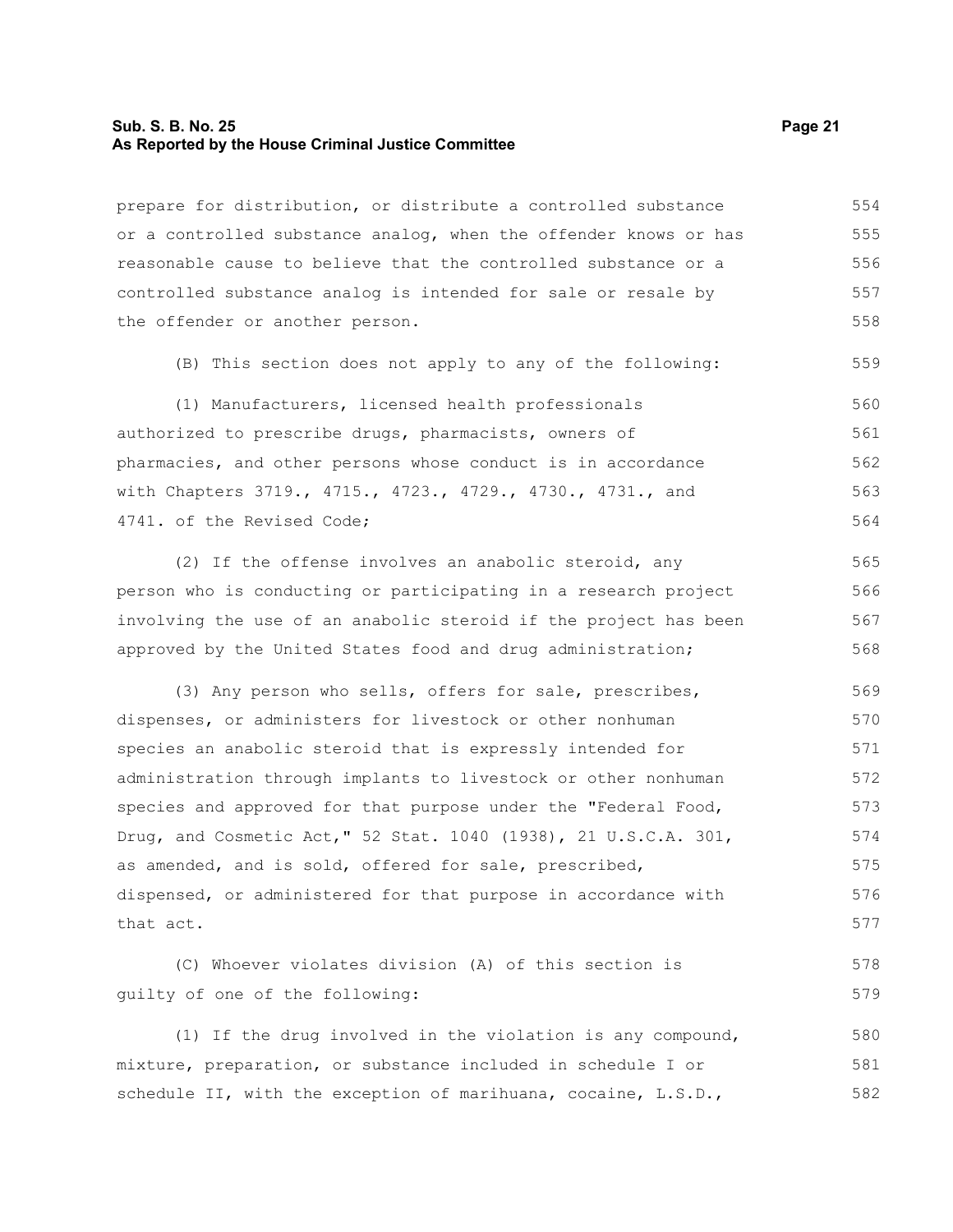#### **Sub. S. B. No. 25 Page 22 As Reported by the House Criminal Justice Committee**

heroin, any fentanyl-related compound, hashish, and any controlled substance analog, whoever violates division (A) of this section is guilty of aggravated trafficking in drugs. The penalty for the offense shall be determined as follows: 583 584 585 586

(a) Except as otherwise provided in division (C)(1)(b), (c), (d), (e), or (f) of this section, aggravated trafficking in drugs is a felony of the fourth degree, and division (C) of section 2929.13 of the Revised Code applies in determining whether to impose a prison term on the offender. 587 588 589 590 591

(b) Except as otherwise provided in division  $(C)$  (1)(c), (d), (e), or (f) of this section, if the offense was committed in the vicinity of a school– $\Theta$ ; in the vicinity of a juvenile, or in the vicinity of a substance addiction services provider or a recovering addict, aggravated trafficking in drugs is a felony of the third degree, and division (C) of section 2929.13 of the Revised Code applies in determining whether to impose a prison term on the offender.

(c) Except as otherwise provided in this division, if the amount of the drug involved equals or exceeds the bulk amount but is less than five times the bulk amount, aggravated trafficking in drugs is a felony of the third degree, and, except as otherwise provided in this division, there is a presumption for a prison term for the offense. If aggravated trafficking in drugs is a felony of the third degree under this division and if the offender two or more times previously has been convicted of or pleaded guilty to a felony drug abuse offense, the court shall impose as a mandatory prison term one of the prison terms prescribed for a felony of the third degree. If the amount of the drug involved is within that range and if the offense was committed in the vicinity of a school- $\Theta_{r}$  in the 600 601 602 603 604 605 606 607 608 609 610 611 612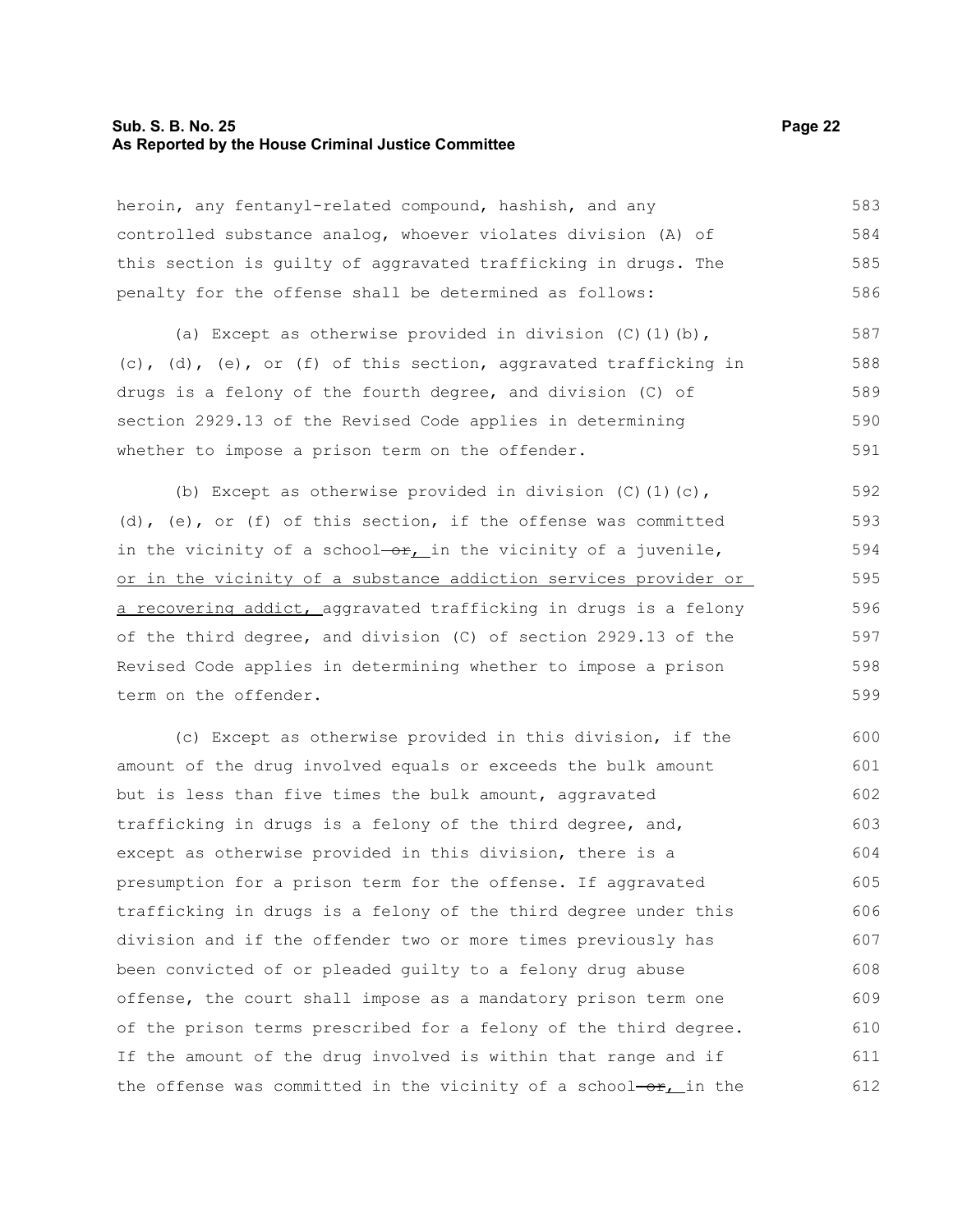#### **Sub. S. B. No. 25 Page 23 As Reported by the House Criminal Justice Committee**

vicinity of a juvenile, or in the vicinity of a substance addiction services provider or a recovering addict, aggravated trafficking in drugs is a felony of the second degree, and the court shall impose as a mandatory prison term a second degree felony mandatory prison term. (d) Except as otherwise provided in this division, if the amount of the drug involved equals or exceeds five times the bulk amount but is less than fifty times the bulk amount, aggravated trafficking in drugs is a felony of the second degree, and the court shall impose as a mandatory prison term a second degree felony mandatory prison term. If the amount of the

drug involved is within that range and if the offense was

committed in the vicinity of a school- $\Theta$ . in the vicinity of a juvenile, or in the vicinity of a substance addiction services provider or a recovering addict, aggravated trafficking in drugs is a felony of the first degree, and the court shall impose as a

mandatory prison term a first degree felony mandatory prison

term. (e) If the amount of the drug involved equals or exceeds fifty times the bulk amount but is less than one hundred times the bulk amount and regardless of whether the offense was committed in the vicinity of a school-or, in the vicinity of a juvenile, or in the vicinity of a substance addiction services provider or a recovering addict, aggravated trafficking in drugs is a felony of the first degree, and the court shall impose as a mandatory prison term a first degree felony mandatory prison term.

(f) If the amount of the drug involved equals or exceeds one hundred times the bulk amount and regardless of whether the offense was committed in the vicinity of a school-or, in the 640 641 642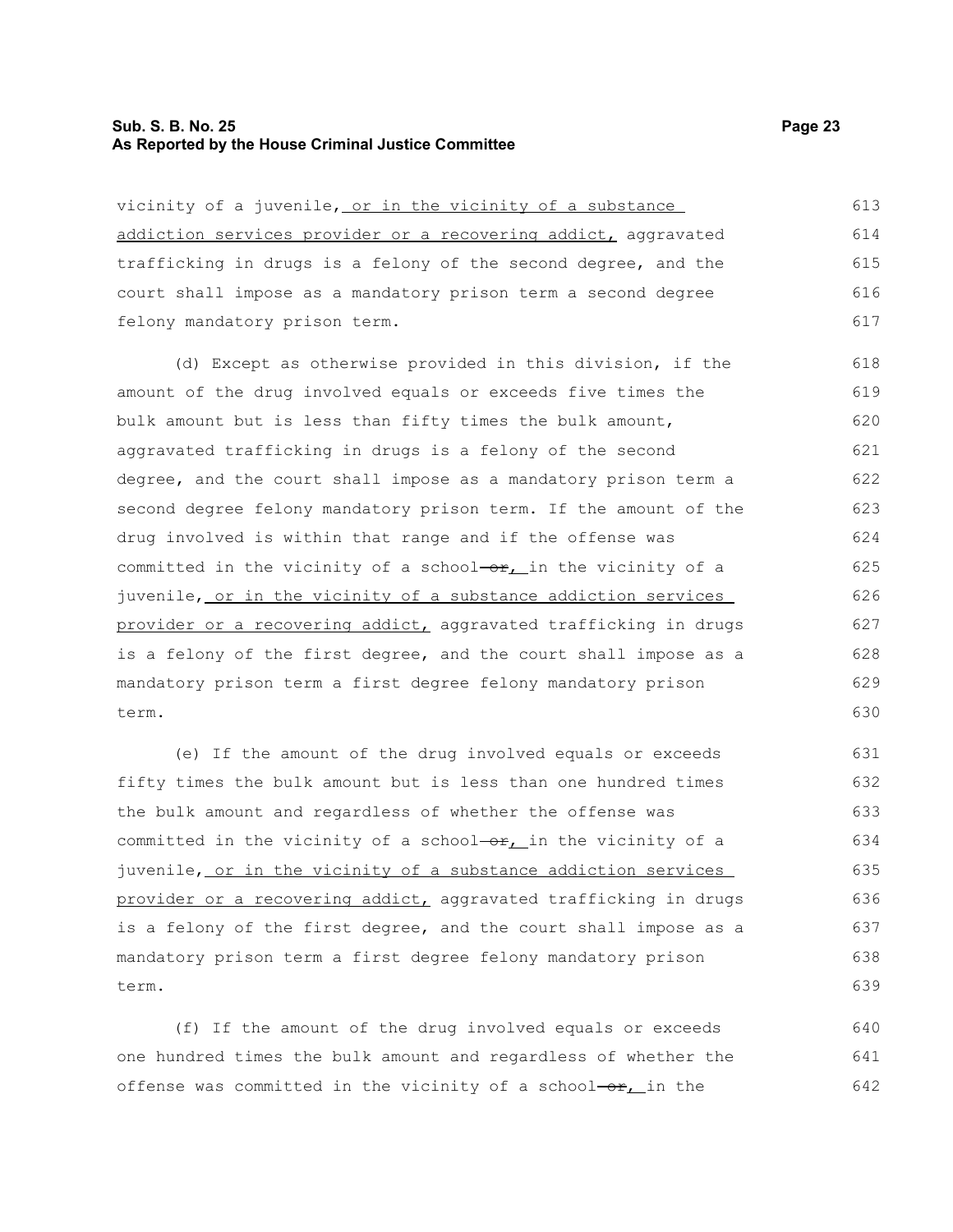#### **Sub. S. B. No. 25 Page 24 As Reported by the House Criminal Justice Committee**

vicinity of a juvenile, or in the vicinity of a substance addiction services provider or a recovering addict, aggravated trafficking in drugs is a felony of the first degree, the offender is a major drug offender, and the court shall impose as a mandatory prison term a maximum first degree felony mandatory prison term. 643 644 645 646 647 648

(2) If the drug involved in the violation is any compound, mixture, preparation, or substance included in schedule III, IV, or V, whoever violates division (A) of this section is guilty of trafficking in drugs. The penalty for the offense shall be determined as follows:

(a) Except as otherwise provided in division  $(C)$   $(2)$   $(b)$ , (c), (d), or (e) of this section, trafficking in drugs is a felony of the fifth degree, and division (B) of section 2929.13 of the Revised Code applies in determining whether to impose a prison term on the offender. 654 655 656 657 658

(b) Except as otherwise provided in division (C)(2)(c), (d), or (e) of this section, if the offense was committed in the vicinity of a school or in the vicinity of a juvenile, trafficking in drugs is a felony of the fourth degree, and division (C) of section 2929.13 of the Revised Code applies in determining whether to impose a prison term on the offender. 659 660 661 662 663 664

(c) Except as otherwise provided in this division, if the amount of the drug involved equals or exceeds the bulk amount but is less than five times the bulk amount, trafficking in drugs is a felony of the fourth degree, and division (B) of section 2929.13 of the Revised Code applies in determining whether to impose a prison term for the offense. If the amount of the drug involved is within that range and if the offense was committed in the vicinity of a school or in the vicinity of a 665 666 667 668 669 670 671 672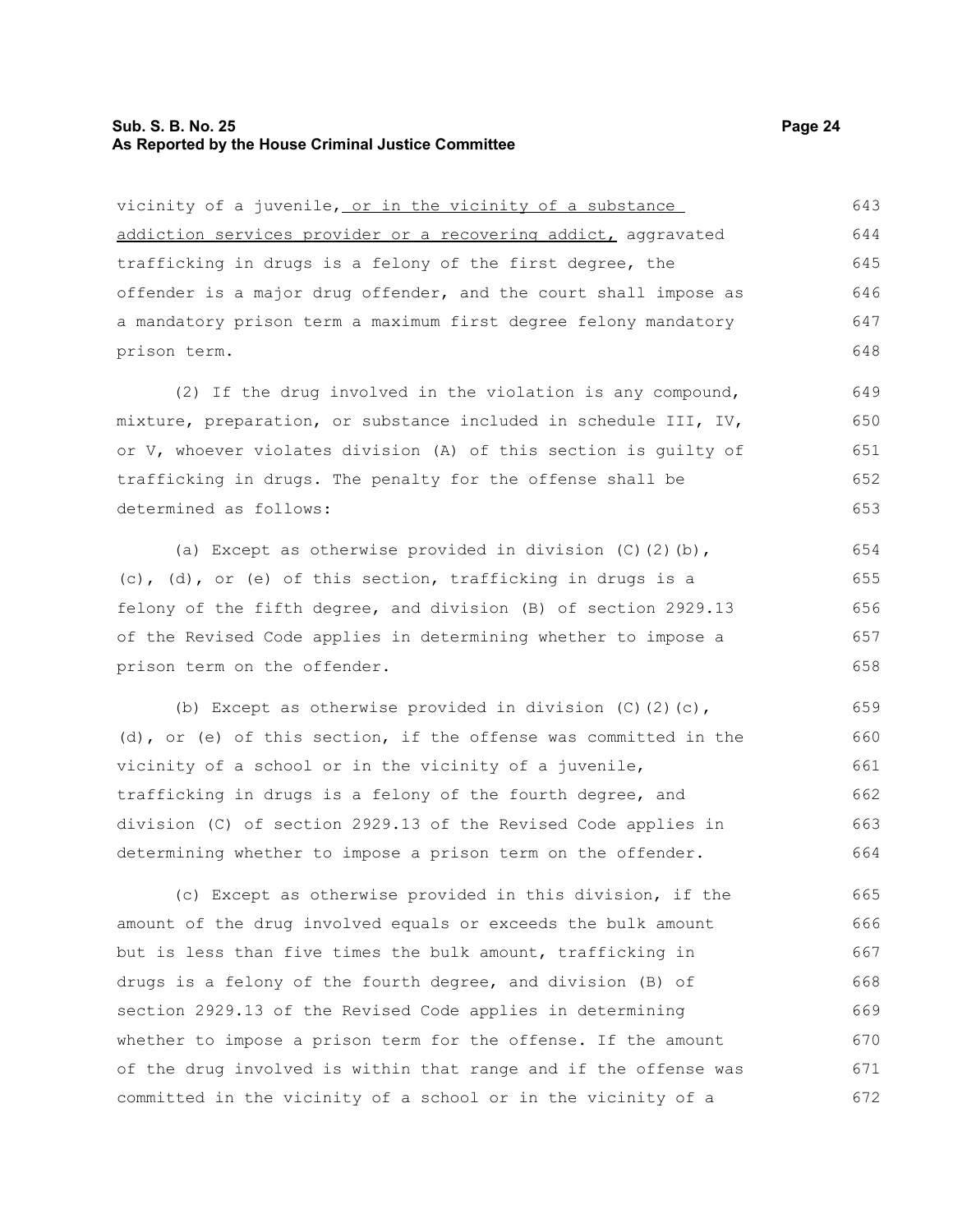#### **Sub. S. B. No. 25 Page 25 As Reported by the House Criminal Justice Committee**

juvenile, trafficking in drugs is a felony of the third degree, and there is a presumption for a prison term for the offense. 673 674

(d) Except as otherwise provided in this division, if the amount of the drug involved equals or exceeds five times the bulk amount but is less than fifty times the bulk amount, trafficking in drugs is a felony of the third degree, and there is a presumption for a prison term for the offense. If the amount of the drug involved is within that range and if the offense was committed in the vicinity of a school or in the vicinity of a juvenile, trafficking in drugs is a felony of the second degree, and there is a presumption for a prison term for the offense. 675 676 677 678 679 680 681 682 683 684

(e) Except as otherwise provided in this division, if the amount of the drug involved equals or exceeds fifty times the bulk amount, trafficking in drugs is a felony of the second degree, and the court shall impose as a mandatory prison term a second degree felony mandatory prison term. If the amount of the drug involved equals or exceeds fifty times the bulk amount and if the offense was committed in the vicinity of a school or in the vicinity of a juvenile, trafficking in drugs is a felony of the first degree, and the court shall impose as a mandatory prison term a first degree felony mandatory prison term.

(3) If the drug involved in the violation is marihuana or a compound, mixture, preparation, or substance containing marihuana other than hashish, whoever violates division (A) of this section is guilty of trafficking in marihuana. The penalty for the offense shall be determined as follows: 695 696 697 698 699

(a) Except as otherwise provided in division (C)(3)(b), (c), (d), (e), (f), (g), or (h) of this section, trafficking in marihuana is a felony of the fifth degree, and division (B) of 700 701 702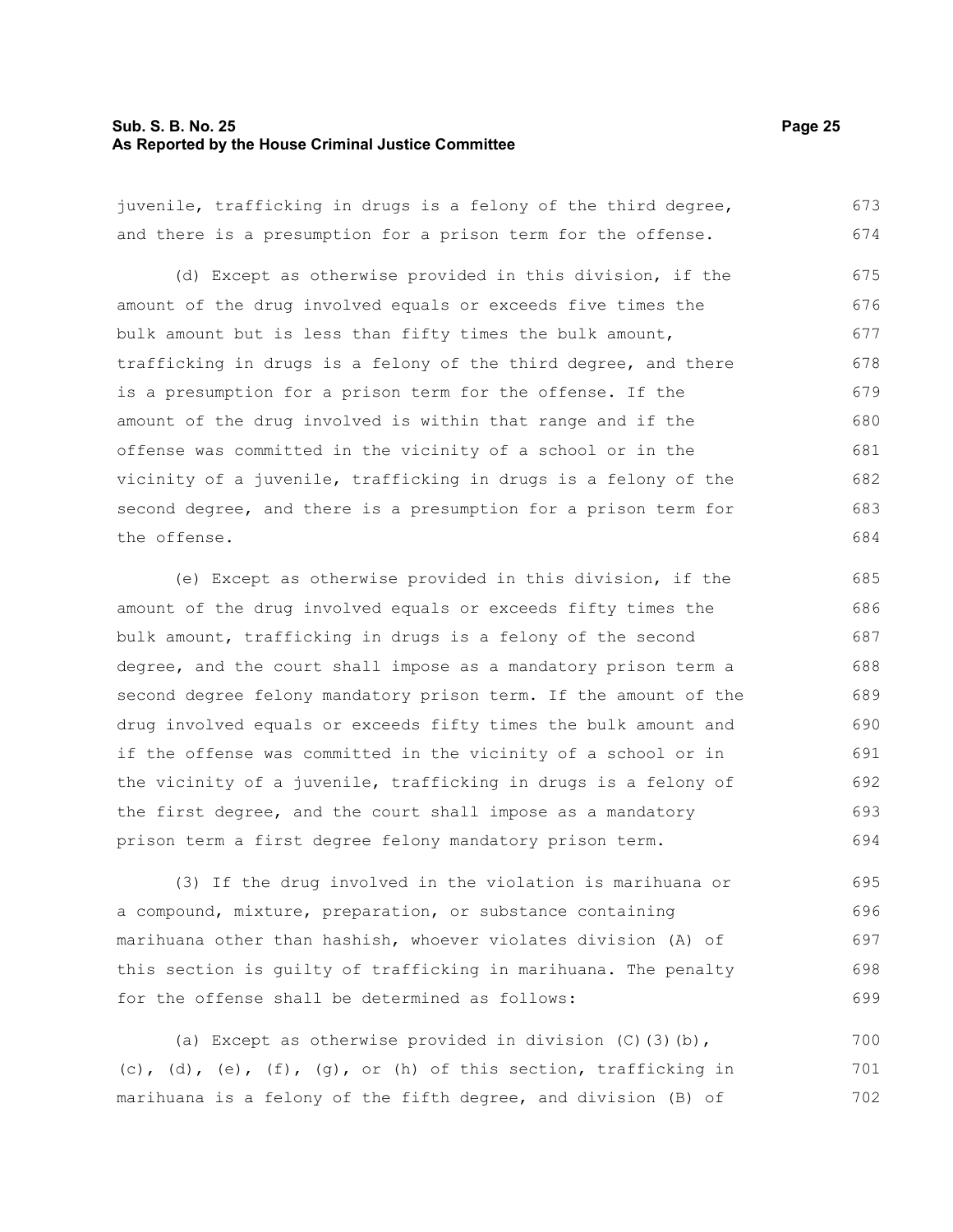#### **Sub. S. B. No. 25 Page 26 As Reported by the House Criminal Justice Committee**

section 2929.13 of the Revised Code applies in determining whether to impose a prison term on the offender. 703 704

(b) Except as otherwise provided in division (C)(3)(c), (d), (e), (f), (g), or (h) of this section, if the offense was committed in the vicinity of a school or in the vicinity of a juvenile, trafficking in marihuana is a felony of the fourth degree, and division (B) of section 2929.13 of the Revised Code applies in determining whether to impose a prison term on the offender. 705 706 707 708 709 710 711

(c) Except as otherwise provided in this division, if the amount of the drug involved equals or exceeds two hundred grams but is less than one thousand grams, trafficking in marihuana is a felony of the fourth degree, and division (B) of section 2929.13 of the Revised Code applies in determining whether to impose a prison term on the offender. If the amount of the drug involved is within that range and if the offense was committed in the vicinity of a school or in the vicinity of a juvenile, trafficking in marihuana is a felony of the third degree, and division (C) of section 2929.13 of the Revised Code applies in determining whether to impose a prison term on the offender. 717

(d) Except as otherwise provided in this division, if the amount of the drug involved equals or exceeds one thousand grams but is less than five thousand grams, trafficking in marihuana is a felony of the third degree, and division (C) of section 2929.13 of the Revised Code applies in determining whether to impose a prison term on the offender. If the amount of the drug involved is within that range and if the offense was committed in the vicinity of a school or in the vicinity of a juvenile, trafficking in marihuana is a felony of the second degree, and there is a presumption that a prison term shall be imposed for 723 724 725 726 727 728 729 730 731 732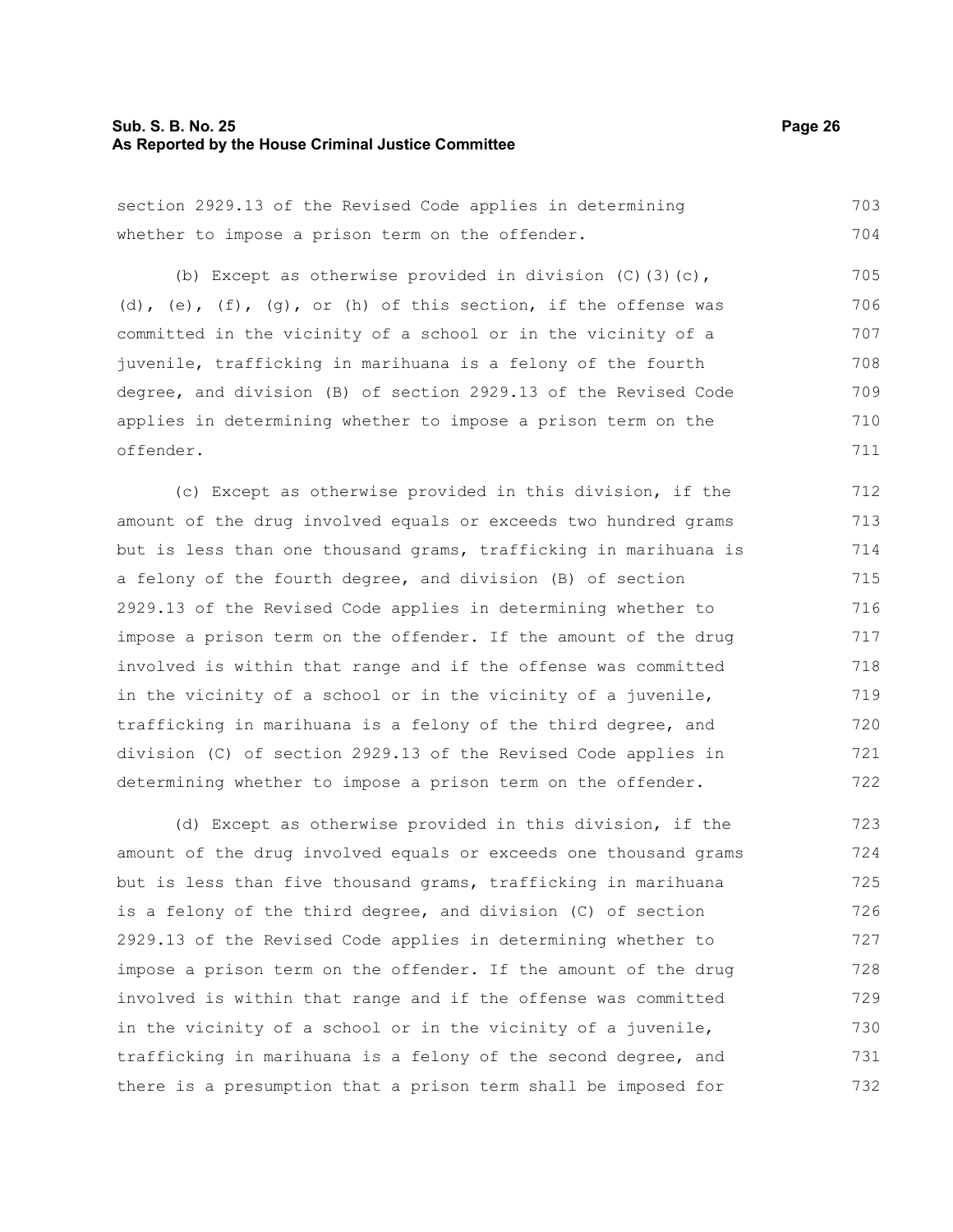#### **Sub. S. B. No. 25 Page 27 As Reported by the House Criminal Justice Committee**

the offense.

(e) Except as otherwise provided in this division, if the amount of the drug involved equals or exceeds five thousand grams but is less than twenty thousand grams, trafficking in marihuana is a felony of the third degree, and there is a presumption that a prison term shall be imposed for the offense. If the amount of the drug involved is within that range and if the offense was committed in the vicinity of a school or in the vicinity of a juvenile, trafficking in marihuana is a felony of the second degree, and there is a presumption that a prison term shall be imposed for the offense. 736 740 741

(f) Except as otherwise provided in this division, if the amount of the drug involved equals or exceeds twenty thousand grams but is less than forty thousand grams, trafficking in marihuana is a felony of the second degree, and the court shall impose as a mandatory prison term a second degree felony mandatory prison term of five, six, seven, or eight years. If the amount of the drug involved is within that range and if the offense was committed in the vicinity of a school or in the vicinity of a juvenile, trafficking in marihuana is a felony of the first degree, and the court shall impose as a mandatory prison term a maximum first degree felony mandatory prison term. 744 745 746 747 748 749 750 751 752 753 754

(g) Except as otherwise provided in this division, if the amount of the drug involved equals or exceeds forty thousand grams, trafficking in marihuana is a felony of the second degree, and the court shall impose as a mandatory prison term a maximum second degree felony mandatory prison term. If the amount of the drug involved equals or exceeds forty thousand grams and if the offense was committed in the vicinity of a school or in the vicinity of a juvenile, trafficking in 755 756 757 758 759 760 761 762

733

734 735

737 738 739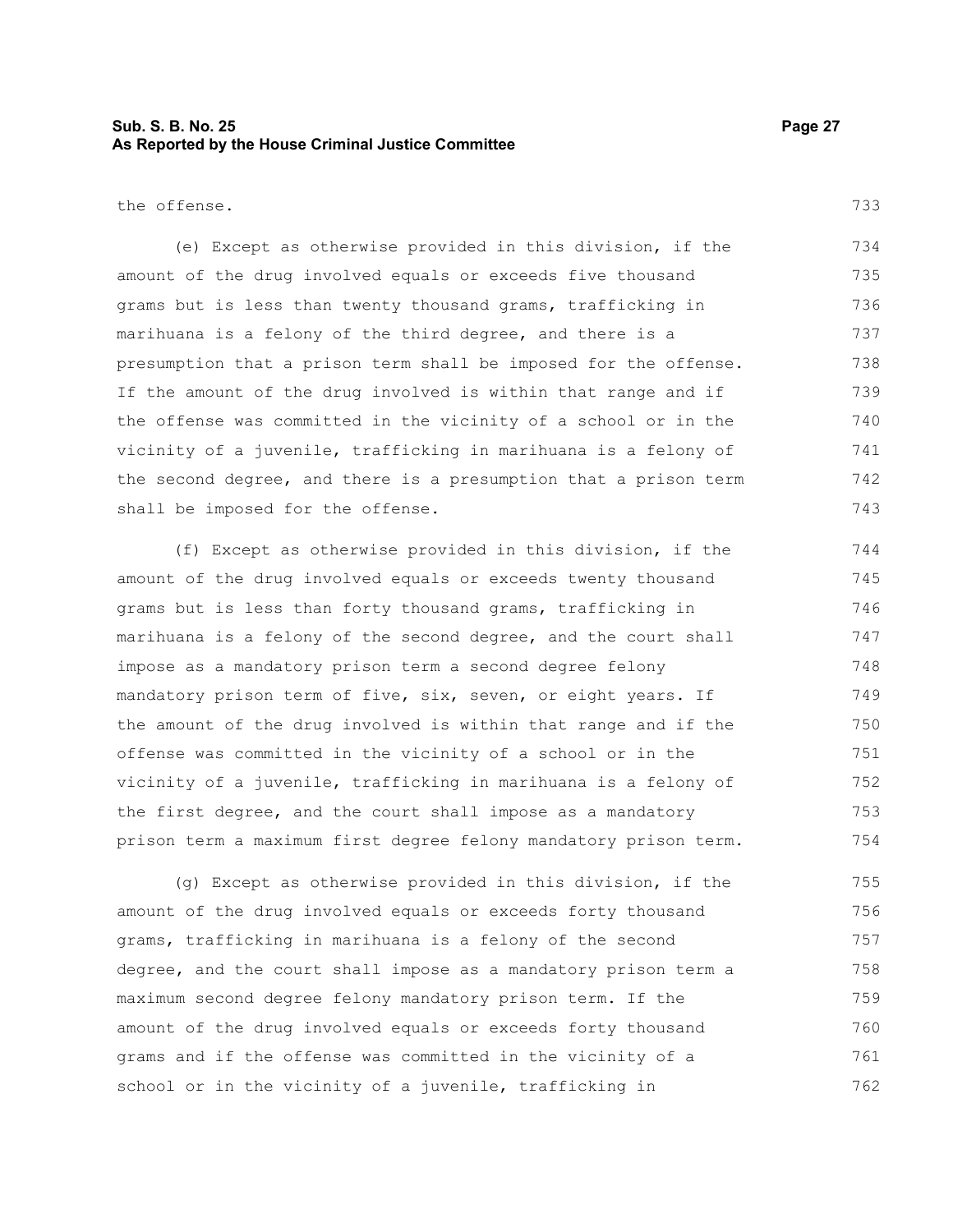#### **Sub. S. B. No. 25 Page 28 As Reported by the House Criminal Justice Committee**

marihuana is a felony of the first degree, and the court shall impose as a mandatory prison term a maximum first degree felony mandatory prison term. 763 764 765

(h) Except as otherwise provided in this division, if the offense involves a gift of twenty grams or less of marihuana, trafficking in marihuana is a minor misdemeanor upon a first offense and a misdemeanor of the third degree upon a subsequent offense. If the offense involves a gift of twenty grams or less of marihuana and if the offense was committed in the vicinity of a school or in the vicinity of a juvenile, trafficking in marihuana is a misdemeanor of the third degree. 766 767 768 769 770 771 772 773

(4) If the drug involved in the violation is cocaine or a compound, mixture, preparation, or substance containing cocaine, whoever violates division (A) of this section is guilty of trafficking in cocaine. The penalty for the offense shall be determined as follows: 774 775 776 777 778

(a) Except as otherwise provided in division (C)(4)(b), (c), (d), (e), (f), or (g) of this section, trafficking in cocaine is a felony of the fifth degree, and division (B) of section 2929.13 of the Revised Code applies in determining whether to impose a prison term on the offender. 779 780 781 782 783

(b) Except as otherwise provided in division (C)(4)(c), (d), (e),  $(f)$ , or (g) of this section, if the offense was committed in the vicinity of a school- $\sigma_{r}$  in the vicinity of a juvenile, or in the vicinity of a substance addiction services provider or a recovering addict, trafficking in cocaine is a felony of the fourth degree, and division (C) of section 2929.13 of the Revised Code applies in determining whether to impose a prison term on the offender. 784 785 786 787 788 789 790 791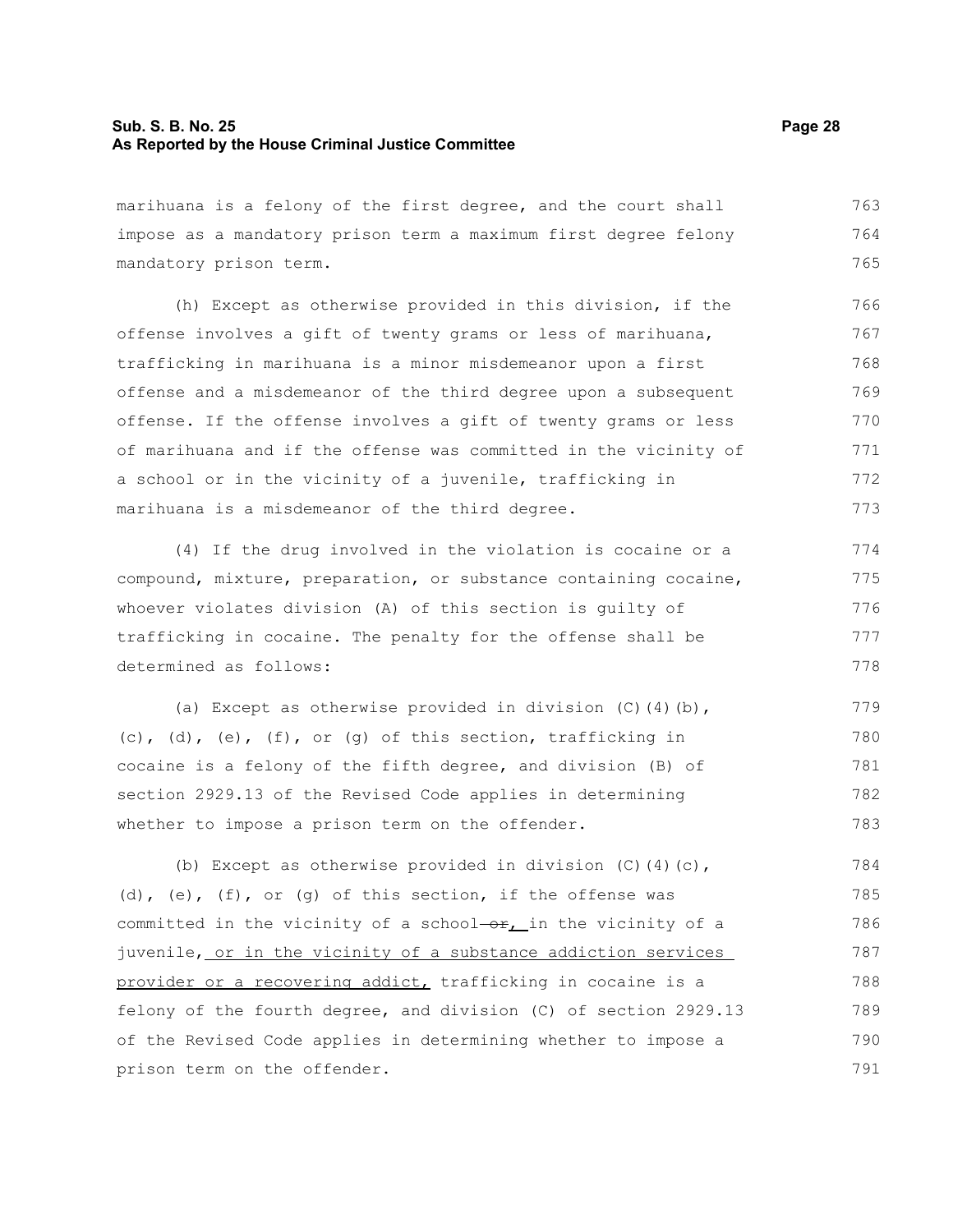#### **Sub. S. B. No. 25 Page 29 As Reported by the House Criminal Justice Committee**

(c) Except as otherwise provided in this division, if the amount of the drug involved equals or exceeds five grams but is less than ten grams of cocaine, trafficking in cocaine is a felony of the fourth degree, and division (B) of section 2929.13 of the Revised Code applies in determining whether to impose a prison term for the offense. If the amount of the drug involved is within that range and if the offense was committed in the vicinity of a school– $\Theta_{L}$  in the vicinity of a juvenile, or in the vicinity of a substance addiction services provider or a recovering addict, trafficking in cocaine is a felony of the third degree, and there is a presumption for a prison term for the offense. 792 793 794 795 796 797 798 799 800 801 802 803

(d) Except as otherwise provided in this division, if the amount of the drug involved equals or exceeds ten grams but is less than twenty grams of cocaine, trafficking in cocaine is a felony of the third degree, and, except as otherwise provided in this division, there is a presumption for a prison term for the offense. If trafficking in cocaine is a felony of the third degree under this division and if the offender two or more times previously has been convicted of or pleaded guilty to a felony drug abuse offense, the court shall impose as a mandatory prison term one of the prison terms prescribed for a felony of the third degree. If the amount of the drug involved is within that range and if the offense was committed in the vicinity of a school-or, in the vicinity of a juvenile, or in the vicinity of a substance addiction services provider or a recovering addict, trafficking in cocaine is a felony of the second degree, and the court shall impose as a mandatory prison term a second degree felony mandatory prison term. 804 805 806 807 808 809 810 811 812 813 814 815 816 817 818 819 820

(e) Except as otherwise provided in this division, if the amount of the drug involved equals or exceeds twenty grams but 821 822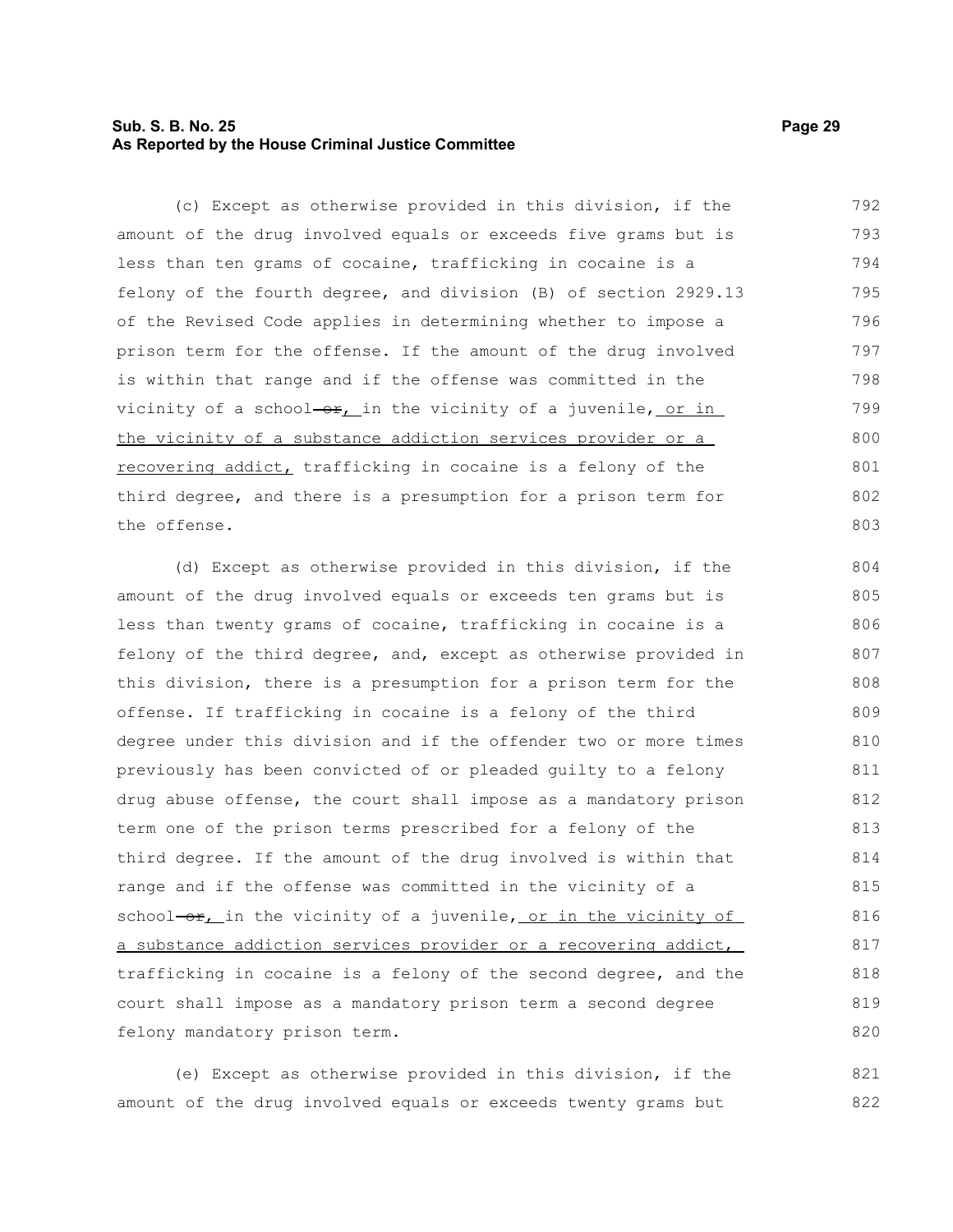#### **Sub. S. B. No. 25 Page 30 As Reported by the House Criminal Justice Committee**

is less than twenty-seven grams of cocaine, trafficking in cocaine is a felony of the second degree, and the court shall impose as a mandatory prison term a second degree felony mandatory prison term. If the amount of the drug involved is within that range and if the offense was committed in the vicinity of a school-or, in the vicinity of a juvenile, or in the vicinity of a substance addiction services provider or a recovering addict, trafficking in cocaine is a felony of the first degree, and the court shall impose as a mandatory prison term a first degree felony mandatory prison term. 823 824 825 826 827 828 829 830 831 832

(f) If the amount of the drug involved equals or exceeds twenty-seven grams but is less than one hundred grams of cocaine and regardless of whether the offense was committed in the vicinity of a school– $o$ r, in the vicinity of a juvenile, or in the vicinity of a substance addiction services provider or a recovering addict, trafficking in cocaine is a felony of the first degree, and the court shall impose as a mandatory prison term a first degree felony mandatory prison term. 833 834 835 836 837 838 839 840

(g) If the amount of the drug involved equals or exceeds one hundred grams of cocaine and regardless of whether the offense was committed in the vicinity of a school- $\sigma$ <sub>r</sub> in the vicinity of a juvenile, or in the vicinity of a substance addiction services provider or a recovering addict, trafficking in cocaine is a felony of the first degree, the offender is a major drug offender, and the court shall impose as a mandatory prison term a maximum first degree felony mandatory prison term. 841 842 843 844 845 846 847 848

(5) If the drug involved in the violation is L.S.D. or a compound, mixture, preparation, or substance containing L.S.D., whoever violates division (A) of this section is guilty of trafficking in L.S.D. The penalty for the offense shall be 849 850 851 852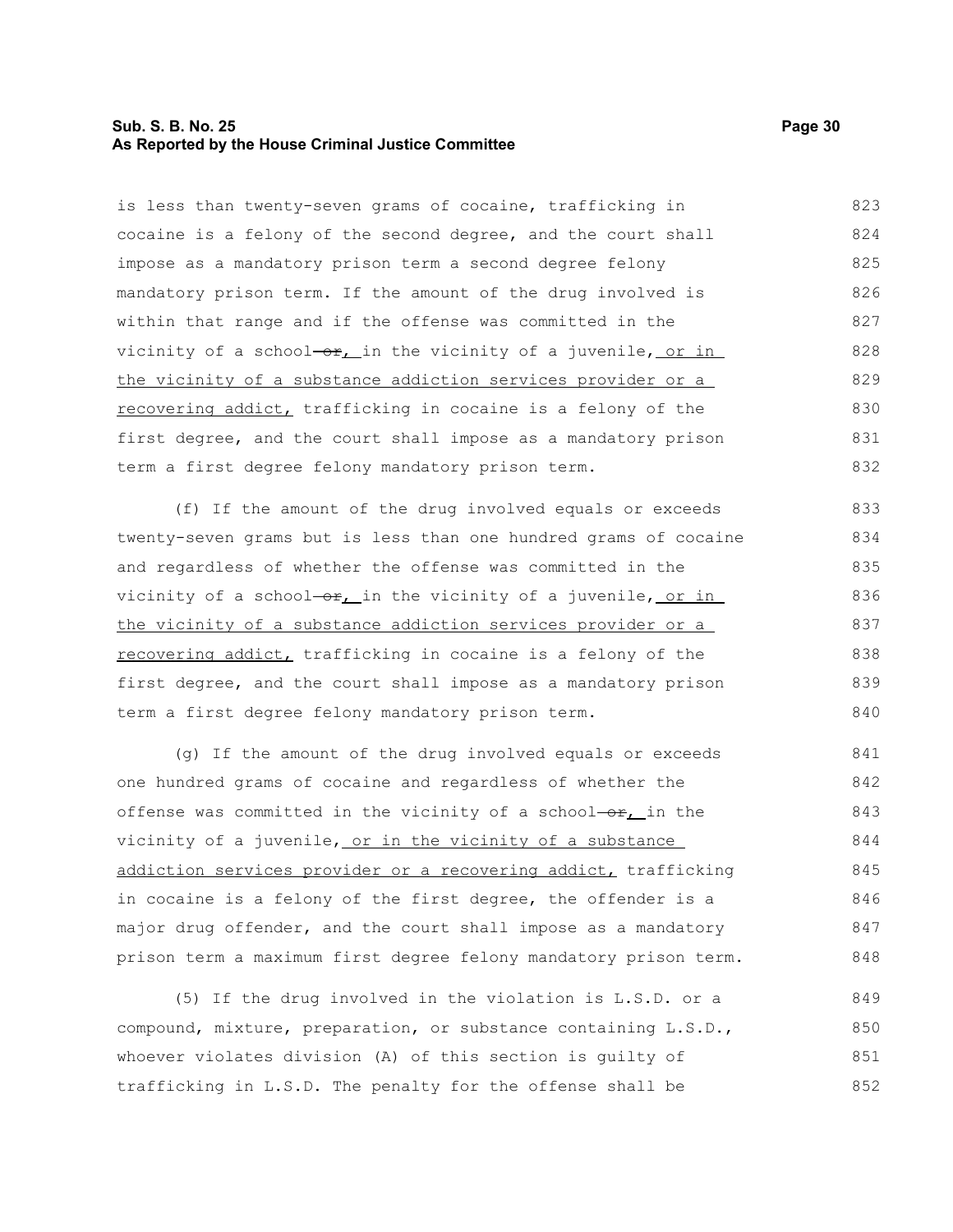#### **Sub. S. B. No. 25 Page 31 As Reported by the House Criminal Justice Committee**

determined as follows:

(a) Except as otherwise provided in division (C)(5)(b), (c), (d), (e), (f), or (g) of this section, trafficking in L.S.D. is a felony of the fifth degree, and division (B) of section 2929.13 of the Revised Code applies in determining whether to impose a prison term on the offender. 854 855 856 857 858

(b) Except as otherwise provided in division (C)(5)(c), (d), (e),  $(f)$ , or (g) of this section, if the offense was committed in the vicinity of a school- $\sigma_{r}$  in the vicinity of a juvenile, or in the vicinity of a substance addiction services provider or a recovering addict, trafficking in L.S.D. is a felony of the fourth degree, and division (C) of section 2929.13 of the Revised Code applies in determining whether to impose a prison term on the offender. 859 860 861 862 863 864 865 866

(c) Except as otherwise provided in this division, if the amount of the drug involved equals or exceeds ten unit doses but is less than fifty unit doses of L.S.D. in a solid form or equals or exceeds one gram but is less than five grams of L.S.D. in a liquid concentrate, liquid extract, or liquid distillate form, trafficking in L.S.D. is a felony of the fourth degree, and division (B) of section 2929.13 of the Revised Code applies in determining whether to impose a prison term for the offense. If the amount of the drug involved is within that range and if the offense was committed in the vicinity of a school- $or,$  in the vicinity of a juvenile, or in the vicinity of a substance addiction services provider or a recovering addict, trafficking in L.S.D. is a felony of the third degree, and there is a presumption for a prison term for the offense. 867 868 869 870 871 872 873 874 875 876 877 878 879 880

(d) Except as otherwise provided in this division, if the amount of the drug involved equals or exceeds fifty unit doses 881 882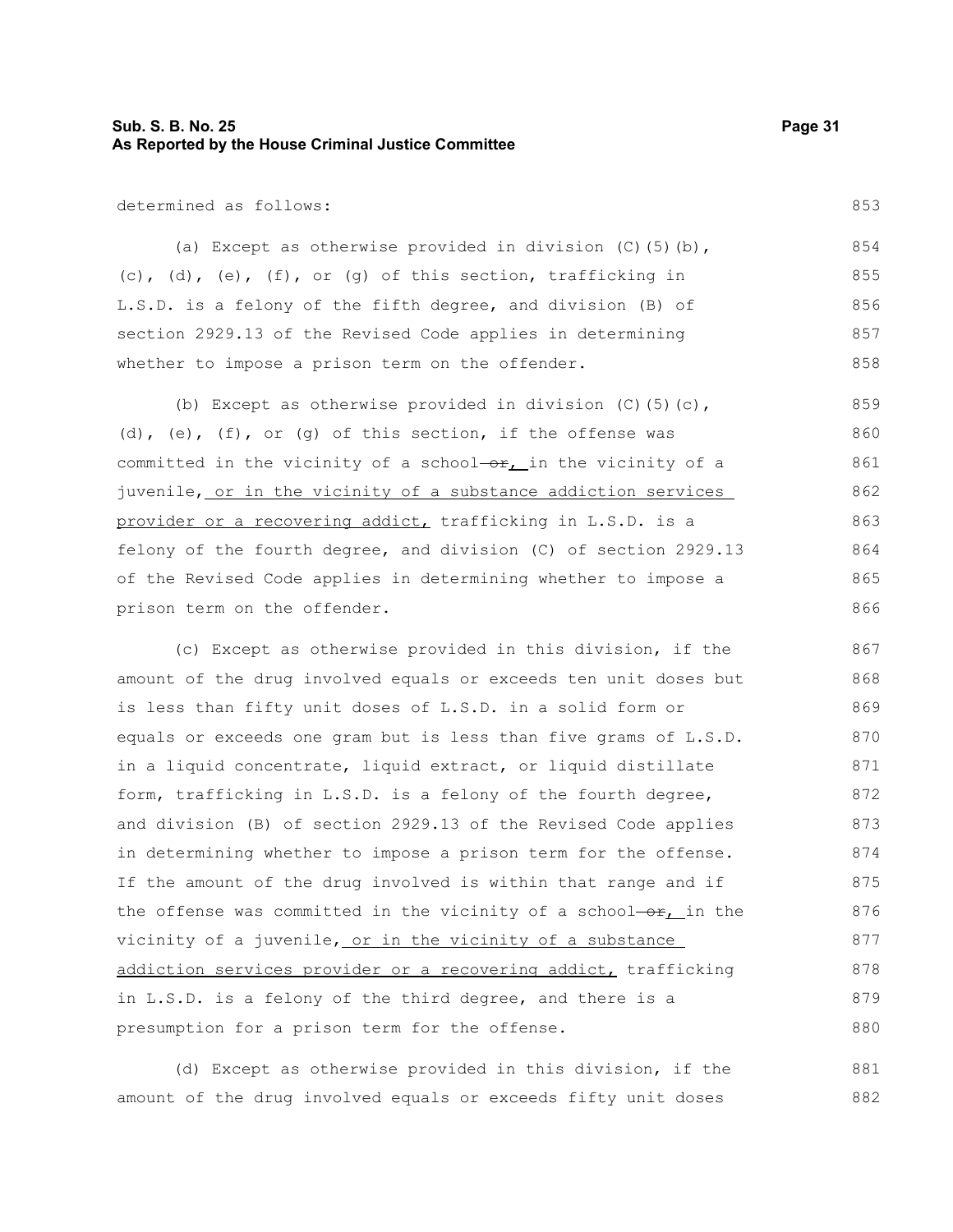#### **Sub. S. B. No. 25 Page 32 As Reported by the House Criminal Justice Committee**

but is less than two hundred fifty unit doses of L.S.D. in a solid form or equals or exceeds five grams but is less than twenty-five grams of L.S.D. in a liquid concentrate, liquid extract, or liquid distillate form, trafficking in L.S.D. is a felony of the third degree, and, except as otherwise provided in this division, there is a presumption for a prison term for the offense. If trafficking in L.S.D. is a felony of the third degree under this division and if the offender two or more times previously has been convicted of or pleaded guilty to a felony drug abuse offense, the court shall impose as a mandatory prison term one of the prison terms prescribed for a felony of the third degree. If the amount of the drug involved is within that range and if the offense was committed in the vicinity of a school-or, in the vicinity of a juvenile, or in the vicinity of a substance addiction services provider or a recovering addict, trafficking in L.S.D. is a felony of the second degree, and the court shall impose as a mandatory prison term a second degree felony mandatory prison term. 883 884 885 886 887 888 889 890 891 892 893 894 895 896 897 898 899 900

(e) Except as otherwise provided in this division, if the amount of the drug involved equals or exceeds two hundred fifty unit doses but is less than one thousand unit doses of L.S.D. in a solid form or equals or exceeds twenty-five grams but is less than one hundred grams of L.S.D. in a liquid concentrate, liquid extract, or liquid distillate form, trafficking in L.S.D. is a felony of the second degree, and the court shall impose as a mandatory prison term a second degree felony mandatory prison term. If the amount of the drug involved is within that range and if the offense was committed in the vicinity of a school- $\Theta$ r, in the vicinity of a juvenile, or in the vicinity of a substance addiction services provider or a recovering addict, trafficking in L.S.D. is a felony of the first degree, and the court shall 901 902 903 904 905 906 907 908 909 910 911 912 913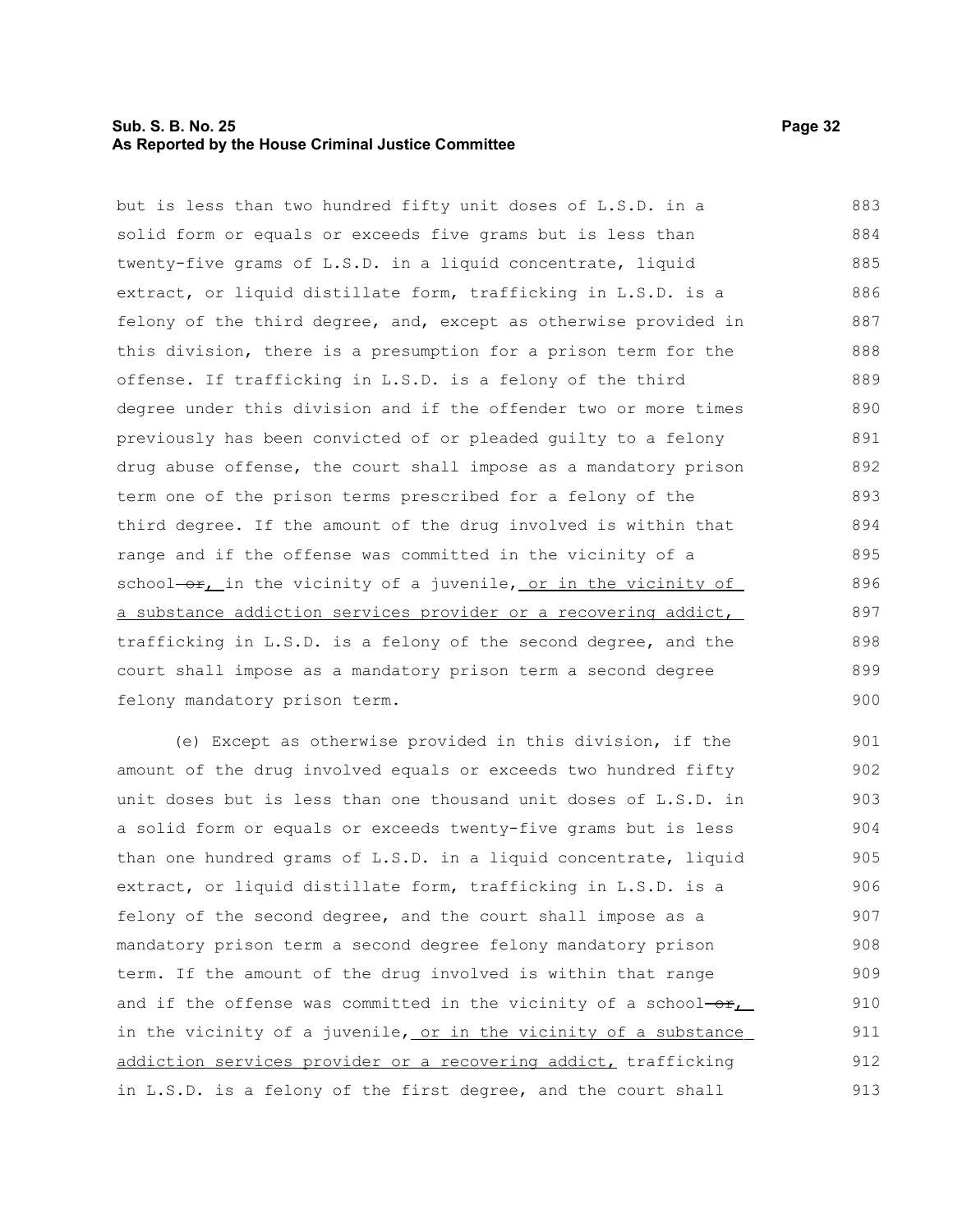#### **Sub. S. B. No. 25 Page 33 As Reported by the House Criminal Justice Committee**

(f) If the amount of the drug involved equals or exceeds one thousand unit doses but is less than five thousand unit doses of L.S.D. in a solid form or equals or exceeds one hundred grams but is less than five hundred grams of L.S.D. in a liquid concentrate, liquid extract, or liquid distillate form and regardless of whether the offense was committed in the vicinity of a school- $\sigma r$ , in the vicinity of a juvenile, or in the vicinity of a substance addiction services provider or a recovering addict, trafficking in L.S.D. is a felony of the first degree, and the court shall impose as a mandatory prison term a first degree felony mandatory prison term. 916 917 918 919 920 921 922 923 924 925 926

(g) If the amount of the drug involved equals or exceeds five thousand unit doses of L.S.D. in a solid form or equals or exceeds five hundred grams of L.S.D. in a liquid concentrate, liquid extract, or liquid distillate form and regardless of whether the offense was committed in the vicinity of a school or, in the vicinity of a juvenile, or in the vicinity of a substance addiction services provider or a recovering addict, trafficking in L.S.D. is a felony of the first degree, the offender is a major drug offender, and the court shall impose as a mandatory prison term a maximum first degree felony mandatory prison term. 927 928 929 930 931 932 933 934 935 936 937

(6) If the drug involved in the violation is heroin or a compound, mixture, preparation, or substance containing heroin, whoever violates division (A) of this section is guilty of trafficking in heroin. The penalty for the offense shall be determined as follows: 938 939 940 941 942

(a) Except as otherwise provided in division  $(C)$  (6)(b),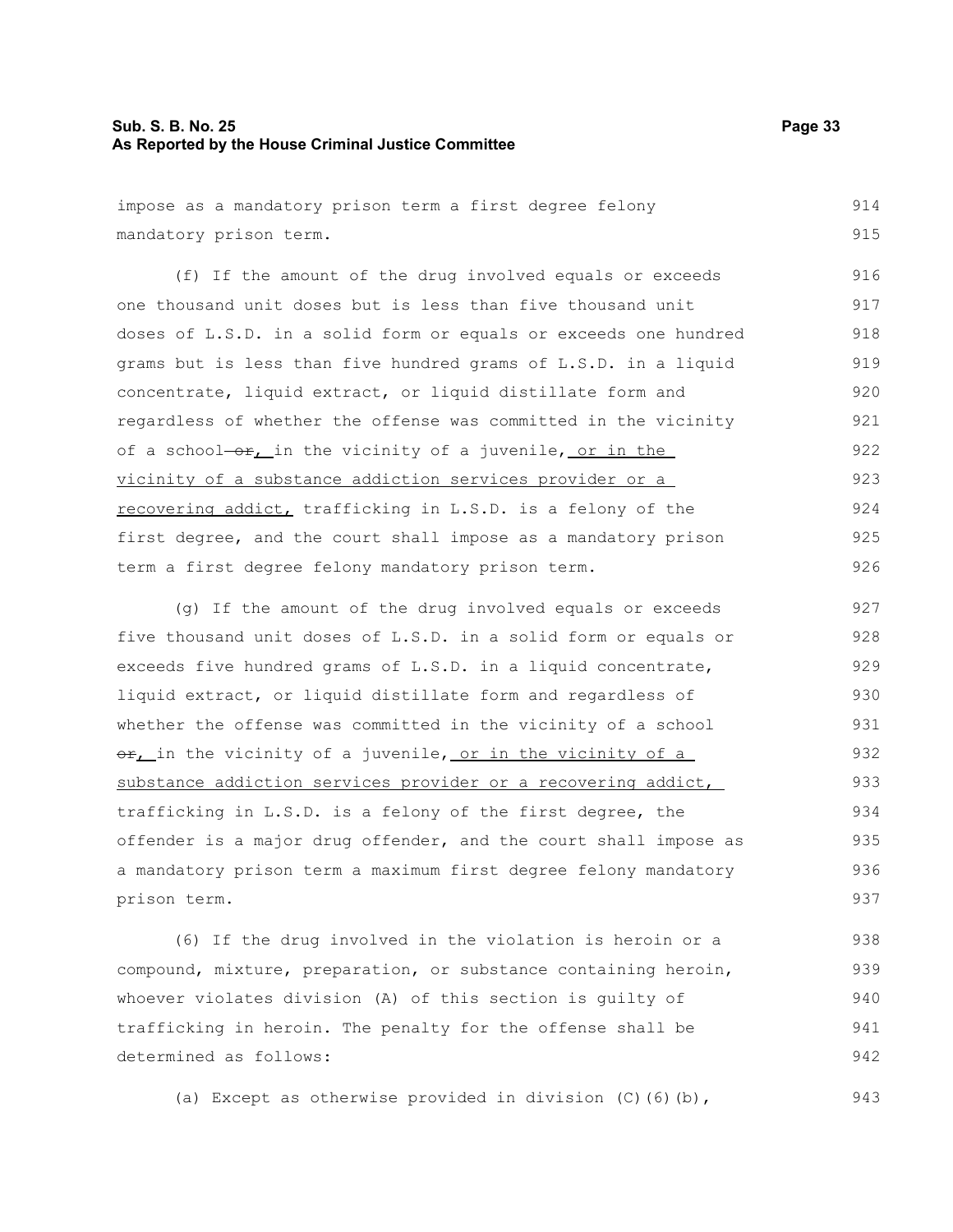#### **Sub. S. B. No. 25 Page 34 As Reported by the House Criminal Justice Committee**

(c), (d), (e), (f), or (g) of this section, trafficking in heroin is a felony of the fifth degree, and division (B) of section 2929.13 of the Revised Code applies in determining whether to impose a prison term on the offender. 944 945 946 947

(b) Except as otherwise provided in division (C)(6)(c), (d), (e),  $(f)$ , or (q) of this section, if the offense was committed in the vicinity of a school- $or,$  in the vicinity of a juvenile, or in the vicinity of a substance addiction services provider or a recovering addict, trafficking in heroin is a felony of the fourth degree, and division (C) of section 2929.13 of the Revised Code applies in determining whether to impose a prison term on the offender. 948 949 950 951 952 953 954 955

(c) Except as otherwise provided in this division, if the amount of the drug involved equals or exceeds ten unit doses but is less than fifty unit doses or equals or exceeds one gram but is less than five grams, trafficking in heroin is a felony of the fourth degree, and division (B) of section 2929.13 of the Revised Code applies in determining whether to impose a prison term for the offense. If the amount of the drug involved is within that range and if the offense was committed in the vicinity of a school– $\Theta_{t}$  in the vicinity of a juvenile, or in the vicinity of a substance addiction services provider or a recovering addict, trafficking in heroin is a felony of the third degree, and there is a presumption for a prison term for the offense.

(d) Except as otherwise provided in this division, if the amount of the drug involved equals or exceeds fifty unit doses but is less than one hundred unit doses or equals or exceeds five grams but is less than ten grams, trafficking in heroin is a felony of the third degree, and there is a presumption for a 969 970 971 972 973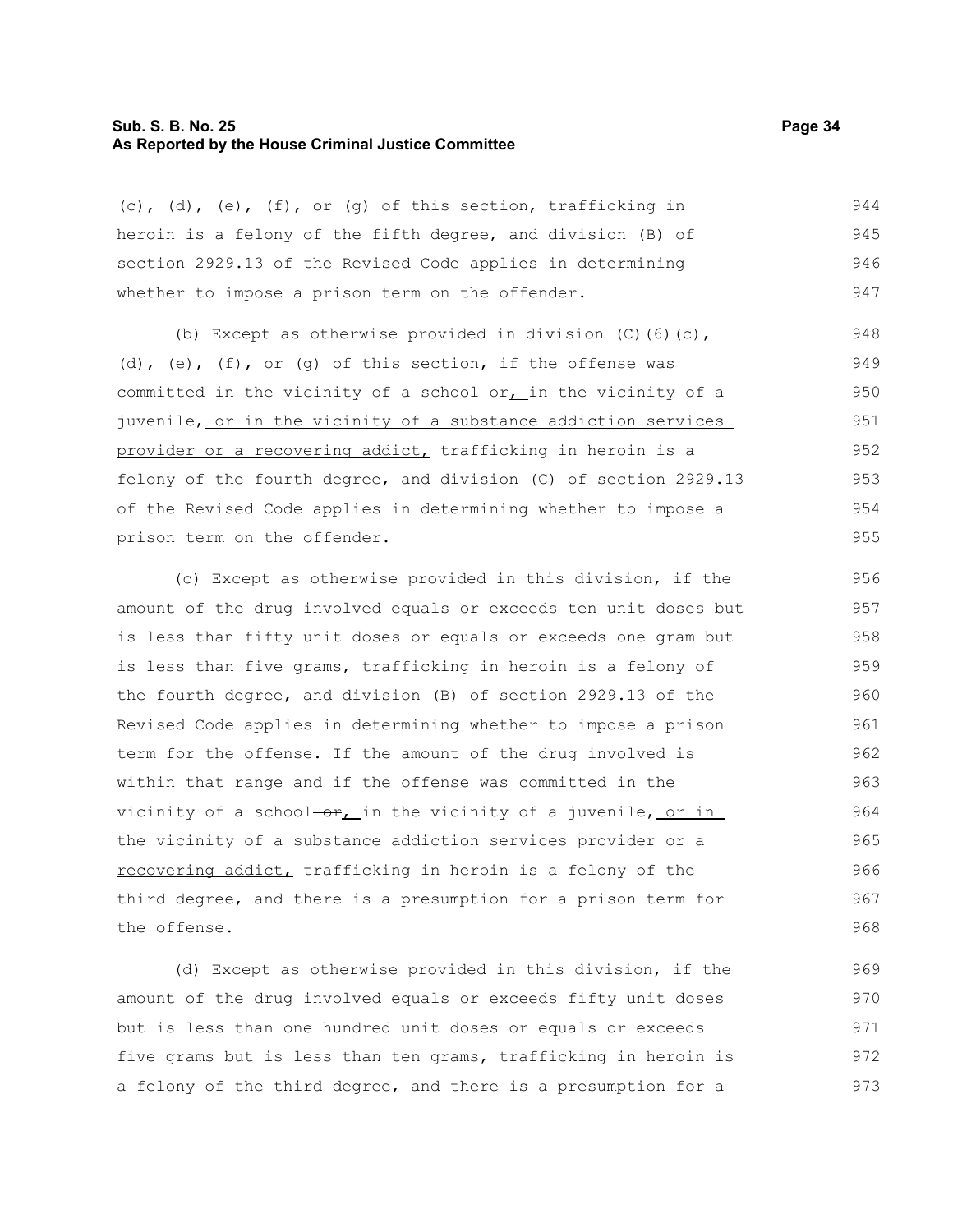#### **Sub. S. B. No. 25 Page 35 As Reported by the House Criminal Justice Committee**

prison term for the offense. If the amount of the drug involved is within that range and if the offense was committed in the vicinity of a school– $o$ r, in the vicinity of a juvenile, or in the vicinity of a substance addiction services provider or a recovering addict, trafficking in heroin is a felony of the second degree, and there is a presumption for a prison term for the offense. 974 975 976 977 978 979 980

(e) Except as otherwise provided in this division, if the amount of the drug involved equals or exceeds one hundred unit doses but is less than five hundred unit doses or equals or exceeds ten grams but is less than fifty grams, trafficking in heroin is a felony of the second degree, and the court shall impose as a mandatory prison term a second degree felony mandatory prison term. If the amount of the drug involved is within that range and if the offense was committed in the vicinity of a school- $\sigma_{r}$  in the vicinity of a juvenile, or in the vicinity of a substance addiction services provider or a recovering addict, trafficking in heroin is a felony of the first degree, and the court shall impose as a mandatory prison term a first degree felony mandatory prison term. 981 982 983 984 985 986 987 988 989 990 991 992 993

(f) If the amount of the drug involved equals or exceeds five hundred unit doses but is less than one thousand unit doses or equals or exceeds fifty grams but is less than one hundred grams and regardless of whether the offense was committed in the vicinity of a school- $o$ r, in the vicinity of a juvenile, or in the vicinity of a substance addiction services provider or a recovering addict, trafficking in heroin is a felony of the first degree, and the court shall impose as a mandatory prison term a first degree felony mandatory prison term. 994 995 996 997 998 999 1000 1001 1002

(g) If the amount of the drug involved equals or exceeds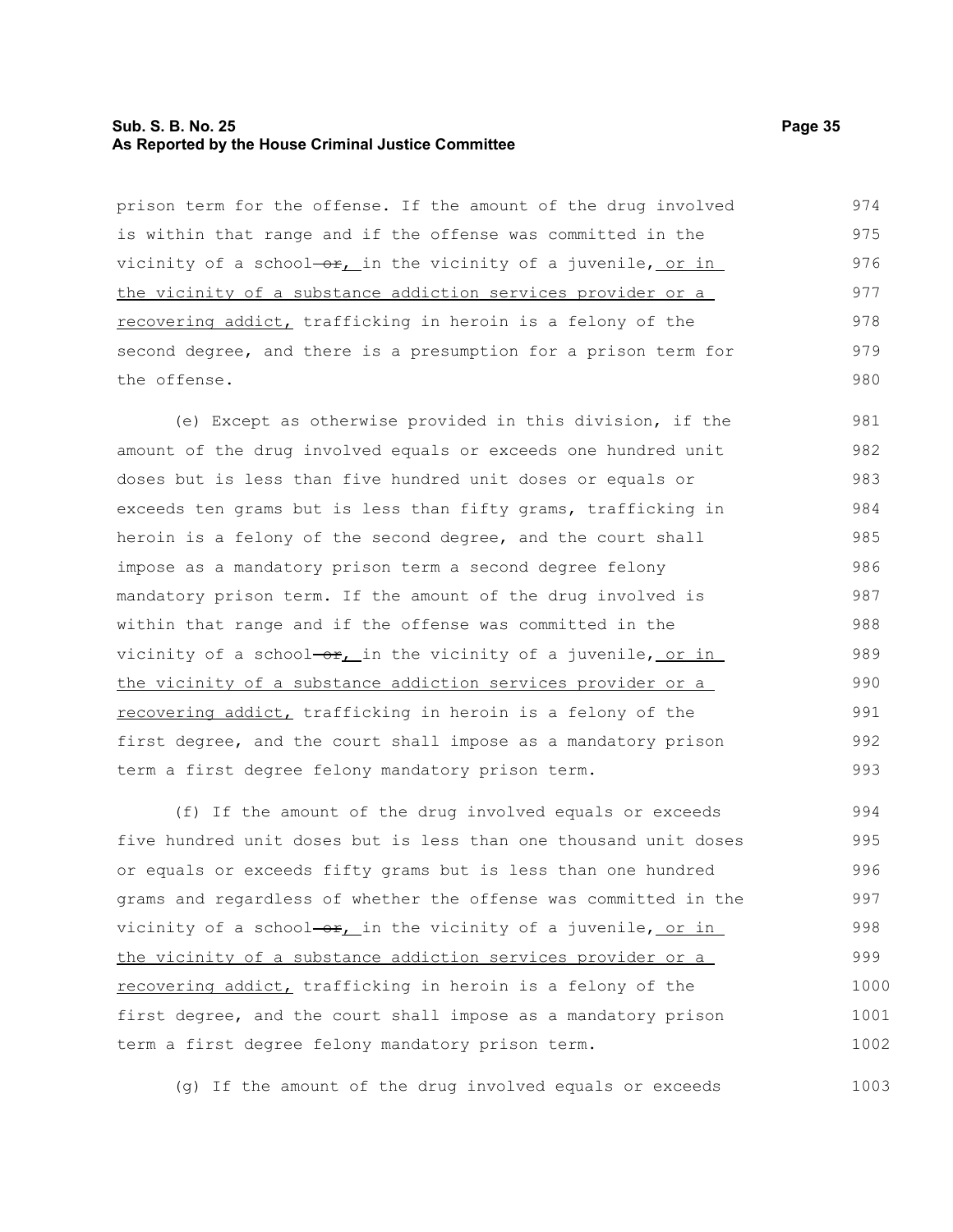#### **Sub. S. B. No. 25 Page 36 As Reported by the House Criminal Justice Committee**

one thousand unit doses or equals or exceeds one hundred grams and regardless of whether the offense was committed in the vicinity of a school– $\Theta_{r}$  in the vicinity of a juvenile, or in the vicinity of a substance addiction services provider or a recovering addict, trafficking in heroin is a felony of the first degree, the offender is a major drug offender, and the court shall impose as a mandatory prison term a maximum first degree felony mandatory prison term. 1004 1005 1006 1007 1008 1009 1010 1011

(7) If the drug involved in the violation is hashish or a compound, mixture, preparation, or substance containing hashish, whoever violates division (A) of this section is guilty of trafficking in hashish. The penalty for the offense shall be determined as follows: 1012 1013 1014 1015 1016

(a) Except as otherwise provided in division (C)(7)(b), (c), (d), (e),  $(f)$ , or (q) of this section, trafficking in hashish is a felony of the fifth degree, and division (B) of section 2929.13 of the Revised Code applies in determining whether to impose a prison term on the offender. 1017 1018 1019 1020 1021

(b) Except as otherwise provided in division (C)(7)(c), (d), (e), (f), or (g) of this section, if the offense was committed in the vicinity of a school–or, in the vicinity of a juvenile, or in the vicinity of a substance addiction services provider or a recovering addict, trafficking in hashish is a felony of the fourth degree, and division (B) of section 2929.13 of the Revised Code applies in determining whether to impose a prison term on the offender. 1022 1023 1024 1025 1026 1027 1028 1029

(c) Except as otherwise provided in this division, if the amount of the drug involved equals or exceeds ten grams but is less than fifty grams of hashish in a solid form or equals or exceeds two grams but is less than ten grams of hashish in a 1030 1031 1032 1033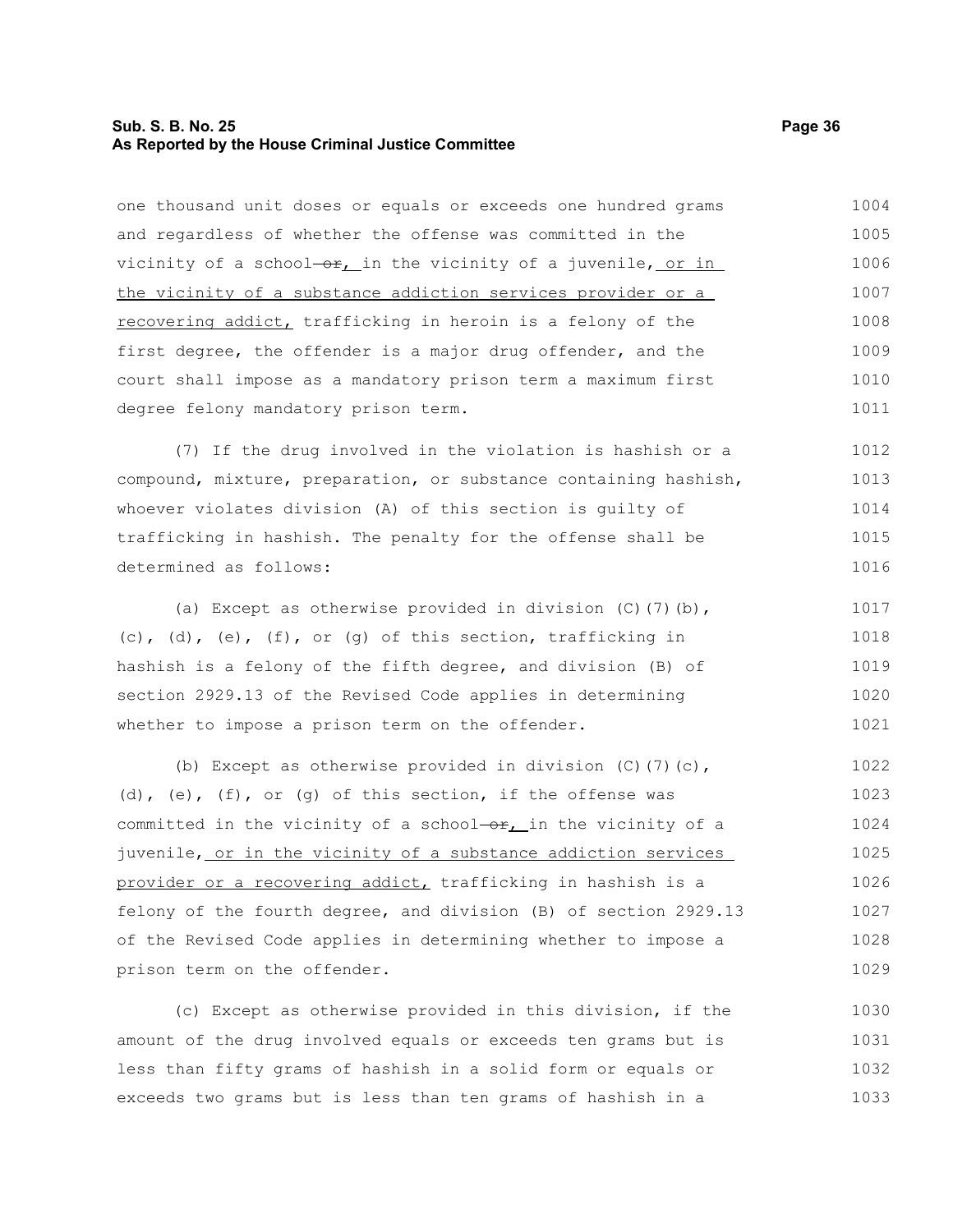#### **Sub. S. B. No. 25 Page 37 As Reported by the House Criminal Justice Committee**

liquid concentrate, liquid extract, or liquid distillate form, trafficking in hashish is a felony of the fourth degree, and division (B) of section 2929.13 of the Revised Code applies in determining whether to impose a prison term on the offender. If the amount of the drug involved is within that range and if the offense was committed in the vicinity of a school- $or,$  in the vicinity of a juvenile, or in the vicinity of a substance addiction services provider or a recovering addict, trafficking in hashish is a felony of the third degree, and division (C) of section 2929.13 of the Revised Code applies in determining whether to impose a prison term on the offender. 1034 1035 1036 1037 1038 1039 1040 1041 1042 1043 1044

(d) Except as otherwise provided in this division, if the amount of the drug involved equals or exceeds fifty grams but is less than two hundred fifty grams of hashish in a solid form or equals or exceeds ten grams but is less than fifty grams of hashish in a liquid concentrate, liquid extract, or liquid distillate form, trafficking in hashish is a felony of the third degree, and division (C) of section 2929.13 of the Revised Code applies in determining whether to impose a prison term on the offender. If the amount of the drug involved is within that range and if the offense was committed in the vicinity of a school-or, in the vicinity of a juvenile, or in the vicinity of a substance addiction services provider or a recovering addict, trafficking in hashish is a felony of the second degree, and there is a presumption that a prison term shall be imposed for the offense. 1045 1046 1047 1048 1049 1050 1051 1052 1053 1054 1055 1056 1057 1058 1059

(e) Except as otherwise provided in this division, if the amount of the drug involved equals or exceeds two hundred fifty grams but is less than one thousand grams of hashish in a solid form or equals or exceeds fifty grams but is less than two hundred grams of hashish in a liquid concentrate, liquid 1060 1061 1062 1063 1064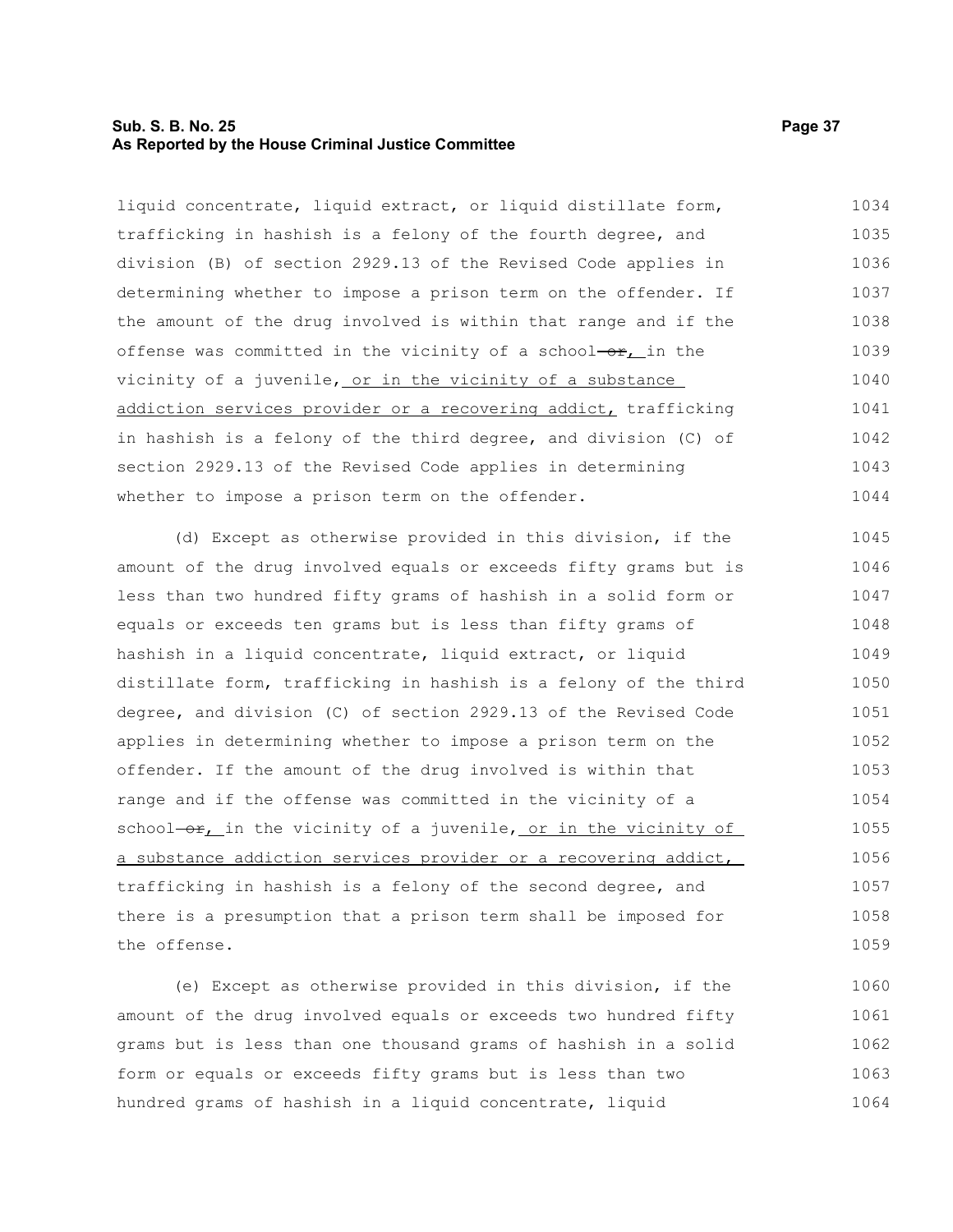#### **Sub. S. B. No. 25 Page 38 As Reported by the House Criminal Justice Committee**

extract, or liquid distillate form, trafficking in hashish is a felony of the third degree, and there is a presumption that a prison term shall be imposed for the offense. If the amount of the drug involved is within that range and if the offense was committed in the vicinity of a school- $\Theta$ <sub>r</sub> in the vicinity of a juvenile, or in the vicinity of a substance addiction services provider or a recovering addict, trafficking in hashish is a felony of the second degree, and there is a presumption that a prison term shall be imposed for the offense. 1065 1066 1067 1068 1069 1070 1071 1072 1073

(f) Except as otherwise provided in this division, if the amount of the drug involved equals or exceeds one thousand grams but is less than two thousand grams of hashish in a solid form or equals or exceeds two hundred grams but is less than four hundred grams of hashish in a liquid concentrate, liquid extract, or liquid distillate form, trafficking in hashish is a felony of the second degree, and the court shall impose as a mandatory prison term a second degree felony mandatory prison term of five, six, seven, or eight years. If the amount of the drug involved is within that range and if the offense was committed in the vicinity of a school- $or$ , in the vicinity of a juvenile, or in the vicinity of a substance addiction services provider or a recovering addict, trafficking in hashish is a felony of the first degree, and the court shall impose as a mandatory prison term a maximum first degree felony mandatory prison term. 1074 1075 1076 1077 1078 1079 1080 1081 1082 1083 1084 1085 1086 1087 1088 1089

(g) Except as otherwise provided in this division, if the amount of the drug involved equals or exceeds two thousand grams of hashish in a solid form or equals or exceeds four hundred grams of hashish in a liquid concentrate, liquid extract, or liquid distillate form, trafficking in hashish is a felony of the second degree, and the court shall impose as a mandatory 1090 1091 1092 1093 1094 1095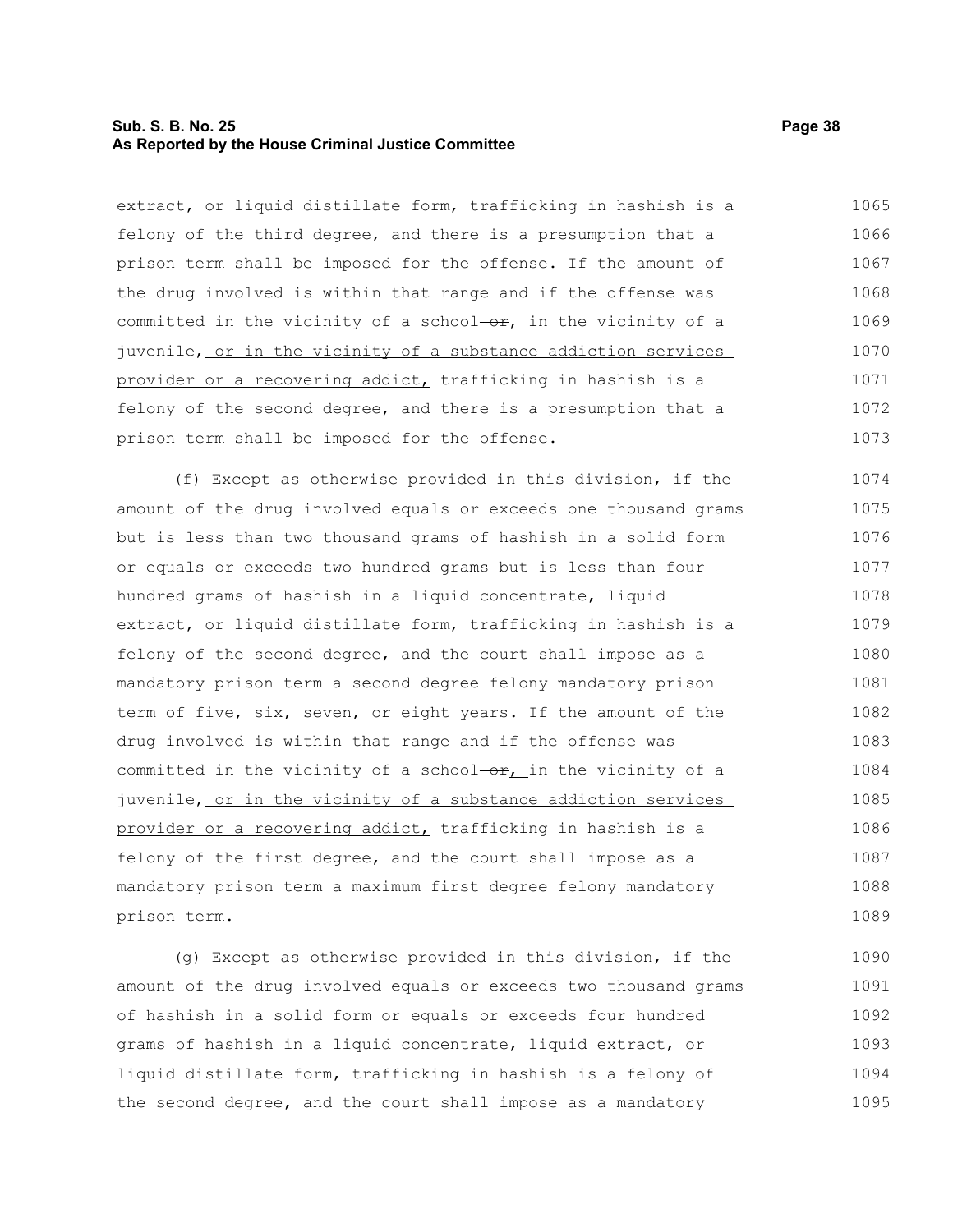#### **Sub. S. B. No. 25 Page 39 As Reported by the House Criminal Justice Committee**

prison term a maximum second degree felony mandatory prison term. If the amount of the drug involved equals or exceeds two thousand grams of hashish in a solid form or equals or exceeds four hundred grams of hashish in a liquid concentrate, liquid extract, or liquid distillate form and if the offense was committed in the vicinity of a school- $\sigma$ <sub>r</sub> in the vicinity of a juvenile, or in the vicinity of a substance addiction services provider or a recovering addict, trafficking in hashish is a felony of the first degree, and the court shall impose as a mandatory prison term a maximum first degree felony mandatory prison term. 1096 1097 1098 1099 1100 1101 1102 1103 1104 1105 1106

(8) If the drug involved in the violation is a controlled substance analog or compound, mixture, preparation, or substance that contains a controlled substance analog, whoever violates division (A) of this section is guilty of trafficking in a controlled substance analog. The penalty for the offense shall be determined as follows: 1107 1108 1109 1110 1111 1112

(a) Except as otherwise provided in division (C)(8)(b), (c), (d), (e), (f), or (g) of this section, trafficking in a controlled substance analog is a felony of the fifth degree, and division (C) of section 2929.13 of the Revised Code applies in determining whether to impose a prison term on the offender. 1113 1114 1115 1116 1117

(b) Except as otherwise provided in division (C)(8)(c), (d), (e),  $(f)$ , or (q) of this section, if the offense was committed in the vicinity of a school–or, in the vicinity of a juvenile, or in the vicinity of a substance addiction services provider or a recovering addict, trafficking in a controlled substance analog is a felony of the fourth degree, and division (C) of section 2929.13 of the Revised Code applies in determining whether to impose a prison term on the offender. 1118 1119 1120 1121 1122 1123 1124 1125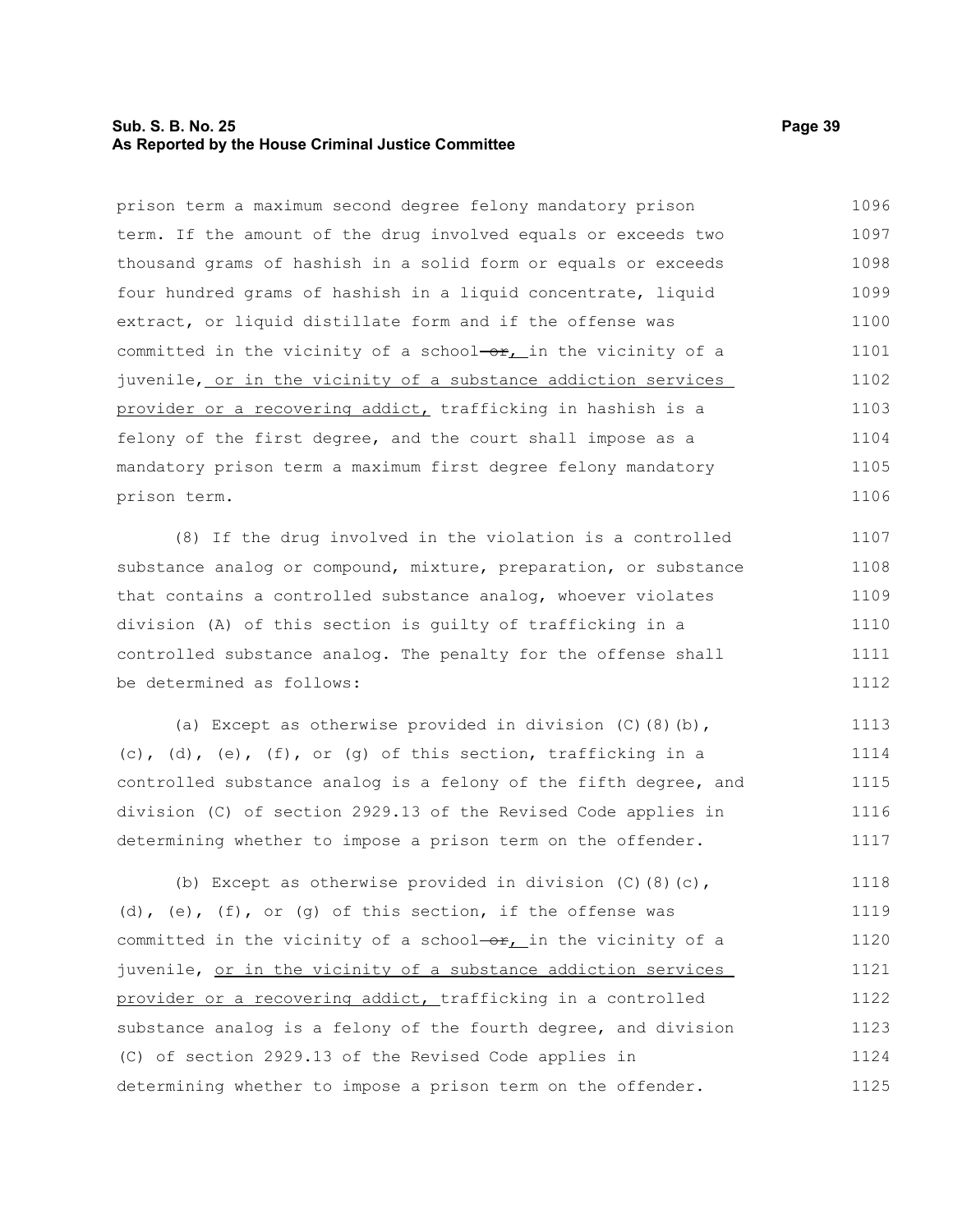#### **Sub. S. B. No. 25 Page 40 As Reported by the House Criminal Justice Committee**

(c) Except as otherwise provided in this division, if the amount of the drug involved equals or exceeds ten grams but is less than twenty grams, trafficking in a controlled substance analog is a felony of the fourth degree, and division (B) of section 2929.13 of the Revised Code applies in determining whether to impose a prison term for the offense. If the amount of the drug involved is within that range and if the offense was committed in the vicinity of a school- $o$ r, in the vicinity of a juvenile, or in the vicinity of a substance addiction services provider or a recovering addict, trafficking in a controlled substance analog is a felony of the third degree, and there is a presumption for a prison term for the offense. 1126 1127 1128 1129 1130 1131 1132 1133 1134 1135 1136 1137

(d) Except as otherwise provided in this division, if the amount of the drug involved equals or exceeds twenty grams but is less than thirty grams, trafficking in a controlled substance analog is a felony of the third degree, and there is a presumption for a prison term for the offense. If the amount of the drug involved is within that range and if the offense was committed in the vicinity of a school- $\Theta$ <sub>r</sub> in the vicinity of a juvenile, or in the vicinity of a substance addiction services provider or a recovering addict, trafficking in a controlled substance analog is a felony of the second degree, and there is a presumption for a prison term for the offense. 1138 1139 1140 1141 1142 1143 1144 1145 1146 1147 1148

(e) Except as otherwise provided in this division, if the amount of the drug involved equals or exceeds thirty grams but is less than forty grams, trafficking in a controlled substance analog is a felony of the second degree, and the court shall impose as a mandatory prison term a second degree felony mandatory prison term. If the amount of the drug involved is within that range and if the offense was committed in the vicinity of a school– $\Theta r$ , in the vicinity of a juvenile, or in 1149 1150 1151 1152 1153 1154 1155 1156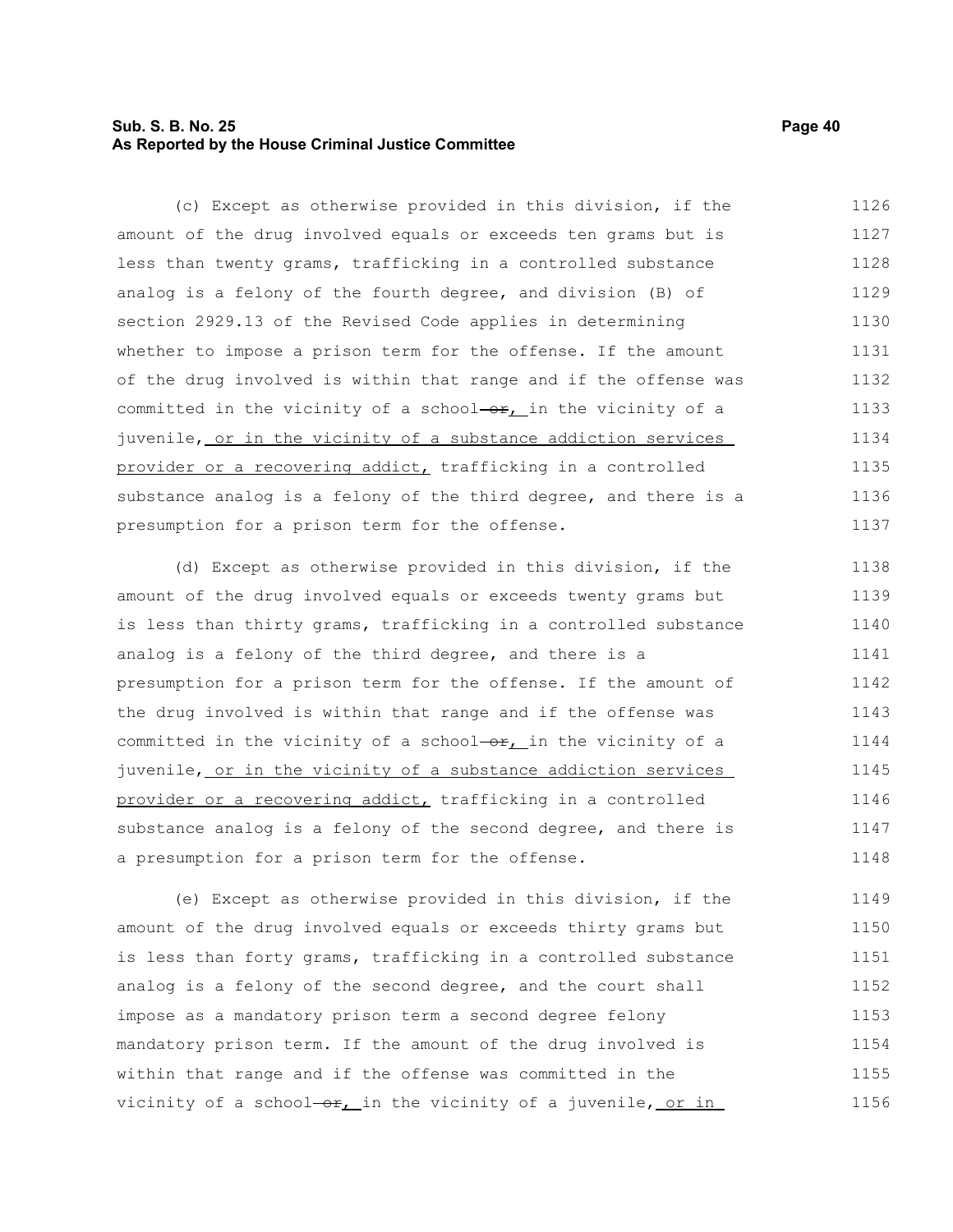the vicinity of a substance addiction services provider or a recovering addict, trafficking in a controlled substance analog is a felony of the first degree, and the court shall impose as a mandatory prison term a first degree felony mandatory prison term. 1157 1158 1159 1160 1161

(f) If the amount of the drug involved equals or exceeds forty grams but is less than fifty grams and regardless of whether the offense was committed in the vicinity of a school or, in the vicinity of a juvenile, or in the vicinity of a substance addiction services provider or a recovering addict, trafficking in a controlled substance analog is a felony of the first degree, and the court shall impose as a mandatory prison term a first degree felony mandatory prison term. 1162 1163 1164 1165 1166 1167 1168 1169

(g) If the amount of the drug involved equals or exceeds fifty grams and regardless of whether the offense was committed in the vicinity of a school– $\Theta r$ , in the vicinity of a juvenile, or in the vicinity of a substance addiction services provider or a recovering addict, trafficking in a controlled substance analog is a felony of the first degree, the offender is a major drug offender, and the court shall impose as a mandatory prison term a maximum first degree felony mandatory prison term. 1170 1171 1172 1173 1174 1175 1176 1177

(9) If the drug involved in the violation is a fentanylrelated compound or a compound, mixture, preparation, or substance containing a fentanyl-related compound and division (C)(10)(a) of this section does not apply to the drug involved, whoever violates division (A) of this section is guilty of trafficking in a fentanyl-related compound. The penalty for the offense shall be determined as follows: 1178 1179 1180 1181 1182 1183 1184

(a) Except as otherwise provided in division (C)(9)(b), (c), (d), (e), (f), (q), or (h) of this section, trafficking in 1185 1186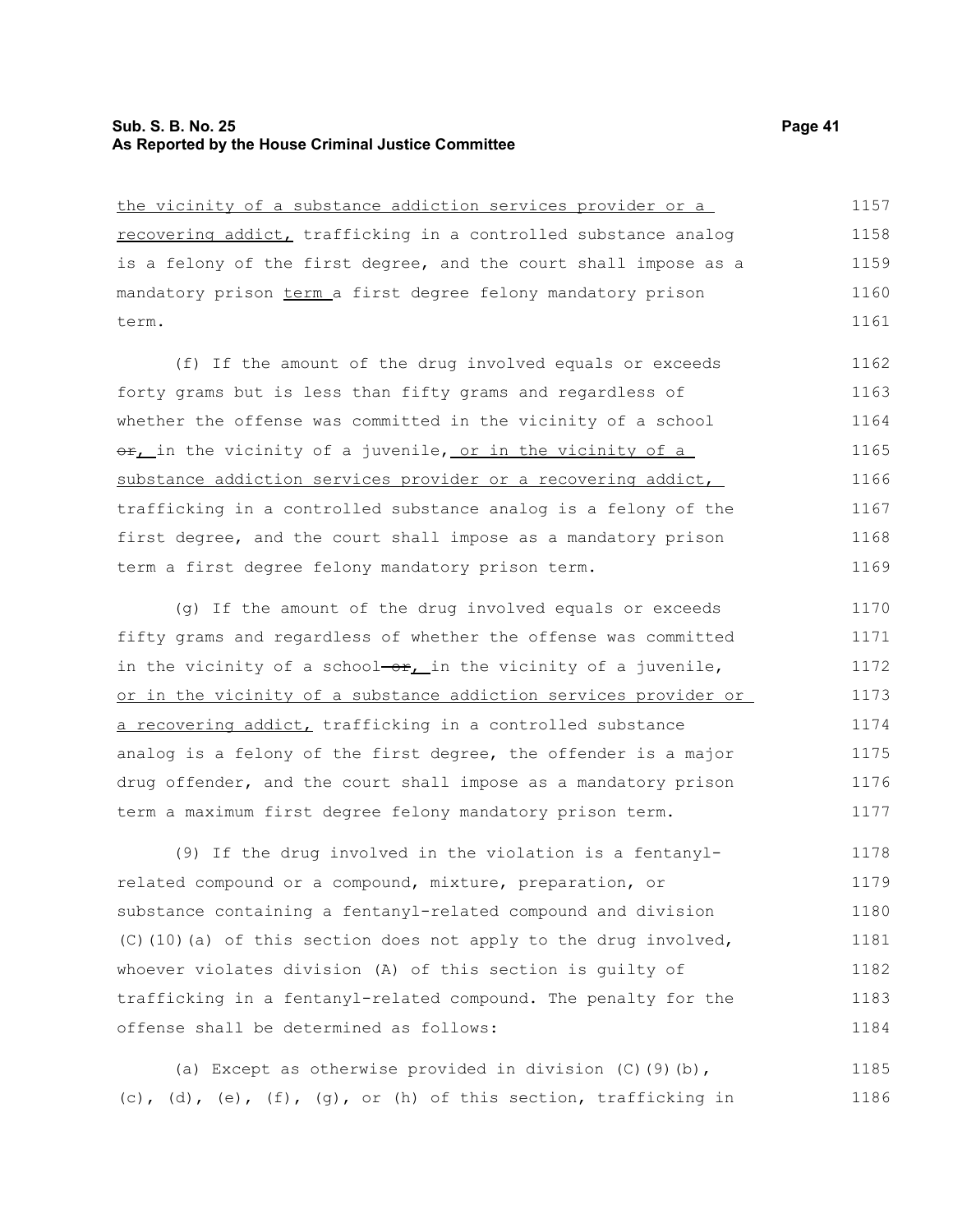#### **Sub. S. B. No. 25 Page 42 As Reported by the House Criminal Justice Committee**

a fentanyl-related compound is a felony of the fifth degree, and division (B) of section 2929.13 of the Revised Code applies in determining whether to impose a prison term on the offender. 1187 1188 1189

(b) Except as otherwise provided in division (C)(9)(c), (d), (e),  $(f)$ ,  $(g)$ , or (h) of this section, if the offense was committed in the vicinity of a school- $\Theta$ r, in the vicinity of a juvenile, or in the vicinity of a substance addiction services provider or a recovering addict, trafficking in a fentanylrelated compound is a felony of the fourth degree, and division (C) of section 2929.13 of the Revised Code applies in determining whether to impose a prison term on the offender. 1190 1191 1192 1193 1194 1195 1196 1197

(c) Except as otherwise provided in this division, if the amount of the drug involved equals or exceeds ten unit doses but is less than fifty unit doses or equals or exceeds one gram but is less than five grams, trafficking in a fentanyl-related compound is a felony of the fourth degree, and division (B) of section 2929.13 of the Revised Code applies in determining whether to impose a prison term for the offense. If the amount of the drug involved is within that range and if the offense was committed in the vicinity of a school- $o$ <sub>r</sub>, in the vicinity of a juvenile, or in the vicinity of a substance addiction services provider or a recovering addict, trafficking in a fentanylrelated compound is a felony of the third degree, and there is a presumption for a prison term for the offense. 1198 1199 1200 1201 1202 1203 1204 1205 1206 1207 1208 1209 1210

(d) Except as otherwise provided in this division, if the amount of the drug involved equals or exceeds fifty unit doses but is less than one hundred unit doses or equals or exceeds five grams but is less than ten grams, trafficking in a fentanyl-related compound is a felony of the third degree, and there is a presumption for a prison term for the offense. If the 1211 1212 1213 1214 1215 1216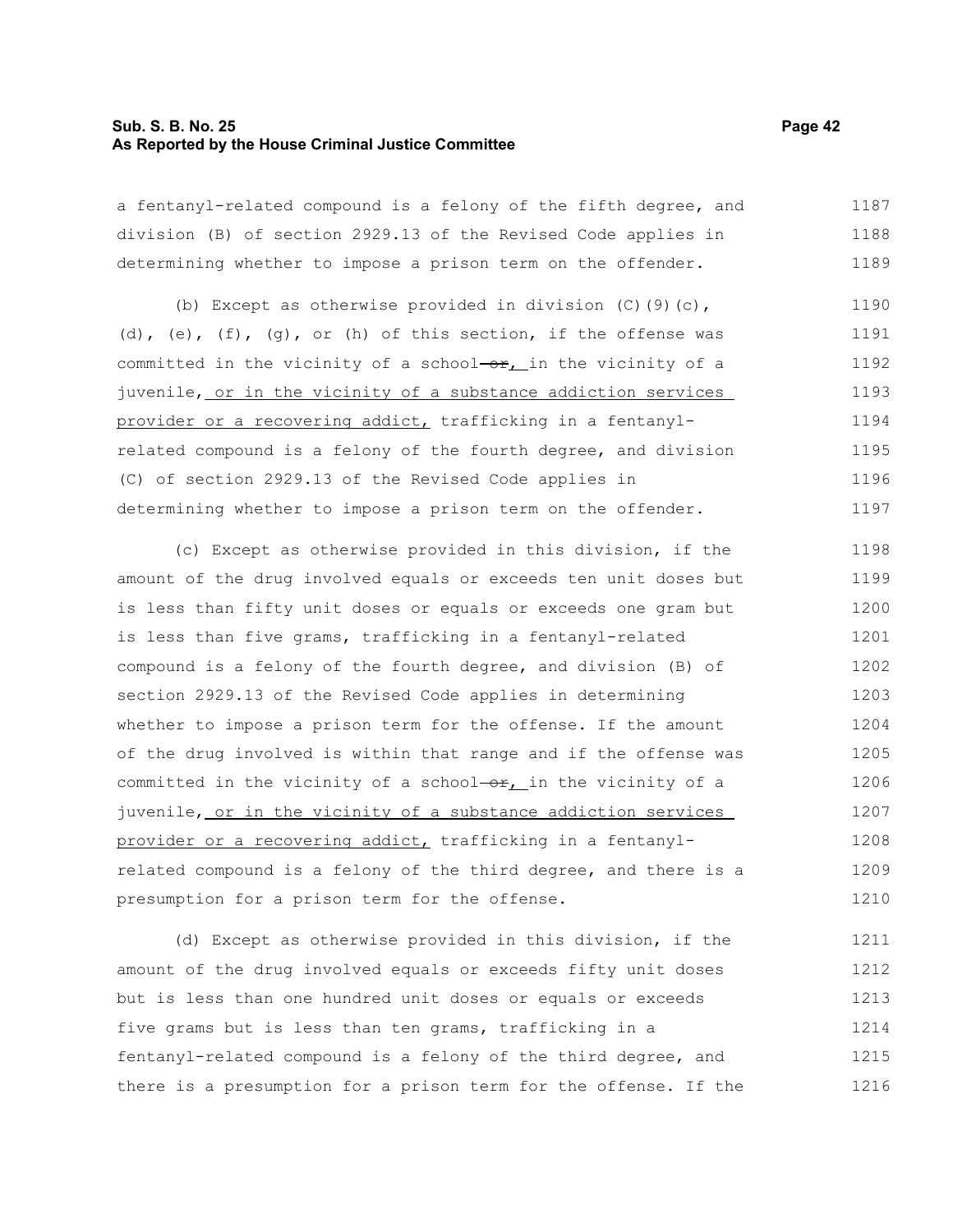#### **Sub. S. B. No. 25 Page 43 As Reported by the House Criminal Justice Committee**

amount of the drug involved is within that range and if the offense was committed in the vicinity of a school- $\Theta$ r, in the vicinity of a juvenile, or in the vicinity of a substance addiction services provider or a recovering addict, trafficking in a fentanyl-related compound is a felony of the second degree, and there is a presumption for a prison term for the offense. 1217 1218 1219 1220 1221 1222

(e) Except as otherwise provided in this division, if the amount of the drug involved equals or exceeds one hundred unit doses but is less than two hundred unit doses or equals or exceeds ten grams but is less than twenty grams, trafficking in a fentanyl-related compound is a felony of the second degree, and the court shall impose as a mandatory prison term one of the prison terms prescribed for a felony of the second degree. If the amount of the drug involved is within that range and if the offense was committed in the vicinity of a school- $or,$  in the vicinity of a juvenile, or in the vicinity of a substance addiction services provider or a recovering addict, trafficking in a fentanyl-related compound is a felony of the first degree, and the court shall impose as a mandatory prison term one of the prison terms prescribed for a felony of the first degree. 1223 1224 1225 1226 1227 1228 1229 1230 1231 1232 1233 1234 1235 1236

(f) If the amount of the drug involved equals or exceeds two hundred unit doses but is less than five hundred unit doses or equals or exceeds twenty grams but is less than fifty grams and regardless of whether the offense was committed in the vicinity of a school– $o$ r, in the vicinity of a juvenile, or in the vicinity of a substance addiction services provider or a recovering addict, trafficking in a fentanyl-related compound is a felony of the first degree, and the court shall impose as a mandatory prison term one of the prison terms prescribed for a felony of the first degree. 1237 1238 1239 1240 1241 1242 1243 1244 1245 1246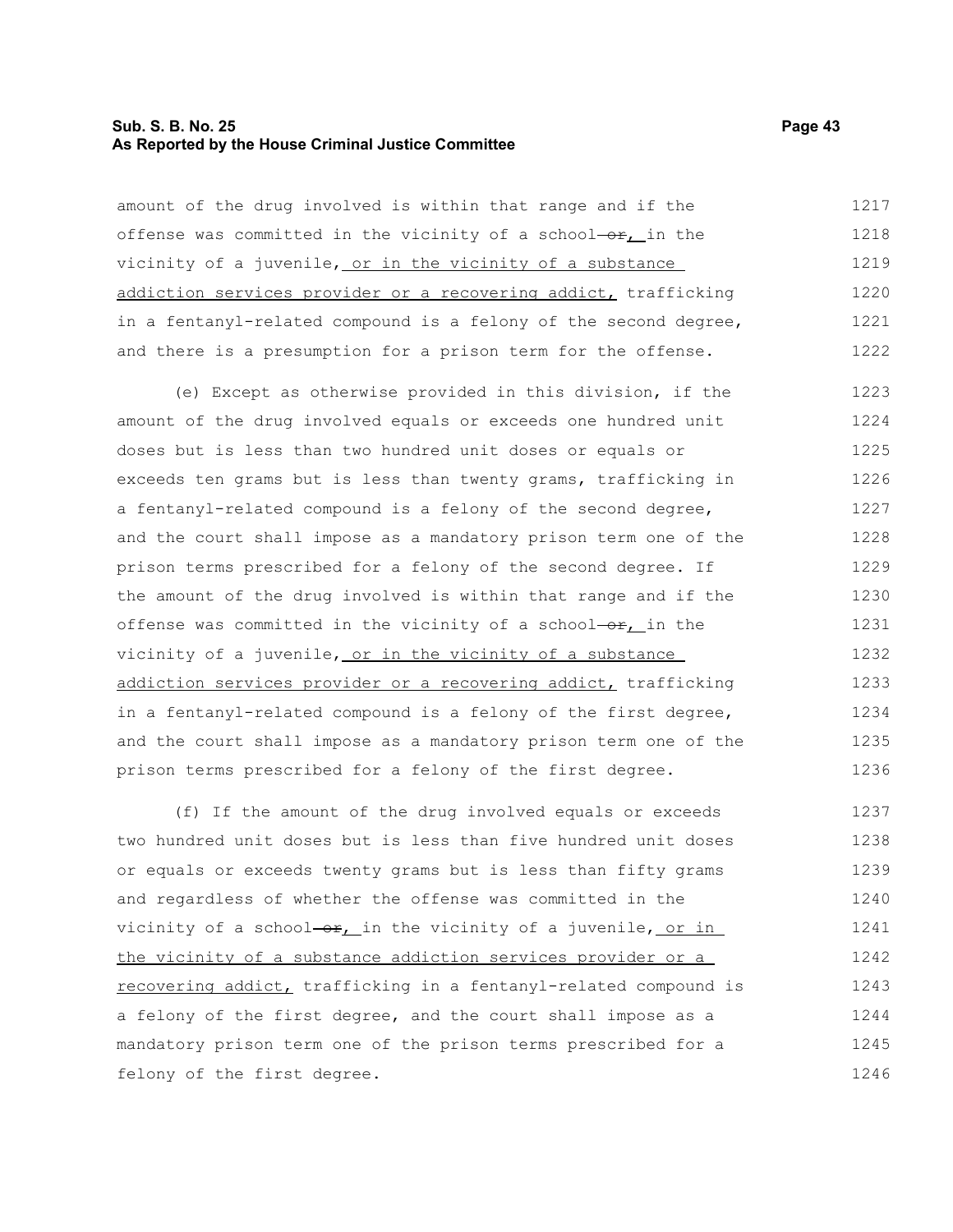#### **Sub. S. B. No. 25 Page 44 As Reported by the House Criminal Justice Committee**

(g) If the amount of the drug involved equals or exceeds five hundred unit doses but is less than one thousand unit doses or equals or exceeds fifty grams but is less than one hundred grams and regardless of whether the offense was committed in the vicinity of a school– $\Theta_{L}$  in the vicinity of a juvenile, or in the vicinity of a substance addiction services provider or a recovering addict, trafficking in a fentanyl-related compound is a felony of the first degree, and the court shall impose as a mandatory prison term the maximum prison term prescribed for a felony of the first degree. 1247 1248 1249 1250 1251 1252 1253 1254 1255 1256

(h) If the amount of the drug involved equals or exceeds one thousand unit doses or equals or exceeds one hundred grams and regardless of whether the offense was committed in the vicinity of a school– $\Theta r$ , in the vicinity of a juvenile, or in the vicinity of a substance addiction services provider or a recovering addict, trafficking in a fentanyl-related compound is a felony of the first degree, the offender is a major drug offender, and the court shall impose as a mandatory prison term the maximum prison term prescribed for a felony of the first degree. 1257 1258 1259 1260 1261 1262 1263 1264 1265 1266

(10) If the drug involved in the violation is a compound, mixture, preparation, or substance that is a combination of a fentanyl-related compound and marihuana, one of the following applies: 1267 1268 1269 1270

(a) Except as otherwise provided in division (C)(10)(b) of this section, the offender is guilty of trafficking in marihuana and shall be punished under division (C)(3) of this section. The offender is not guilty of trafficking in a fentanyl-related compound and shall not be charged with, convicted of, or punished under division (C)(9) of this section for trafficking 1271 1272 1273 1274 1275 1276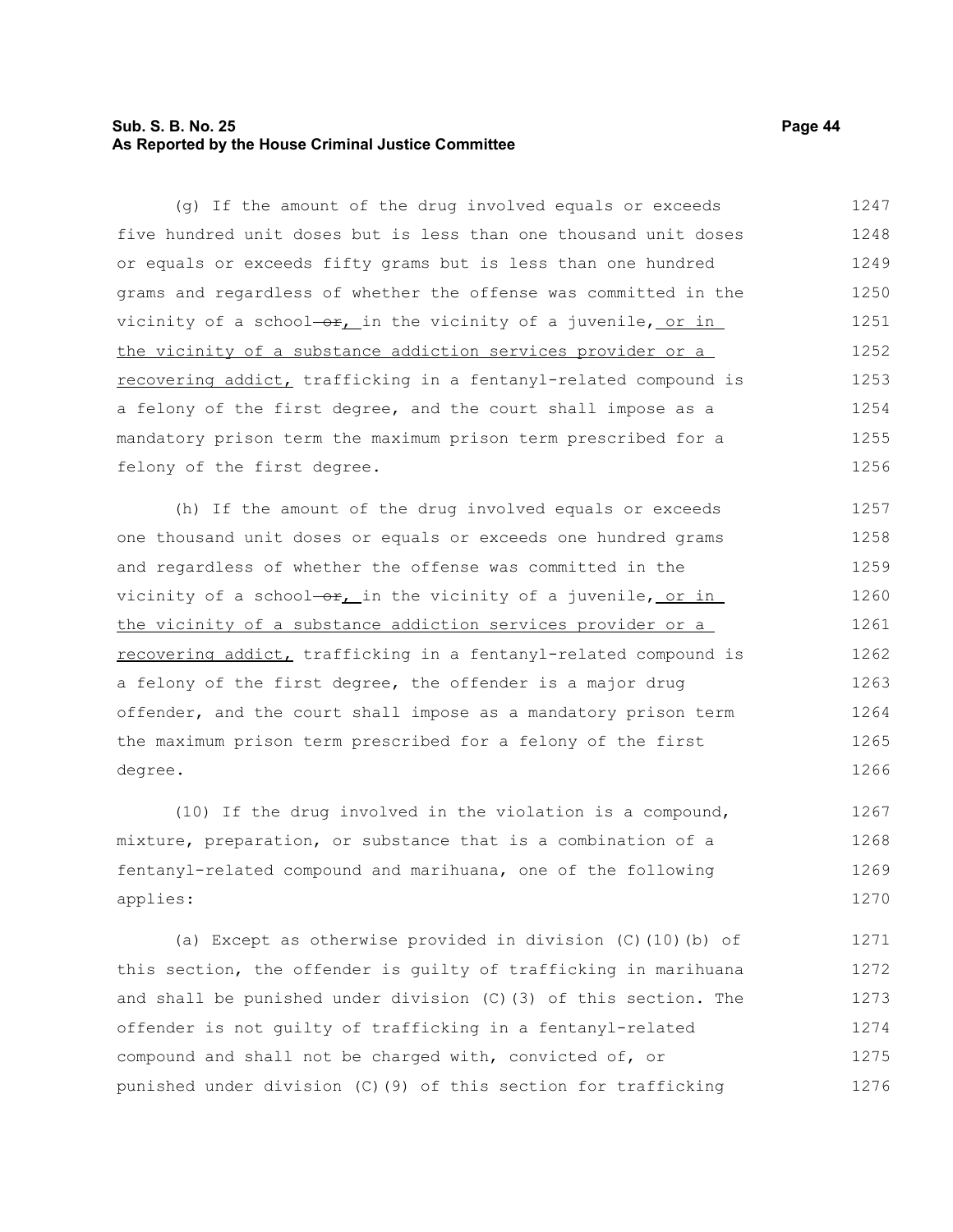#### **Sub. S. B. No. 25 Page 45 As Reported by the House Criminal Justice Committee**

in a fentanyl-related compound.

(b) If the offender knows or has reason to know that the compound, mixture, preparation, or substance that is the drug involved contains a fentanyl-related compound, the offender is guilty of trafficking in a fentanyl-related compound and shall be punished under division (C)(9) of this section. 1278 1279 1280 1281 1282

(D) In addition to any prison term authorized or required by division (C) of this section and sections 2929.13 and 2929.14 of the Revised Code, and in addition to any other sanction imposed for the offense under this section or sections 2929.11 to 2929.18 of the Revised Code, the court that sentences an offender who is convicted of or pleads guilty to a violation of division (A) of this section may suspend the driver's or commercial driver's license or permit of the offender in accordance with division (G) of this section. However, if the offender pleaded guilty to or was convicted of a violation of section 4511.19 of the Revised Code or a substantially similar municipal ordinance or the law of another state or the United States arising out of the same set of circumstances as the violation, the court shall suspend the offender's driver's or commercial driver's license or permit in accordance with division (G) of this section. If applicable, the court also shall do the following: 1283 1284 1285 1286 1287 1288 1289 1290 1291 1292 1293 1294 1295 1296 1297 1298 1299

(1) If the violation of division (A) of this section is a felony of the first, second, or third degree, the court shall impose upon the offender the mandatory fine specified for the offense under division (B)(1) of section 2929.18 of the Revised Code unless, as specified in that division, the court determines that the offender is indigent. Except as otherwise provided in division (H)(1) of this section, a mandatory fine or any other 1300 1301 1302 1303 1304 1305 1306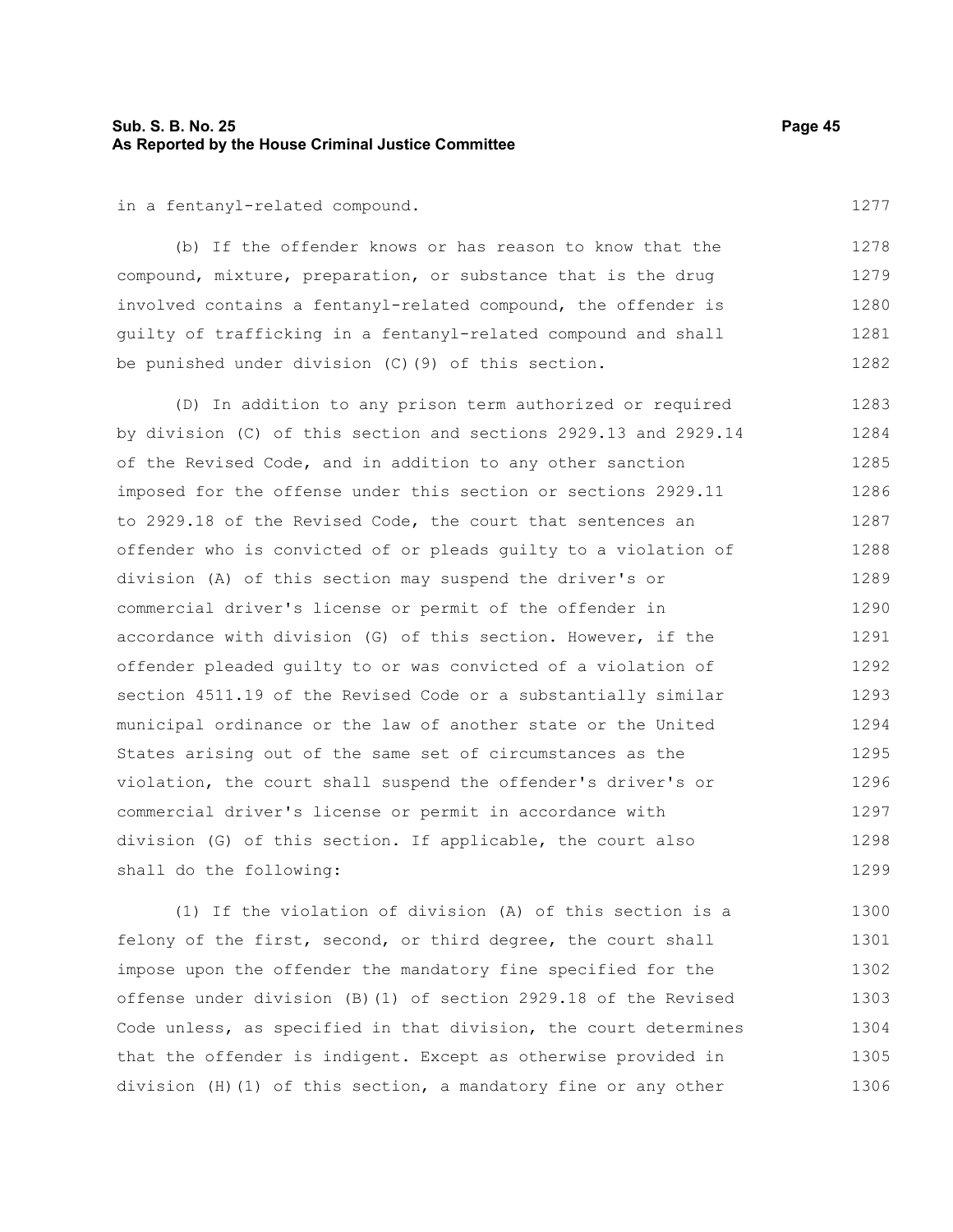#### **Sub. S. B. No. 25 Page 46 As Reported by the House Criminal Justice Committee**

fine imposed for a violation of this section is subject to division (F) of this section. If a person is charged with a violation of this section that is a felony of the first, second, or third degree, posts bail, and forfeits the bail, the clerk of the court shall pay the forfeited bail pursuant to divisions (D) (1) and (F) of this section, as if the forfeited bail was a fine imposed for a violation of this section. If any amount of the forfeited bail remains after that payment and if a fine is imposed under division  $(H)(1)$  of this section, the clerk of the court shall pay the remaining amount of the forfeited bail pursuant to divisions (H)(2) and (3) of this section, as if that remaining amount was a fine imposed under division (H)(1) of this section. 1307 1308 1309 1310 1311 1312 1313 1314 1315 1316 1317 1318 1319

(2) If the offender is a professionally licensed person, the court immediately shall comply with section 2925.38 of the Revised Code. 1320 1321 1322

(E) When a person is charged with the sale of or offer to sell a bulk amount or a multiple of a bulk amount of a controlled substance, the jury, or the court trying the accused, shall determine the amount of the controlled substance involved at the time of the offense and, if a guilty verdict is returned, shall return the findings as part of the verdict. In any such case, it is unnecessary to find and return the exact amount of the controlled substance involved, and it is sufficient if the finding and return is to the effect that the amount of the controlled substance involved is the requisite amount, or that the amount of the controlled substance involved is less than the requisite amount. 1323 1324 1325 1326 1327 1328 1329 1330 1331 1332 1333 1334

(F)(1) Notwithstanding any contrary provision of section 3719.21 of the Revised Code and except as provided in division 1335 1336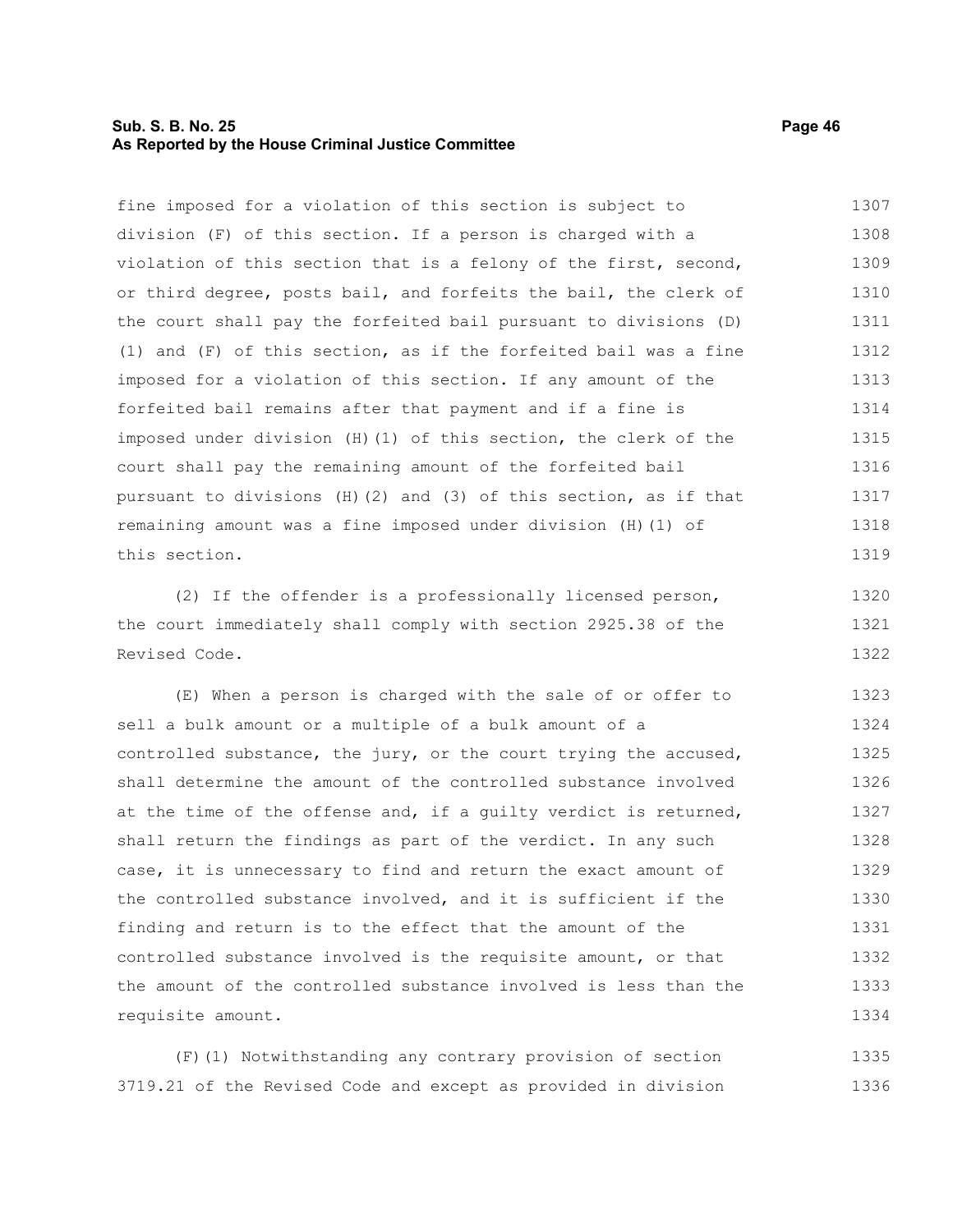#### **Sub. S. B. No. 25 Page 47 As Reported by the House Criminal Justice Committee**

(H) of this section, the clerk of the court shall pay any mandatory fine imposed pursuant to division (D)(1) of this section and any fine other than a mandatory fine that is imposed for a violation of this section pursuant to division (A) or (B) (5) of section 2929.18 of the Revised Code to the county, township, municipal corporation, park district, as created pursuant to section 511.18 or 1545.04 of the Revised Code, or state law enforcement agencies in this state that primarily were responsible for or involved in making the arrest of, and in prosecuting, the offender. However, the clerk shall not pay a mandatory fine so imposed to a law enforcement agency unless the agency has adopted a written internal control policy under division (F)(2) of this section that addresses the use of the fine moneys that it receives. Each agency shall use the mandatory fines so paid to subsidize the agency's law enforcement efforts that pertain to drug offenses, in accordance with the written internal control policy adopted by the recipient agency under division (F)(2) of this section. 1337 1338 1339 1340 1341 1342 1343 1344 1345 1346 1347 1348 1349 1350 1351 1352 1353 1354

(2) Prior to receiving any fine moneys under division (F) (1) of this section or division (B) of section 2925.42 of the Revised Code, a law enforcement agency shall adopt a written internal control policy that addresses the agency's use and disposition of all fine moneys so received and that provides for the keeping of detailed financial records of the receipts of those fine moneys, the general types of expenditures made out of those fine moneys, and the specific amount of each general type of expenditure. The policy shall not provide for or permit the identification of any specific expenditure that is made in an ongoing investigation. All financial records of the receipts of those fine moneys, the general types of expenditures made out of those fine moneys, and the specific amount of each general type 1355 1356 1357 1358 1359 1360 1361 1362 1363 1364 1365 1366 1367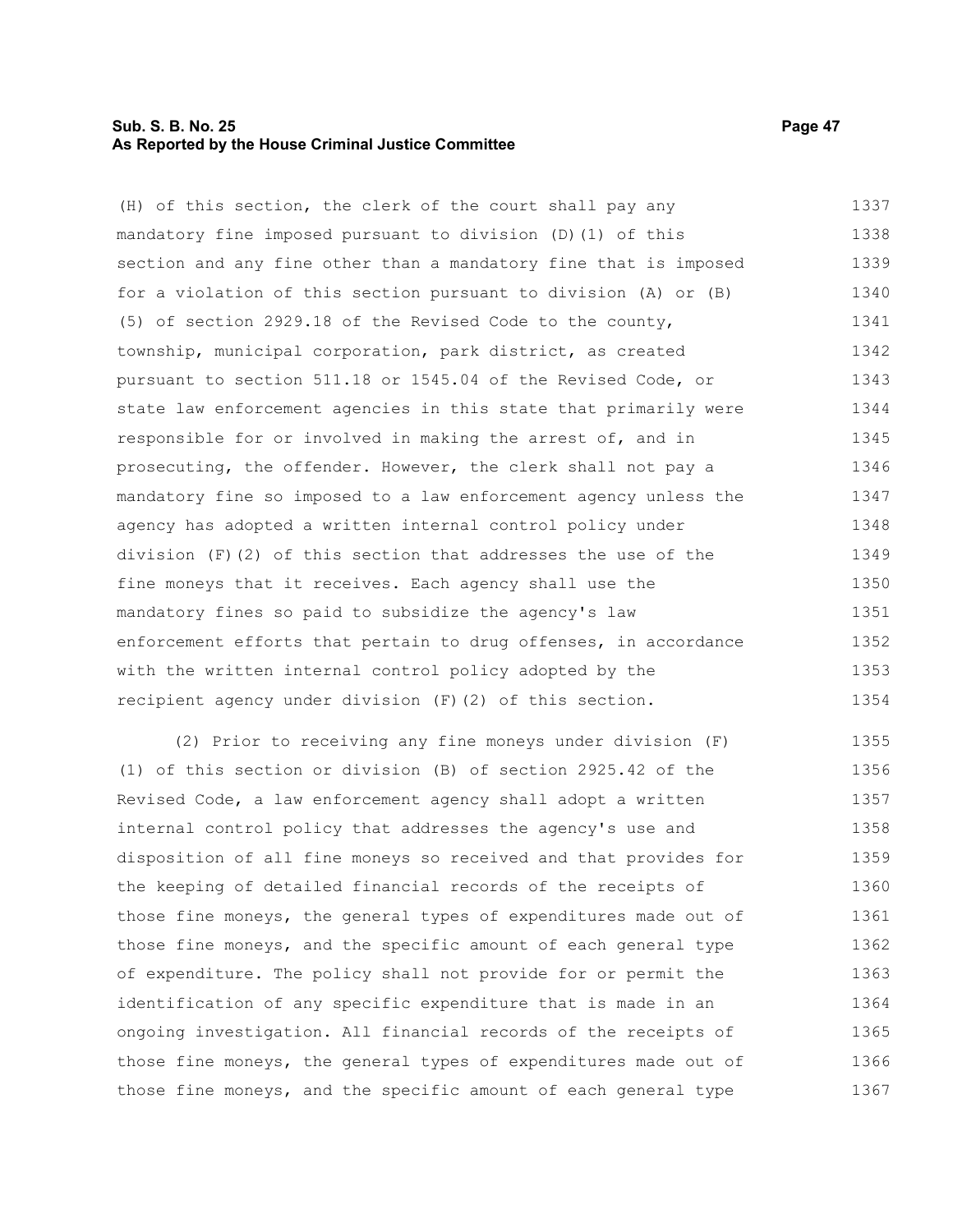#### **Sub. S. B. No. 25 Page 48 As Reported by the House Criminal Justice Committee**

of expenditure by an agency are public records open for inspection under section 149.43 of the Revised Code. Additionally, a written internal control policy adopted under this division is such a public record, and the agency that adopted it shall comply with it. (3) As used in division (F) of this section: (a) "Law enforcement agencies" includes, but is not limited to, the state board of pharmacy and the office of a prosecutor. (b) "Prosecutor" has the same meaning as in section 2935.01 of the Revised Code. (G)(1) If the sentencing court suspends the offender's driver's or commercial driver's license or permit under division (D) of this section or any other provision of this chapter, the court shall suspend the license, by order, for not more than five years. If an offender's driver's or commercial driver's license or permit is suspended pursuant to this division, the offender, at any time after the expiration of two years from the day on which the offender's sentence was imposed or from the day on which the offender finally was released from a prison term under the sentence, whichever is later, may file a motion with the sentencing court requesting termination of the suspension; upon the filing of such a motion and the court's finding of good cause for the termination, the court may terminate the 1368 1369 1370 1371 1372 1373 1374 1375 1376 1377 1378 1379 1380 1381 1382 1383 1384 1385 1386 1387 1388 1389 1390 1391

(2) Any offender who received a mandatory suspension of

suspension.

the offender's driver's or commercial driver's license or permit under this section prior to September 13, 2016, may file a motion with the sentencing court requesting the termination of 1394 1395 1396

1392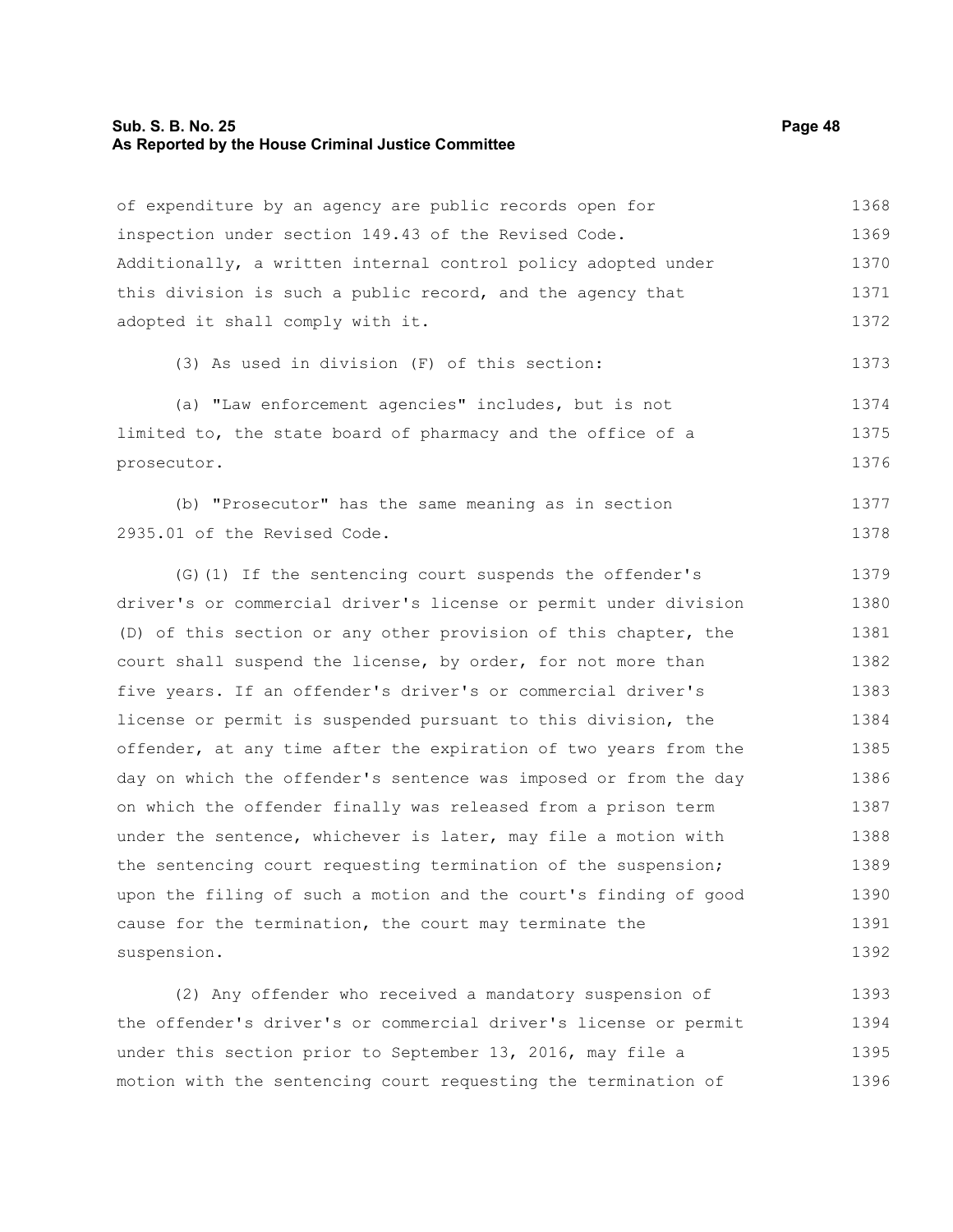#### **Sub. S. B. No. 25 Page 49 As Reported by the House Criminal Justice Committee**

the suspension. However, an offender who pleaded guilty to or was convicted of a violation of section 4511.19 of the Revised Code or a substantially similar municipal ordinance or law of another state or the United States that arose out of the same set of circumstances as the violation for which the offender's license or permit was suspended under this section shall not file such a motion. 1397 1398 1399 1400 1401 1402 1403

Upon the filing of a motion under division (G)(2) of this section, the sentencing court, in its discretion, may terminate the suspension. 1404 1405 1406

(H)(1) In addition to any prison term authorized or required by division (C) of this section and sections 2929.13 and 2929.14 of the Revised Code, in addition to any other penalty or sanction imposed for the offense under this section or sections 2929.11 to 2929.18 of the Revised Code, and in addition to the forfeiture of property in connection with the offense as prescribed in Chapter 2981. of the Revised Code, the court that sentences an offender who is convicted of or pleads guilty to a violation of division (A) of this section may impose upon the offender an additional fine specified for the offense in division (B)(4) of section 2929.18 of the Revised Code. A fine imposed under division (H)(1) of this section is not subject to division (F) of this section and shall be used solely for the support of one or more eligible community addiction services providers in accordance with divisions (H)(2) and (3) of this section. 1407 1408 1409 1410 1411 1412 1413 1414 1415 1416 1417 1418 1419 1420 1421 1422

(2) The court that imposes a fine under division (H)(1) of this section shall specify in the judgment that imposes the fine one or more eligible community addiction services providers for the support of which the fine money is to be used. No community 1423 1424 1425 1426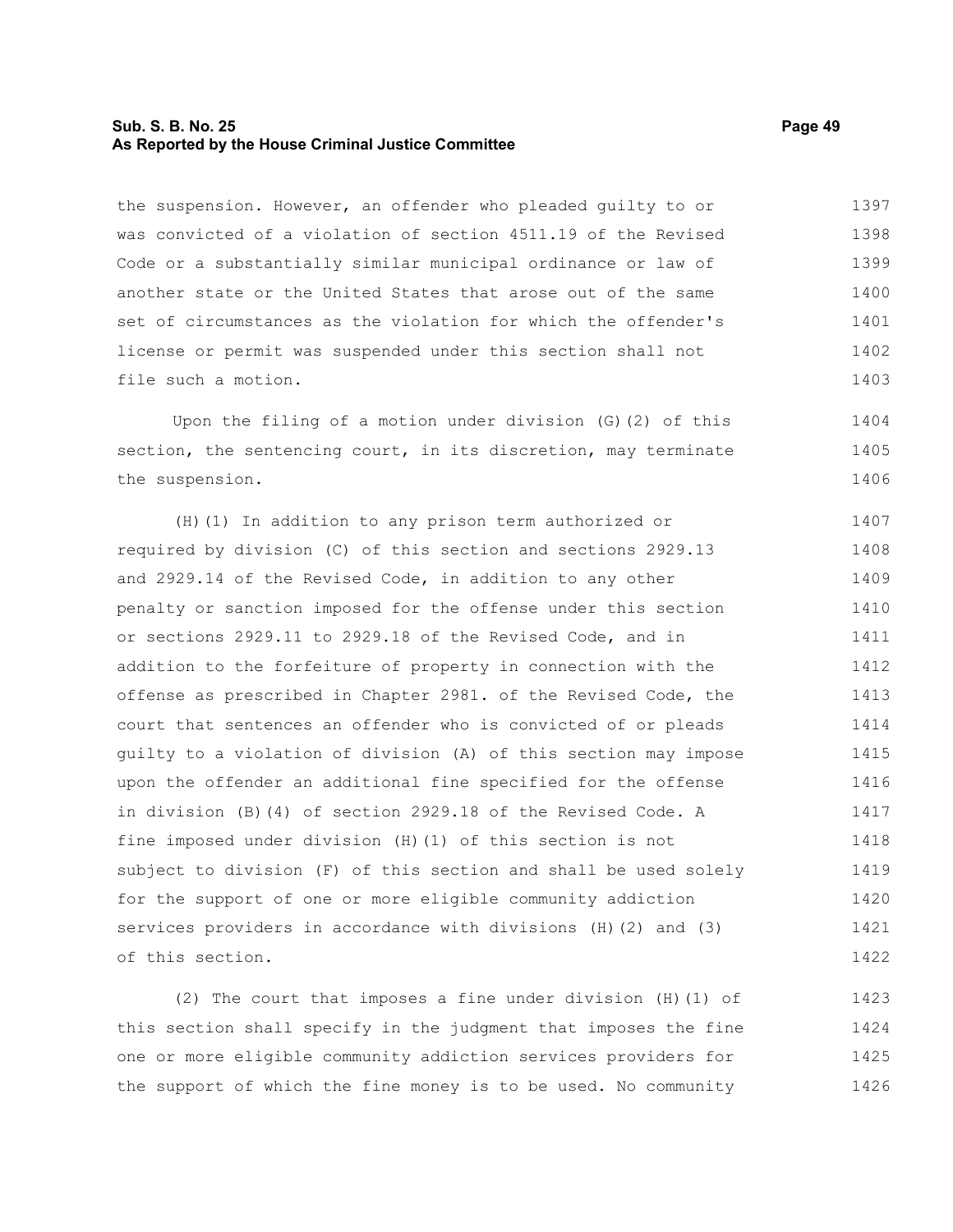#### **Sub. S. B. No. 25 Page 50 As Reported by the House Criminal Justice Committee**

addiction services provider shall receive or use money paid or collected in satisfaction of a fine imposed under division (H) (1) of this section unless the services provider is specified in the judgment that imposes the fine. No community addiction services provider shall be specified in the judgment unless the services provider is an eligible community addiction services provider and, except as otherwise provided in division (H)(2) of this section, unless the services provider is located in the county in which the court that imposes the fine is located or in a county that is immediately contiguous to the county in which that court is located. If no eligible community addiction services provider is located in any of those counties, the judgment may specify an eligible community addiction services provider that is located anywhere within this state. 1427 1428 1429 1430 1431 1432 1433 1434 1435 1436 1437 1438 1439 1440

(3) Notwithstanding any contrary provision of section 3719.21 of the Revised Code, the clerk of the court shall pay any fine imposed under division (H)(1) of this section to the eligible community addiction services provider specified pursuant to division (H)(2) of this section in the judgment. The eligible community addiction services provider that receives the fine moneys shall use the moneys only for the alcohol and drug addiction services identified in the application for certification of services under section 5119.36 of the Revised Code or in the application for a license under section 5119.37 of the Revised Code filed with the department of mental health and addiction services by the community addiction services provider specified in the judgment. 1441 1442 1443 1444 1445 1446 1447 1448 1449 1450 1451 1452 1453

(4) Each community addiction services provider that receives in a calendar year any fine moneys under division (H) (3) of this section shall file an annual report covering that calendar year with the court of common pleas and the board of 1454 1455 1456 1457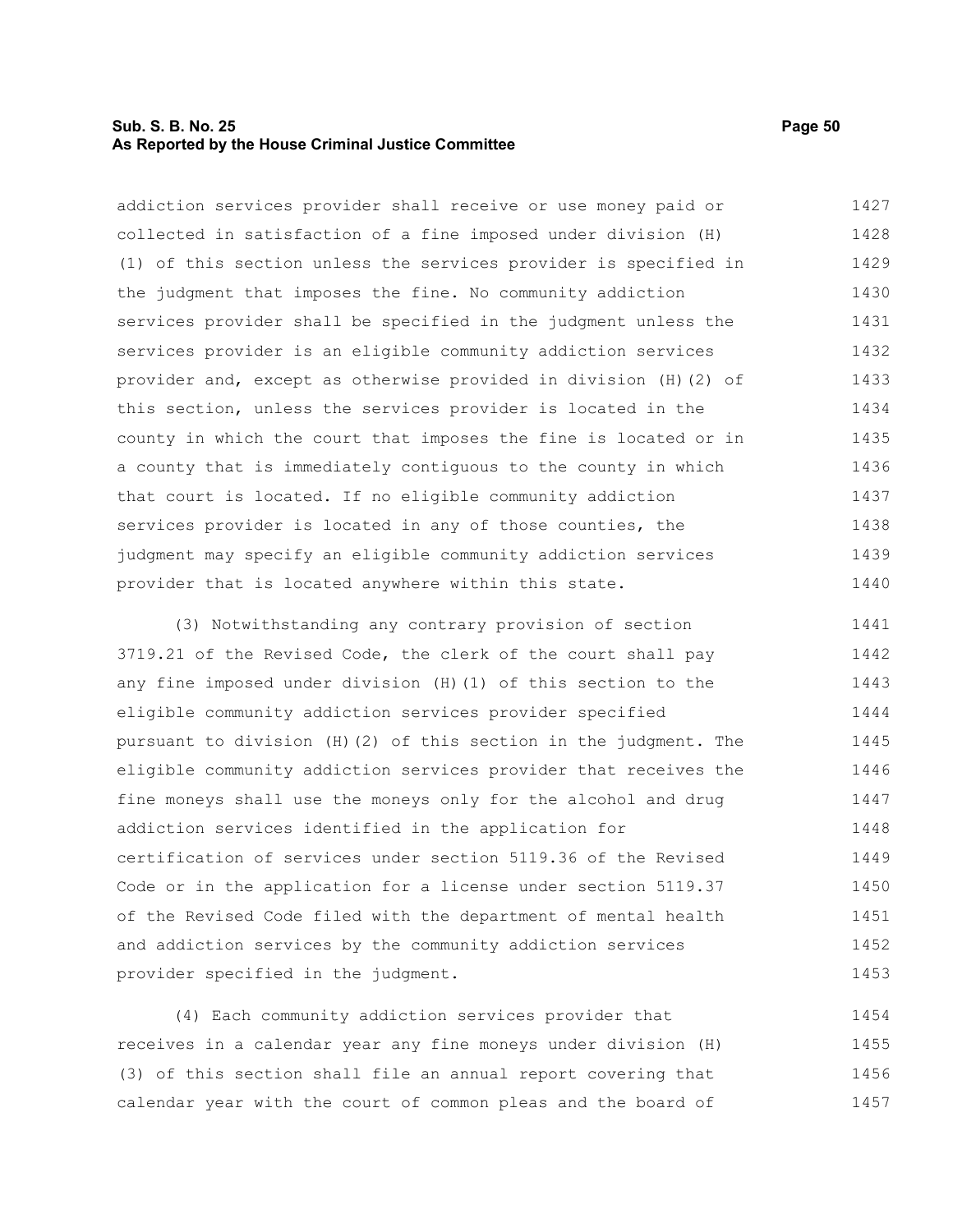#### **Sub. S. B. No. 25 Page 51 As Reported by the House Criminal Justice Committee**

county commissioners of the county in which the services provider is located, with the court of common pleas and the board of county commissioners of each county from which the services provider received the moneys if that county is different from the county in which the services provider is located, and with the attorney general. The community addiction services provider shall file the report no later than the first day of March in the calendar year following the calendar year in which the services provider received the fine moneys. The report shall include statistics on the number of persons served by the community addiction services provider, identify the types of alcohol and drug addiction services provided to those persons, and include a specific accounting of the purposes for which the fine moneys received were used. No information contained in the report shall identify, or enable a person to determine the identity of, any person served by the community addiction services provider. Each report received by a court of common pleas, a board of county commissioners, or the attorney general is a public record open for inspection under section 149.43 of the Revised Code. 1458 1459 1460 1461 1462 1463 1464 1465 1466 1467 1468 1469 1470 1471 1472 1473 1474 1475 1476 1477

(5) As used in divisions (H)(1) to (5) of this section: 1478

(a) "Community addiction services provider" and "alcohol and drug addiction services" have the same meanings as in section 5119.01 of the Revised Code. 1479 1480 1481

(b) "Eligible community addiction services provider" means a community addiction services provider, including a community addiction services provider that operates an opioid treatment program licensed under section 5119.37 of the Revised Code. 1482 1483 1484 1485

(I) As used in this section, "drug" includes any substance that is represented to be a drug. 1486 1487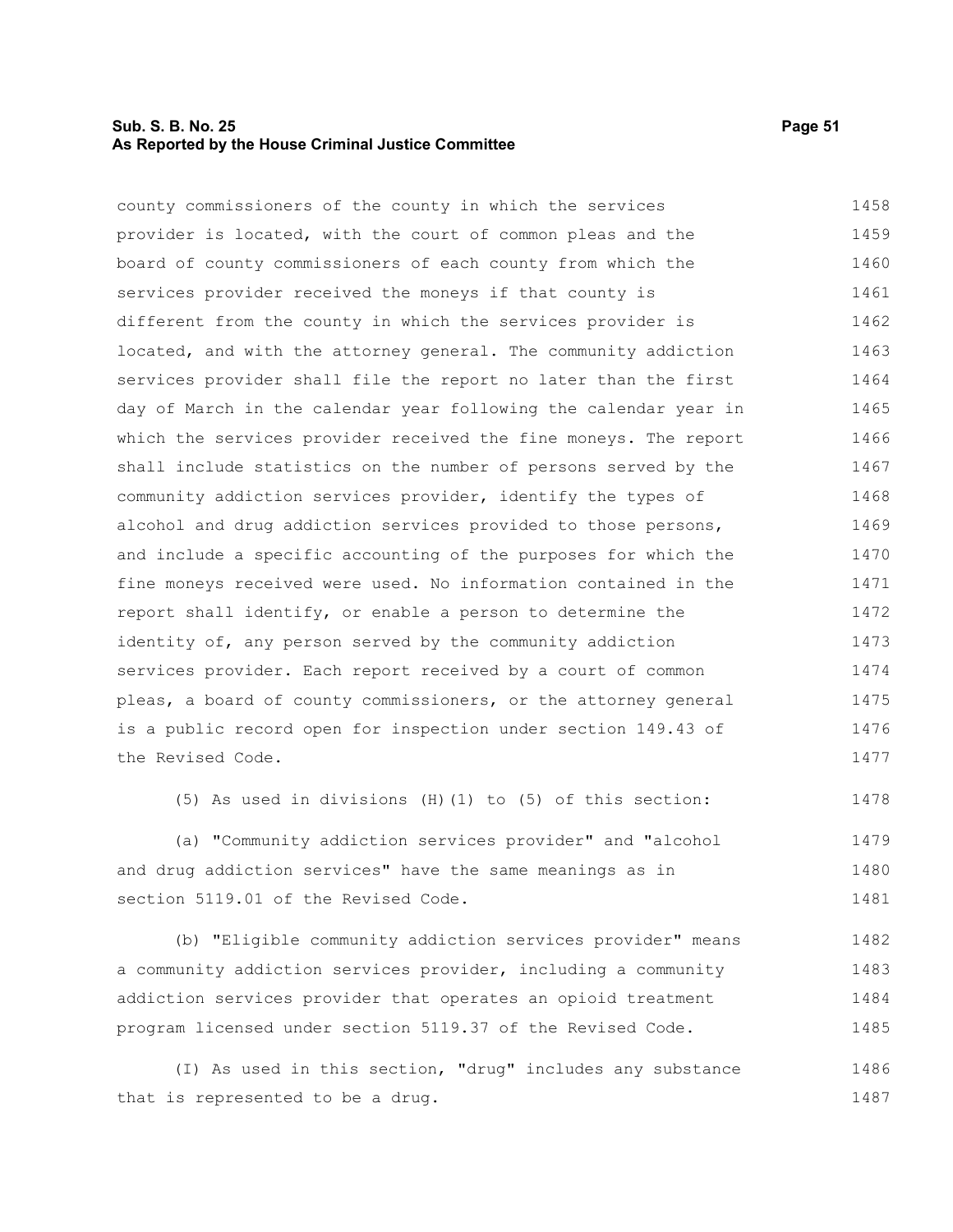#### **Sub. S. B. No. 25 Page 52 As Reported by the House Criminal Justice Committee**

(J) It is an affirmative defense to a charge of trafficking in a controlled substance analog under division (C) (8) of this section that the person charged with violating that offense sold or offered to sell, or prepared for shipment, shipped, transported, delivered, prepared for distribution, or distributed one of the following items that are excluded from the meaning of "controlled substance analog" under section 3719.01 of the Revised Code: 1488 1489 1490 1491 1492 1493 1494 1495

(1) A controlled substance;

(2) Any substance for which there is an approved new drug application; 1497 1498

(3) With respect to a particular person, any substance if an exemption is in effect for investigational use for that person pursuant to federal law to the extent that conduct with respect to that substance is pursuant to that exemption. 1499 1500 1501 1502

**Section 2.** That existing sections 2925.01 and 2925.03 of the Revised Code are hereby repealed. 1503 1504

**Section 3.** This act shall be known as the Relapse Reduction Act. 1505 1506

**Section 4.** The General Assembly, applying the principle stated in division (B) of section 1.52 of the Revised Code that amendments are to be harmonized if reasonably capable of simultaneous operation, finds that the following sections, presented in this act as composites of the sections as amended by the acts indicated, are the resulting versions of the sections in effect prior to the effective date of the sections as presented in this act: 1507 1508 1509 1510 1511 1512 1513 1514

Section 2925.01 of the Revised Code as amended by both H.B. 341 and H.B. 442 of the 133rd General Assembly. 1515 1516